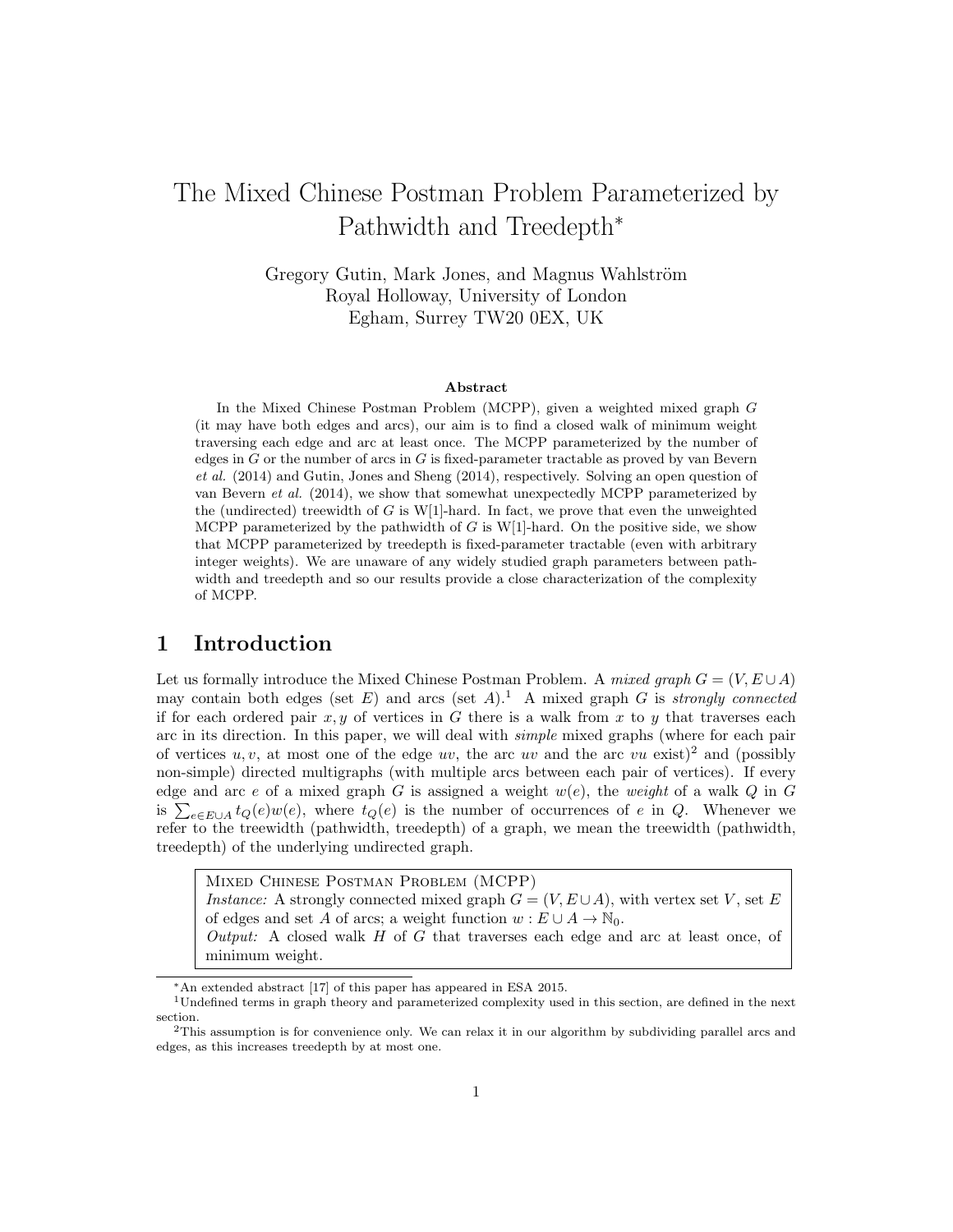In what follows, we will consider a solution  $H$  of MCPP as both a walk in  $G$  and a strongly connected directed multigraph  $G^*$ . Every arc of  $G^*$  corresponds to either an arc of G or an edge of G together with one of the two directions to traverse the edge. The multiplicity of an arc xy of  $G^*$  equals the number times arc xy of G is traversed by the walk or the number of times edge xy of G is traversed from x to y by the walk. Clearly,  $G^*$  is an Euler directed multigraph in which each vertex is *balanced*, i.e., the out-degree and in-degree of each vertex are equal. Every Euler trail of  $G^*$  corresponds to a closed walk of G that traverses each arc and edge of G at least once. We say that  $G^*$  covers an arc (edge) in G if the multiplicity of that arc in  $G^*$  (the combined multiplicity of both orientations of that edge in  $G^*$ ) is at least 1. Thus,  $G^*$  must cover every edge and arc in  $G$ .

There is numerous literature on various algorithms and heuristics for MCPP; for informative surveys, see [2,5,11,20]. When  $A = \emptyset$ , we call the problem the UNDIRECTED CHINESE POSTMAN PROBLEM (UCPP), and when  $E = \emptyset$ , we call the problem the DIRECTED CHINESE POSTMAN PROBLEM (DCPP). It is well-known that UCPP is polynomial-time solvable [10] and so is DCPP  $[1,6,10]$ , but MCPP is NP-complete, even when G is planar with each vertex having total degree 3 and all edges and arcs having weight 1 [19]. It is therefore reasonable to believe that MCPP may become easier the closer it gets to UCPP or DCPP. Indeed, when parameterized by the number of edges in  $G$  or the number of arcs in  $G$ , MCPP is proved to be fixed-parameter tractable (FPT) by van Bevern et al.  $[2]$  and Gutin, Jones and Sheng  $[16]$ , respectively.

Van Bevern et al. [2] noted that Fernandes, Lee and Wakabayashi [13] proved that MCPP parameterized by the treewidth of G is in XP (when all edges and arcs have weight 1), and asked whether this parameterization of MCPP is FPT. It is well-known that many graph problems are FPT when parameterized by the treewidth of the input graph (only a few such problems are W[1]-hard; see, e.g., [8,12,15]). In this paper, we show that somewhat unexpectedly the MCPP parameterized by treewidth belongs to a small minority of problems, i.e., it is W[1]-hard. In fact, we prove a stronger result by (i) replacing treewidth with pathwidth, and (ii) assuming that all edges and arcs have weight 1.

To complement this, we obtain a positive result for the parameter treedepth. We design an algorithm which uses an "iterative improvement" strategy, i.e., given a solution to MCPP for a graph of treedepth  $k$ , it finds a solution of lower cost in FPT time (or conclude that we have found the optimum). The algorithm searches for a feasible improvement step by applying dynamic programming on the treedepth decomposition of the graph, and after iterating the process a sufficient number of times, an optimal solution will have been produced. We show that if there exists such an improvement, then there also exists an improvement step where the edit distance between the two solutions is bounded by a function of the treedepth. Note that the bound on treedepth is used here in two different manners: to prove a structural result about the space of the solutions, and to run the final dynamic programming algorithm.

To make our presentation easier to understand and following [13], we initially assume that all weights equal 1. However, we also show how to generalize our result to the integer-weighted case.

Our paper is organized as follows. Some basic terminology and notation in graph theory and parameterized complexity is defined in the next section. In Section 3 we introduce an intermediate problem PROPERLY BALANCED SUBGRAPH (PBS), and give a W[1]-hardness proof for a restricted variant of it. In Section 4 we reduce this variant of PBS to MCPP parameterized by pathwidth, showing that the latter is also W[1]-hard. In Section 5 we show that PBS is FPT with respect to treedepth, as outlined above, and in Section 6 we reduce MCPP parameterized by treedepth to PBS parameterized by treedepth, showing that this parameterization of MCPP is FPT. In Section 7 we discuss the generalization to arbitrary integer weights. We conclude the paper with Section 8, where, in particular, we mention an open question from van Bevern et al. [2] on another parameterization of MCPP.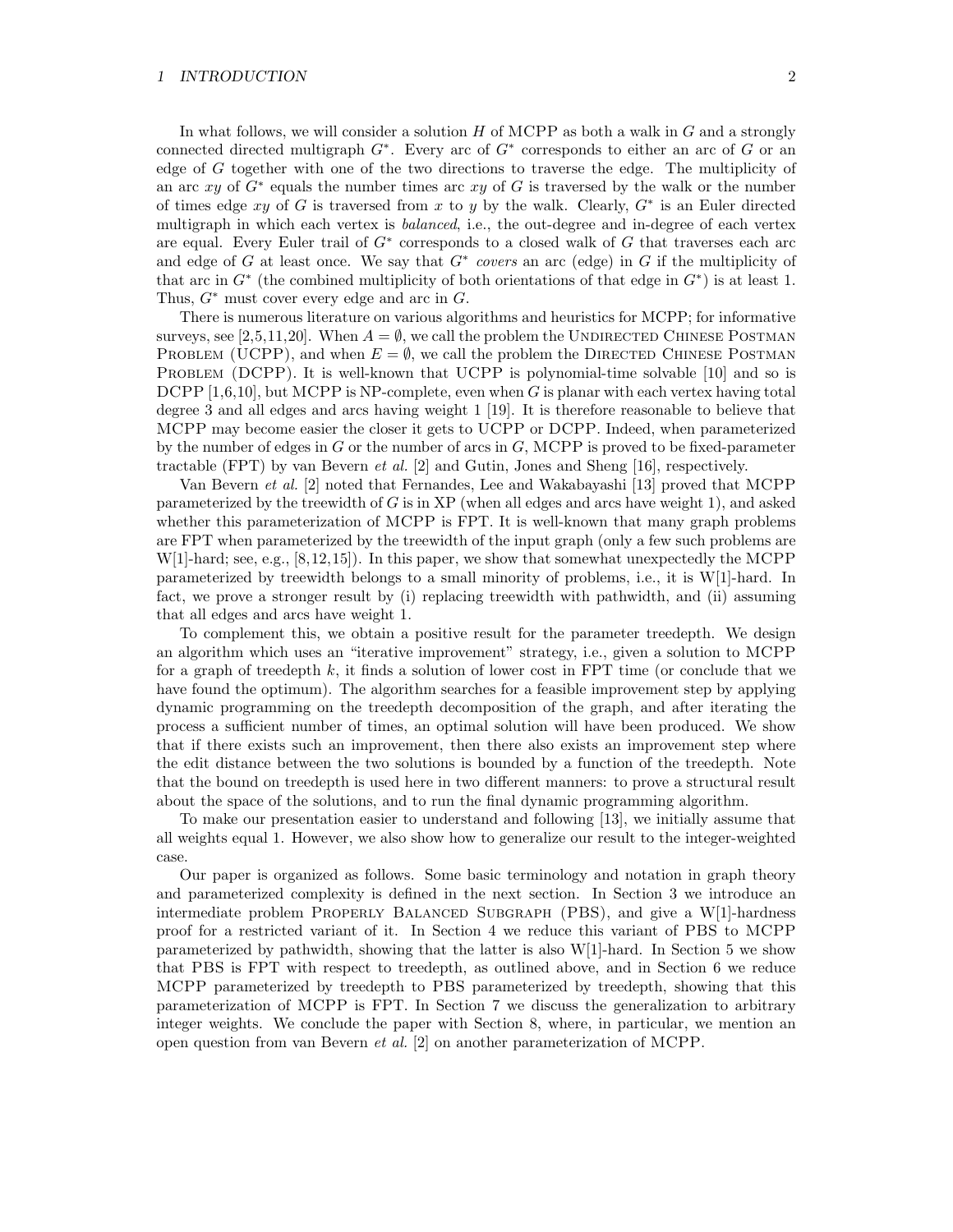### 2 Preliminaries

Directed and Mixed Graphs. In this paper, all walks in mixed and directed graphs are directed, i.e., they traverse arcs in their directions. A walk is *closed* if it starts and ends at the same vertex. For an arc  $uv, u$  is its tail and  $v$  is its head. For a vertex  $x$  in a directed multigraph D, the *out-degree*  $d_D^+(x)$  of x (*in-degree*  $d_D^-(x)$  of x) is the number of arcs whose tails (heads) are  $x$ . We will usually drop the subscript when  $D$  can be understood from context. A trail in a directed multigraph  $D$  is a walk without repeated arcs. A closed trail in  $D$  is Euler if it traverses every arc just once. It is well-known that  $D$  has an Euler trail if and only if  $D$  is strongly connected and every vertex x of D is balanced, i.e.,  $d^+(x) = d^-(x)$ .

**Treewidth, Pathwidth and Treedepth.** For an undirected graph  $G = (V, E)$ , a tree decomposition of G is a pair  $(\mathcal{T}, \beta)$ , where T is a tree and  $\beta : V(\mathcal{T}) \to 2^V$  such that

- $\bigcup_{x \in V(\mathcal{T})} \beta(x) = V,$
- for each edge  $uv \in E$  there exists  $x \in V(\mathcal{T})$  with  $u, v \in \beta(x)$ , and
- for each  $v \in V$  the set of nodes  $\beta^{-1}(v)$  induces a connected subgraph in  $\mathcal{T}$ .

The width of  $(\mathcal{T}, \beta)$  is  $\max_{x \in V(\mathcal{T})}(|\beta(x)| - 1)$ . The treewidth of G is the minimum width of all tree decompositions of G.

The pathwidth of a graph is the minimum width of all tree decompositions  $(\mathcal{T}, \beta)$  for which  $\mathcal T$ is a path. For a directed multigraph  $H$ , we will use  $pw(H)$  to denote the pathwidth of the underlying undirected graph of H.

The treedepth of a connected graph  $G$  is defined as follows. Let  $T$  be a rooted tree with vertex set  $V(G)$ , such that if xy is an edge in G then x is either an ancestor or a descendant of y in T. Then we say that G is embedded in T. The depth of T is the number of vertices in a longest path in T from the root to a leaf. The *treedepth* of G is the minimum t such that G is embedded in a tree of depth t. Thus, for example, a star  $K_{1,r}$  has treedepth 2. It is well-known that a path of length n has treedepth  $O(\log n)$  and a graph of treedepth k has pathwidth at most  $k - 1$  [3].

**Parameterized Complexity.** A parameterized problem is a subset  $L \subseteq \Sigma^* \times \mathbb{N}$  over a finite alphabet Σ. L is fixed-parameter tractable (FPT) if the membership of an instance  $(x, k)$  in L can be decided in time  $f(k)|x|^{O(1)}$  (called FPT time and the corresponding algorithm an FPT *algorithm*), and in XP if it can be decided in time  $|x|^{f(k)}$ , where f is a computable function of the parameter k only. Let P and Q be parameterized problems, a function  $\phi: P \to Q$  is a parameterized reduction from P to Q if

- $x \in P$  if and only if  $\phi(x) \in Q$ ,
- for  $x \in P$ ,  $\phi(x)$  can be computed in FPT time (in the parameter k of x), and
- there is a function  $g(k)$  such that if k is the parameter of  $x \in P$  and k' is the parameter of  $\phi(x)$ , then  $k' \leq g(k)$ .

It is not hard to see that if there is a parameterized reduction from  $P$  to  $Q$  and  $Q$  is FPT, then so is  $P$ .

There exists a collection of parameterized complexity classes,  $W[1], W[2], \ldots$  such that FPT  $\subseteq$  $W[1] \subseteq W[2] \subseteq \cdots \subseteq XP$ . Informally, a parameterized problem belongs to the complexity class  $W[i]$  if there exists an FPT algorithm that transforms every instance of the problem into an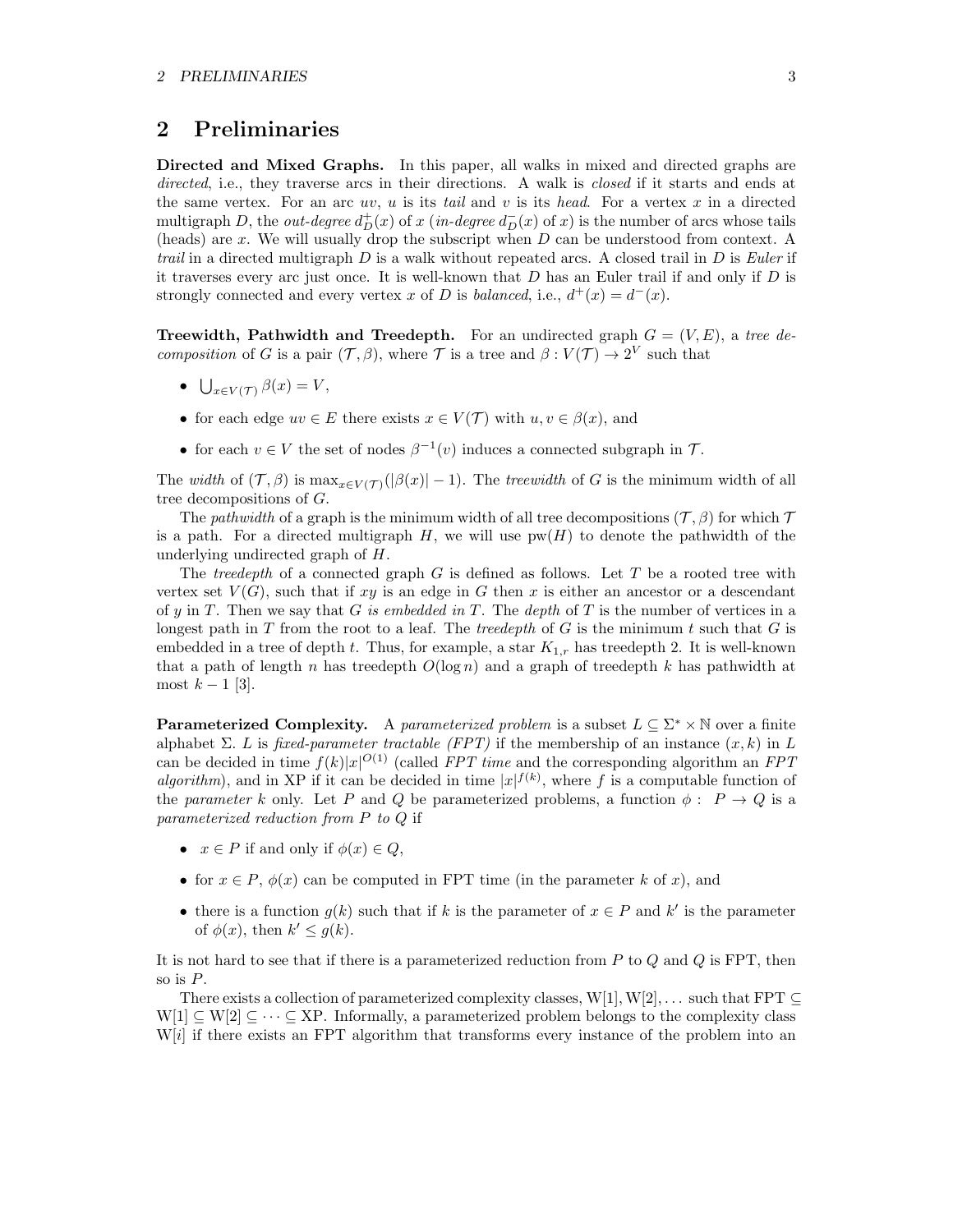instance of WEIGHTED CIRCUIT SATISFIABILITY for a circuit of weft i: FPT is the class  $W[0]$ . It is widely-believed and generally assumed that FPT  $\neq$  W[1]. Consider  $\kappa$ -CLIQUE, CLIQUE parameterized by the number  $\kappa$  of vertices of the required clique.  $\kappa$ -CLIQUE was proved to be W[1]-complete and so it is widely-believed that the problem is not FPT. For more information on parameterized algorithms and complexity, see [7, 9].

**Other Notation.** Henceforth, for each positive integer  $n, [n] = \{1, 2, ..., n\}$ .

### 3 Properly Balanced Subgraph Problem

In this section, we introduce the problem PROPERLY BALANCED SUBGRAPH (PBS). As discussed at the end of Section 1, we use PBS as an intermediate problem towards deriving results for MCPP. The intuition behind the problem is that PBS captures an "improvement step" of MCPP, i.e., given a (possibly suboptimal) solution to MCPP, the task of finding a solution of lower cost can be cast as an instance of PBS. In this section we show that PBS is W[1] hard parameterized by pathwidth, and in Section 5 we show that a special case of PBS with restricted weights is fixed-parameter tractable with respect to treedepth. Both of these results are extended to MCPP via parameterized reductions, in Sections 4 and 6.

A directed multigraph is called balanced if the in-degree of each vertex coincides with its out-degree. A *double arc* is a pair of arcs  $(a, a')$  such that a and a' have the same heads and tails. We will say that a subgraph D' of D respects double arcs if  $|A(D') \cap \{a,a'\}| \neq 1$  for every double arc  $(a, a')$ . A *forbidden pair* is a specified pair of arcs  $(b, b')$  such that b is the reverse of b'. We say that D' respects forbidden pairs if  $|A(D') \cap \{b, b'\}| \neq 2$  for every forbidden pair  $(b, b')$ . We will say that a subgraph D' of D is properly balanced if D' is balanced and respects double arcs and forbidden pairs. PBS is then defined as follows.

Properly Balanced Subgraph (PBS) Instance: A directed multigraph  $D = (V, A)$ ; a weight function  $w : A \to \mathbb{Z}$ ; a set  $X =$  $\{(a_1, a'_1), \ldots, (a_r, a'_r)\}\$  of *double arcs* with  $a_i, a'_i \in A$  for each  $i \in [r]$ ; a set  $Y =$  $\{(b_1, b'_1), \ldots, (b_s, b'_s)\}\$  of *forbidden pairs* with  $b_i, b'_i \in A$  for each  $i \in [s]$ . Each arc occurs in at most one pair of  $X \cup Y$ . Output: A properly balanced subgraph  $D'$  of  $D$  of negative weight, if one exists.

Throughout the paper, when we talk about a graph in the context of PBS, we implicitly mean a directed multigraph together with a weight function, a set of double arcs and a set of forbidden pairs, as described above.

#### 3.1 Gadgets for PBS

We now describe three basic gadget graphs used in our proof that PBS is W[1]-hard parameterized by pathwidth (for now we do not assign weights; we will do this later). Each gadget will have some number of *input* and *output* arcs. Later, we will combine these gadgets by joining the input and output arcs of different gadgets together using double arcs.

**Definition 1.** A Duplication gadget has one input arc and t output arcs, for some positive integer t. The vertex set consists of vertices x, y, and  $u_i, v_i$  for each  $i \in [t]$ . The arcs form a cycle

 $xy, yu_1, u_1v_1, v_1u_2, u_2v_2, \ldots, u_tv_t, v_tx.$ 

The input arc is the arc xy, and the output arcs are the arcs  $u_i v_i$  for each  $i \in [t]$ .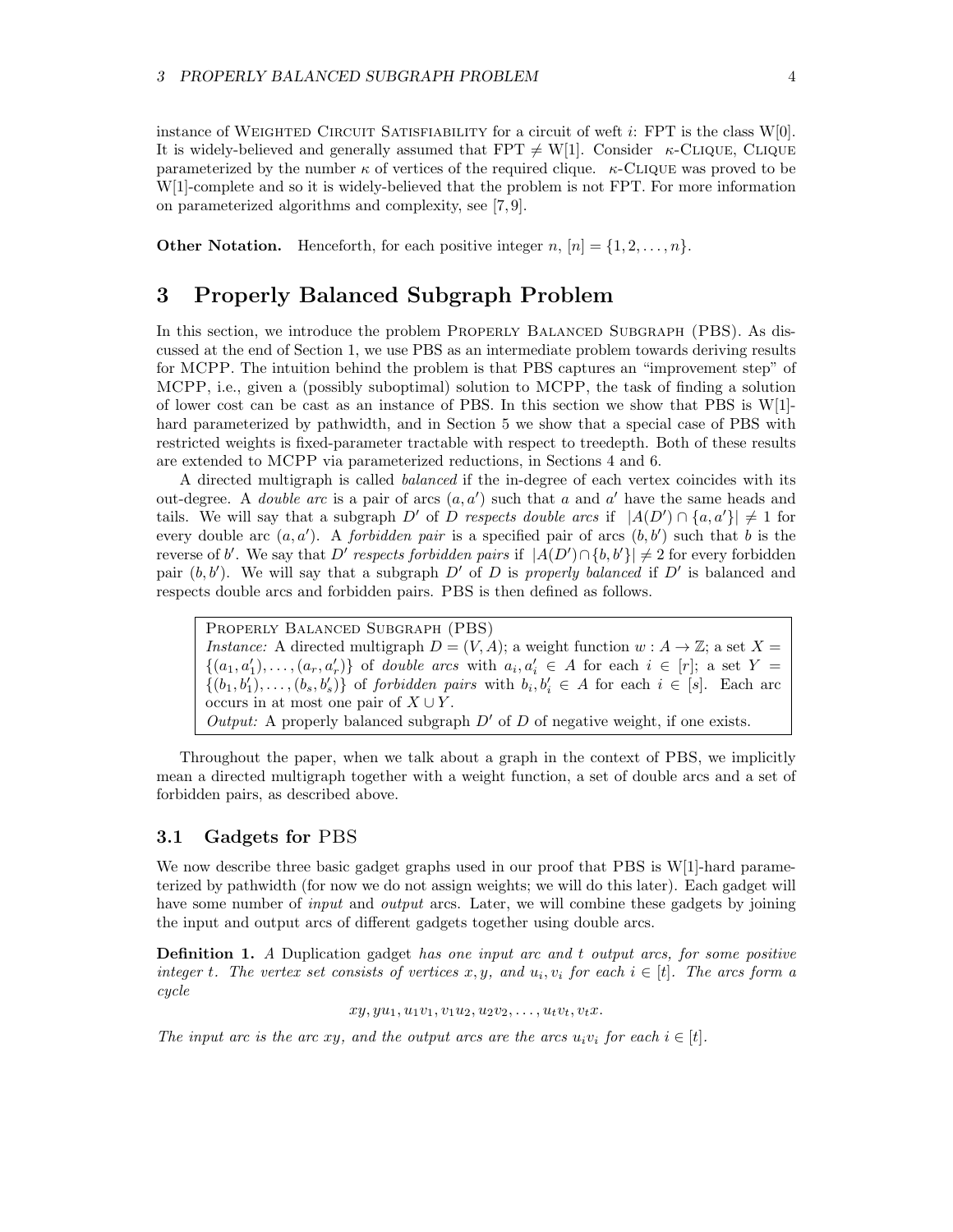**Definition 2.** A Choice gadget (see Figure 1) has one input arc xy and t output arcs  $u_i v_i$ :  $i \in [t]$ , for some positive integer t. The vertex set consists of the vertices  $x, y, z, w$  and  $u_i, v_i$ for each  $i \in [t]$ . The arcs consist of a path wxyz, and the path zu<sub>i</sub>v<sub>i</sub>w for each  $i \in [t]$ .



Figure 1: A Choice gadget with  $t$  output arcs. A balanced subgraph that contains the input arc will contain exactly one output arc.



Figure 2: A Checksum gadget with  $t_l$  left input arcs and  $t_r$  right input arcs. A balanced subgraph will contain the same number of left and right input arcs.

**Definition 3.** A Checksum gadget *(see Figure 2)* has  $t_l$  left input arcs  $x_i y_i : i \in [t_l]$  for some positive integer  $t_l$ , and  $t_r$  right input arcs  $u_i v_i : i \in [t_r]$ , and no output arcs. The vertex set consists of the vertices  $w, z$  together with  $x_i, y_i$  for each  $i \in [t_1]$  and  $u_i, v_i$  for each  $i \in [t_r]$ . The arc set consists of the path  $wx_iy_iz$  for each  $i \in [t_l]$ , and  $zu_iv_iw$  for each  $i \in [t_r]$ .

Proposition 1 below is easy to prove and thus its proof is omitted.

**Proposition 1.** Let  $D$  be one of the gadgets of Definitions 1-3, let  $X$  be a subset of input arcs in  $D$ , and let  $Y$  be a subset of output arcs in  $D$ . Then there exists a properly balanced subgraph  $D'$  of D containing all the arcs from X and Y (and no other input or output arcs) if and only if one of the following cases holds: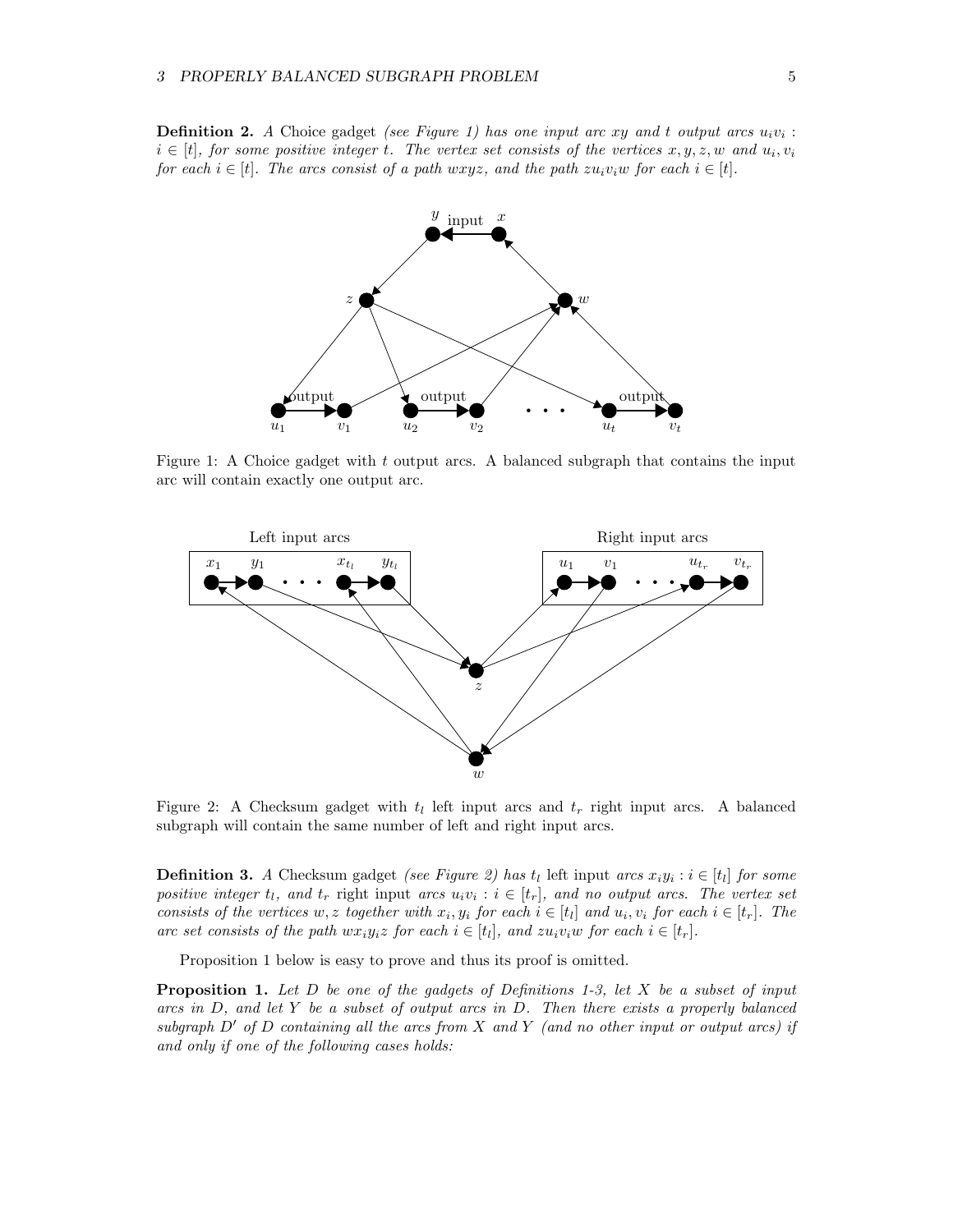- (1)  $X = \emptyset$  and  $Y = \emptyset$ ;
- (2) D is a Duplication gadget,  $|X| = 1$  and Y contains all the output arcs of D;
- (3) D is a Choice gadget,  $|X| = 1$  and  $|Y| = 1$ ; or
- (4) D is a Checksum gadget, and X contains an equal number of left input arcs and right input arcs.

We next describe how to combine these gadgets. For two vertex-disjoint arcs uv and  $xy$ (possibly in disjoint graphs), the operation of joining uv and  $xy$  is as follows: Identify u and x, and identify v and y. Keep both uv and  $xy$ , and add  $(uv, xy)$  as a double arc.

Observe that in all of our gadgets, the vertices in input or output arcs all have in-degree and out-degree 1. Thus, the following technical lemma will be useful for showing the correctness of our constructions.

**Lemma 1.** Let  $D_1$  and  $D_2$  be disjoint directed multigraphs. Let  $u_1v_1, \ldots, u_tv_t$  be arcs in  $D_1$ , and let  $x_1y_1, \ldots, x_ty_t$  be arcs in  $D_2$ , such that  $u_i$  and  $v_i$  both have in-degree and out-degree 1 in  $D_1$ , and  $x_i$  and  $y_i$  both have in-degree and out-degree 1 in  $D_2$  for each  $i \in [t]$ . Let D be the graph formed by joining  $u_i v_i$  and  $x_i y_i$  for each  $i \in [t]$ . Then a subgraph D' of D is a properly balanced graph if and only if (1)  $|A(D') \cap \{u_i v_i, x_i y_i\}| \neq 1$  for each  $i \in [t]$ ; and (2) D' restricted to  $D_1$  is a properly balanced subgraph of  $D_1$ , and  $D'$  restricted to  $D_2$  is a properly balanced subgraph of  $D_2$ .

*Proof.* Suppose first that  $D'$  is a properly balanced subgraph of  $D$ . The first condition holds by definition, since  $(u_i v_i, x_i y_i)$  is a double arc in D for each  $i \in [t]$ . For the second condition, let  $D'_1$  be  $D'$  restricted to  $D_1$ . It is clear that  $D'_1$  respects double and forbidden arcs in  $D_1$ . Furthermore, every vertex except  $u_i$  or  $v_i$ ,  $i \in [t]$ , has the same in- and out-degree in  $D'_1$  as in D', hence  $D'_1$  is balanced for these vertices. Finally, for a vertex  $u_i$  or  $v_i$ ,  $i \in [t]$ , note that such a vertex has in- and out-degree 2 in D, and by the double arc  $(u_i v_i, x_i y_i)$  either both these arcs are used in  $D'$ , or neither. In both cases, we find that the restriction  $D'_1$  is balanced. Hence  $D'_1$  is balanced at every vertex, and respects both double and forbidden arcs, i.e.,  $D'_1$  is a properly balanced subgraph of  $D_1$ . An analogous argument holds for  $D_2$ .

Conversely, suppose that  $|A(D') \cap \{u_i v_i, x_i y_i\}| \neq 1$  for each  $i \in [t]$ , D' restricted to  $D_1$  is a properly balanced subgraph of  $D_1$ , and  $D'$  restricted to  $D_2$  is a properly balanced subgraph of  $D_2$ . Then, by definition, D' respects double arcs and forbidden arcs of D. As  $D_1, D_2$ partition the arcs of  $D$ , and  $D'$  is balanced when restricted to either of these graphs, we have that  $D'$  is balanced. Thus,  $D'$  is a properly balanced subgraph of  $D$ , as required.  $\Box$ 

#### 3.2 W[1]-hardness of PBS

We now use the gadget behavior, as described in Proposition 1, to construct a W[1]-hardness proof for PBS (in Theorem 2). By joining an output arc of one gadget to the input arc of another gadget, we have that a solution will only pass through the second gadget if it uses the corresponding output arc of the first gadget. Thus for example, if a Duplication gadget has  $k$ output arcs, each of which is joined to the input arc of a Choice gadget, then any solution that uses the input arc of the Duplication gadget has to use exactly one output arc from each of the Choice gadgets. By combining gadgets in this way, we can create "circuits" that represent instances of other problems.

We will use this idea to represent the following W[1]-hard problem. In  $k$ -MULTICOLORED CLIQUE, we are given a graph  $G = (V_1 \cup V_2 \cdots \cup V_k, E)$ , such that for each  $i \in [k], V_i$  forms an independent set, and asked to decide whether  $G$  contains a clique with  $k$  vertices, where  $k$ is the parameter.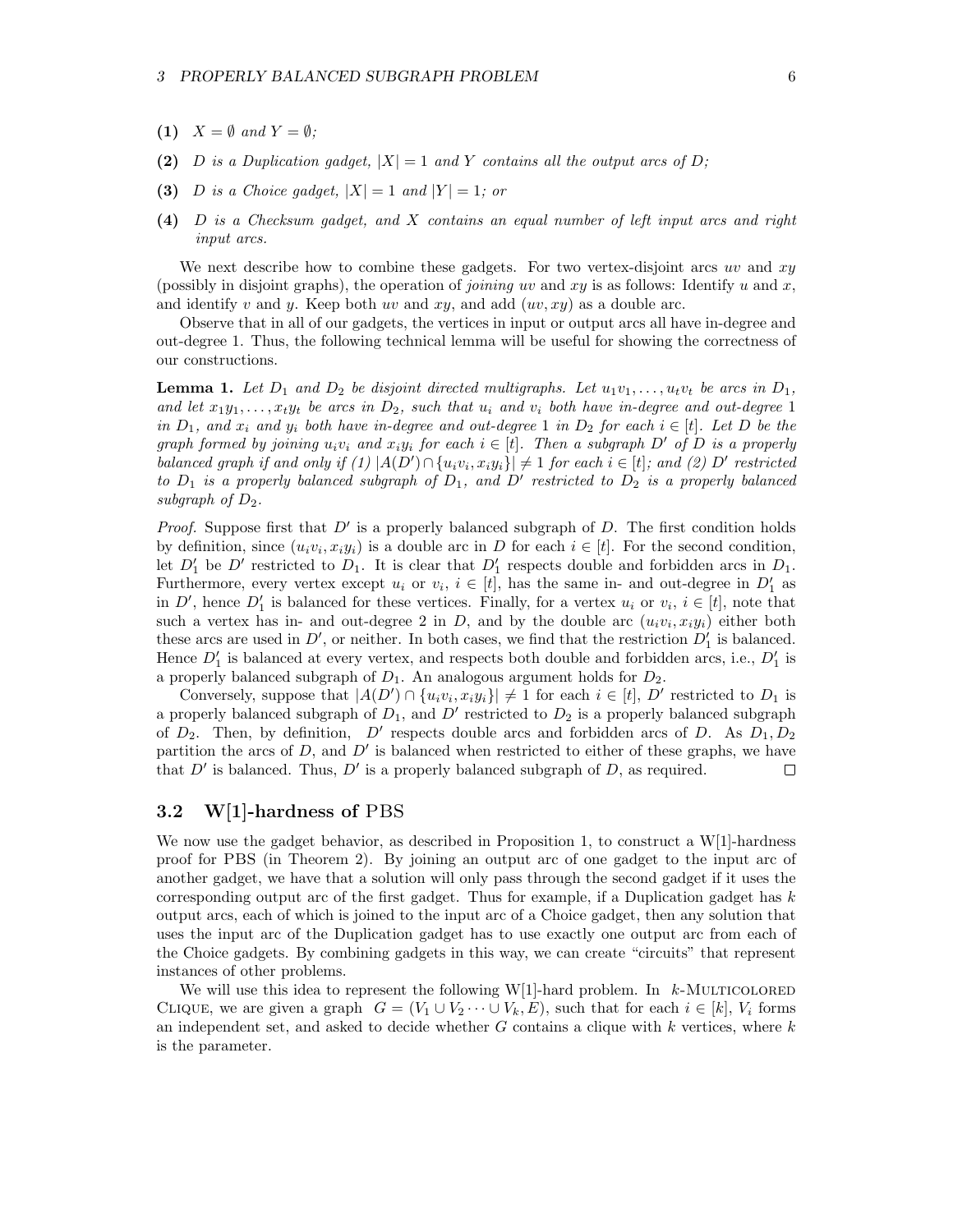**Theorem 1.** [9] k-MULTICOLORED CLIQUE is  $W[1]$ -hard.

Our reduction is similar in structure to that of Dom *et. al* [8] for CAPACITATED DOMINATING SET parameterized by treewidth and solution size, although the details are rather different. We produce a large graph of constant pathwidth that represents a choice of one vertex  $v_i$  from each class  $V_i$ . In order to ensure that these vertices form a clique, the graph also requires that for each chosen vertex  $v_i \in V_i$ , we choose an edge between  $v_i$  and  $V_j$ , for each  $j \neq i$ . Finally, we add  $O(k^2)$  vertices to check that for each  $i \neq j$ , the choice of edge between  $v_i$  and  $V_j$  is the same as the choice of edge between  $v_j$  and  $V_i$ .

The following technical lemma will also be useful for proving that PBS is W[1]-hard parameterized by pathwidth.

**Lemma 2.** Let  $D', D_1, D_2, \ldots, D_l$  be disjoint directed multigraphs, let  $a_1, \ldots, a_l$  be distinct arcs in D', and let D be a graph formed by joining the arc  $a_i$  to an arc in  $D_i$ , for each  $i \in [l]$ .  $Then \, pw(D) \leq pw(D') + \max_i (pw(D_i)) + 1.$ 

*Proof.* Consider a minimum width path decomposition of D'. For each  $i \in [l]$ , let  $x_i$  be the bag in the path decomposition of  $D'$  that contains both vertices of  $a_i$  (if there is a choice of bags, let  $x_i$  be the bag of smallest size). Now replace  $x_i$  with two identical bags  $x'_i, x''_i$ , and in between  $x_i'$  and  $x_i''$  add a sequence of bags formed by taking a minimum width path decomposition of  $D_i$  and adding all the vertices of  $x_i$  to each bag. Do this for each  $i \in [l]$ . The resulting decomposition is a path decomposition of  $D$ . By construction and by choice of  $x_i$ , the width of this decomposition is at most  $pw(D') + \max_i (pw(D_i)) + 1$ .  $\Box$ 

We are now ready to give a full proof of Theorem 2.

Definition 4. We say that an instance of PBS is semi-simple if replacing each double arc and each forbidden pair by an edge yields a simple mixed graph (i.e., for every pair of vertices  $u, v$ , there is either one double arc, one forbidden pair, a single arc, or neither).

**Theorem 2.** PBS is  $W/1$ -hard parameterized by pathwidth, even when the instance is semisimple, there are no forbidden arcs, there is a single arc  $a^*$  of weight  $-1$  and  $a^*$  is not part of a double arc, and all other arcs have weight 0.

*Proof.* Given an instance  $G = (V_1 \cup V_2 \cdots \cup V_k, E)$  of k-MULTICOLORED CLIQUE, let  $e_1, \ldots e_m$ be an arbitrary enumeration of the edges of E. For each unordered pair  $\{i, j\} \subseteq [k]$  with  $i \neq j$ , let  $E_{\{i,j\}}$  be the subset of edges in E with one vertex in  $V_i$  and the other in  $V_j$ . Note that any k-clique in G will have exactly one edge from  $E_{\{i,j\}}$  for each choice of i, j.

The structure of our PBS instance will force us to choose a vertex  $v_i$  from each class  $V_i$ , corresponding to the vertices of a k-clique. In addition, for each chosen vertex  $v_i$  and each  $j \neq i$ , we choose an edge  $e_{i\rightarrow j}$  between  $v_i$  and  $V_j$ . A set of  $O(k^2)$  Checksum gadgets will ensure that for each  $i \neq j$ , the chosen edges  $e_{i\rightarrow j}$  and  $e_{j\rightarrow i}$  must be the same. This ensures that  $v_i$  and  $v_j$ are adjacent for each  $i \neq j$ , and that therefore the vertices  $v_1, \ldots, v_k$  form a clique.

We build our PBS instance  $(D, w, X, Y)$  with double arcs X and forbidden pairs Y out of Duplication, Choice, and Checksum gadgets as follows. Let START be a Duplication gadget with input arc  $a^*$  and k output arcs. Label each output arc with a distinct integer i from [k]. For each  $i \in [k]$ , let CHOOSEVERTEX(i) be a Choice gadget with  $|V_i|$  output arcs. Label each output arc with a distinct vertex v from  $V_i$ . Join the input arc of CHOOSEVERTEX(i) to the output arc of START with label  $i$ .

For each  $i \in [k], v \in V_i$ , let ASSIGNVERTEX $(i, v)$  be a Duplication gadget with  $k-1$ output arcs. Label the output arcs with the integers from  $[k] \setminus \{i\}$ . Join the input arc of ASSIGNVERTEX $(i, v)$  to the output arc of CHOOSEVERTEX $(i)$  with label v.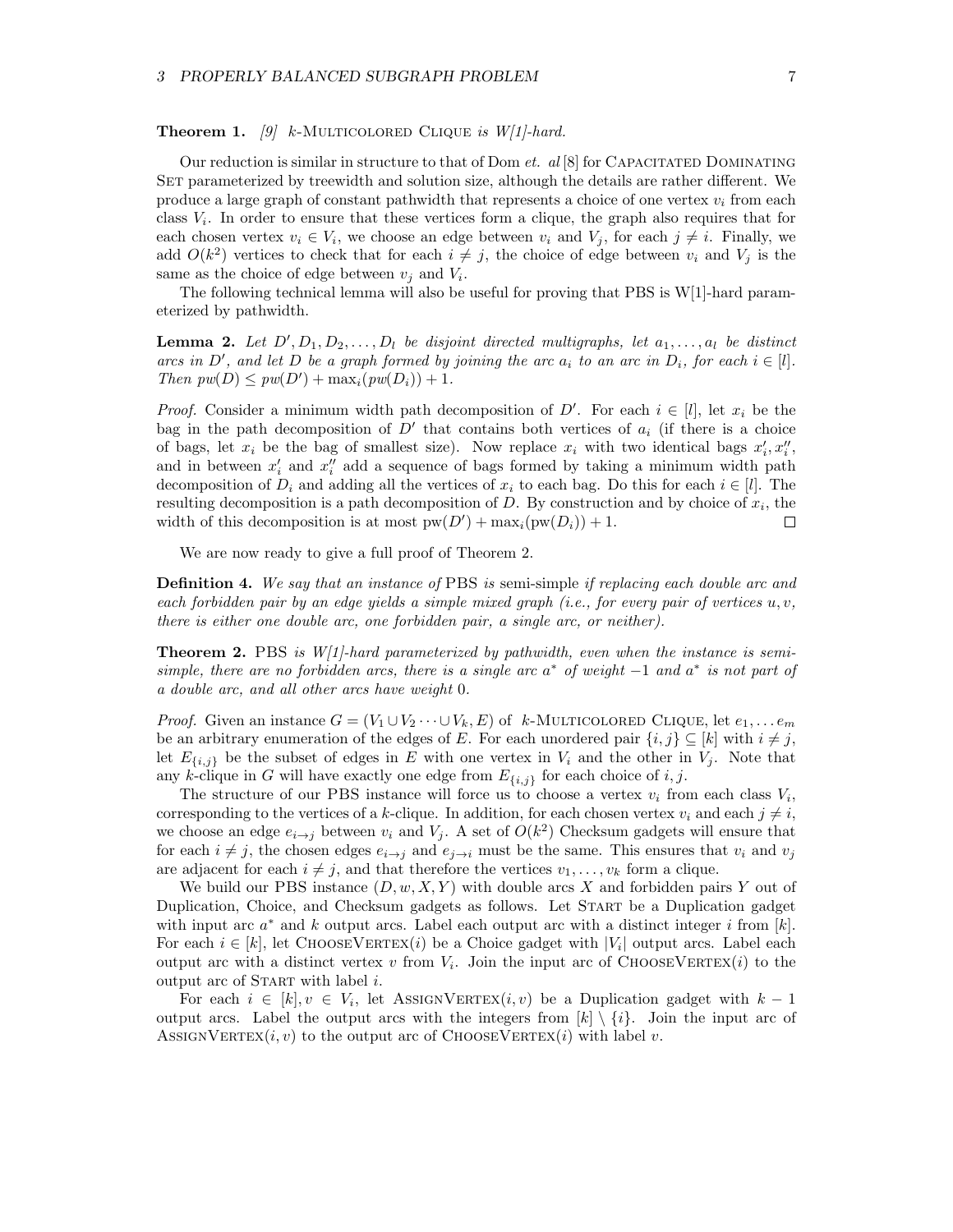For each  $i \in [k], v \in V_i, j \in [k] \setminus \{i\}$  let CHOOSEEDGE $(i, v, \rightarrow j)$  be a Choice gadget with  $|N(v) \cap V_i|$  output arcs. Label each output arc with a distinct edge  $e_r$  between v and  $V_i$ . Join the input arc of CHOOSEEDGE( $i, v, \rightarrow j$ ) to the output arc of ASSIGNVERTEX $(i, v)$  with label j.

For each  $i \in [k], v \in V_i, j \in [k] \setminus \{i\}$  and edge  $e_r$  between  $v_i$  and  $V_j$ , let AssignEDGE $(i, v, \rightarrow$  $j, e_r$ ) be a Duplication gadget with r output arcs. Label this whole set of output arcs as OUTPUT $(i, v, \rightarrow j, e_r)$ . Join the input arc of AssignEDGE $(i, v, \rightarrow j, e_r)$  to the output arc of CHOOSEEDGE $(i, v, \rightarrow j)$  with label  $e_r$ .

 $\sum \{r : e_r \in E_{\{i,j\}}\}\$ left input arcs and  $\sum \{r : e_r \in E_{\{i,j\}}\}\$ right input arcs. Partition the left Finally, for each  $i, j \in [k]$  with  $i < j$ , let CHECKEDGE $(i, j)$  be a Checksum gadget with and right input arcs of CHECKEDGE $(i, j)$  as follows. For each  $e_r \in E_{\{i, j\}}$ , let INPUT $(i, v, \rightarrow j, e_r)$ be a set of r left input arcs, where v is the endpoint of  $e_r$  in  $V_i$ . Similarly, let INPUT $(j, u, \rightarrow i, e_r)$ be a set of r right input arcs, where u is the endpoint of  $e_r$  in  $V_i$ . Now, join each set of arcs of the form  $INPUT(i, v, \rightarrow j, e_r)$  to the set of arcs of the form  $OUTPUT(i, v, \rightarrow j, e_r)$  from the gadget AssignEdge(i,  $v, \rightarrow j, e_r$ ).

Finally, we assign weights and define X and Y. Let  $a^*$  have weight  $-1$  and let all other arcs have weight 0. Let X be the set of double arcs created by the join operations above, and let  $Y = \emptyset$ . This concludes the construction of  $(D, w, X, Y)$ . Observe that every output arc is joined to an input arc, and every input arc except  $a^*$  is joined to an output arc.

Correctness. We now show that D has a properly balanced subgraph of negative weight if and only if G has a clique with k vertices. Observe that by repeated use of Lemma 1, a subgraph  $D'$ of  $D$  is a properly balanced subgraph if and only if

- D' restricted to any gadget START, CHOOSEVERTEX(i), ASSIGNVERTEX(i, v), CHOOSEEDGE(i, v,  $\rightarrow$ j), AssignEdge(i,  $v, \rightarrow j, e_r$ ) or CHECKEDGE(i, j) is a properly balanced subgraph for that gadget; and
- for each output arc a that is joined to an input arc  $a'$ , a is in D' if and only if  $a'$  is in D'.

First suppose that D has a properly balanced subgraph  $D'$  of negative weight. Then  $D'$  must contain  $a^*$ , the input arc of START with weight  $-1$ . By Proposition 1, D' must contain all of the output arcs of START. Thus for each  $i \in [k]$ , D' contains the input arc of CHOOSEVERTEX(i). By Proposition 1, D' contains exactly one output arc of CHOOSEVERTEX(i); let  $v_i \in V_i$  be the unique vertex in G such that  $D'$  restricted to CHOOSEVERTEX(i) contains the output arc labeled  $v_i$ .

It now follows that for each  $i \in [k], v \in V_i$ , D' contains the input arc of ASSIGNVERTEX $(i, v)$ if and only if  $v = v_i$ . Then by Proposition 1, if  $v = v_i$ , then D' contains the all the output arcs of ASSIGNVERTEX $(i, v)$ , and otherwise D' contains none of the output arcs of ASSIGNVERTEX $(i, v)$ .

It follows that for each  $i \in [k], v \in V_i, j \in [k] \setminus \{i\}, D'$  contains the input arc of CHOOSEEDGE $(i, v, \rightarrow$ j) if and only if  $v = v_i$ . If  $v \neq v_i$  then, by Proposition 1, D' contains none of the output arcs of CHOOSEEDGE $(i, v, \rightarrow j)$ . If  $v = v_i$ , then again by Proposition 1 D' contains exactly one output arc of CHOOSEEDGE $(i, v, \to j)$ . So for each  $i \in [k], j \in [k] \setminus \{i\}$ , let  $r(i \to j)$  be the index such that D' contains the output arc of CHOOSEEDGE $(i, v_i, \rightarrow j)$  labeled with  $e_{r(i \rightarrow j)}$ . (Later we will show that  $r(i \rightarrow j) = r(j \rightarrow i)$ , implying that  $v_i$  and  $v_j$  are adjacent.)

It now follows that for each  $i \in [k], v \in V_i, j \in [k] \setminus \{i\}$  and edge  $e_r$  between  $v_i$  and  $V_j$ ,  $D'$ contains the input arc of ASSIGNEDGE $(i, v, \rightarrow j, e_r)$  if and only  $v = v_i$  and  $r = r(i \rightarrow j)$ . Furthermore by Proposition 1, D' contains the set of output arcs  $\text{Output}(i, v, \rightarrow j, e_r)$  if  $v = v_i$ and  $r = r(i \rightarrow j)$ , and otherwise D' contains none of the arcs from  $\text{Output}(i, v, \rightarrow j, e_r)$ .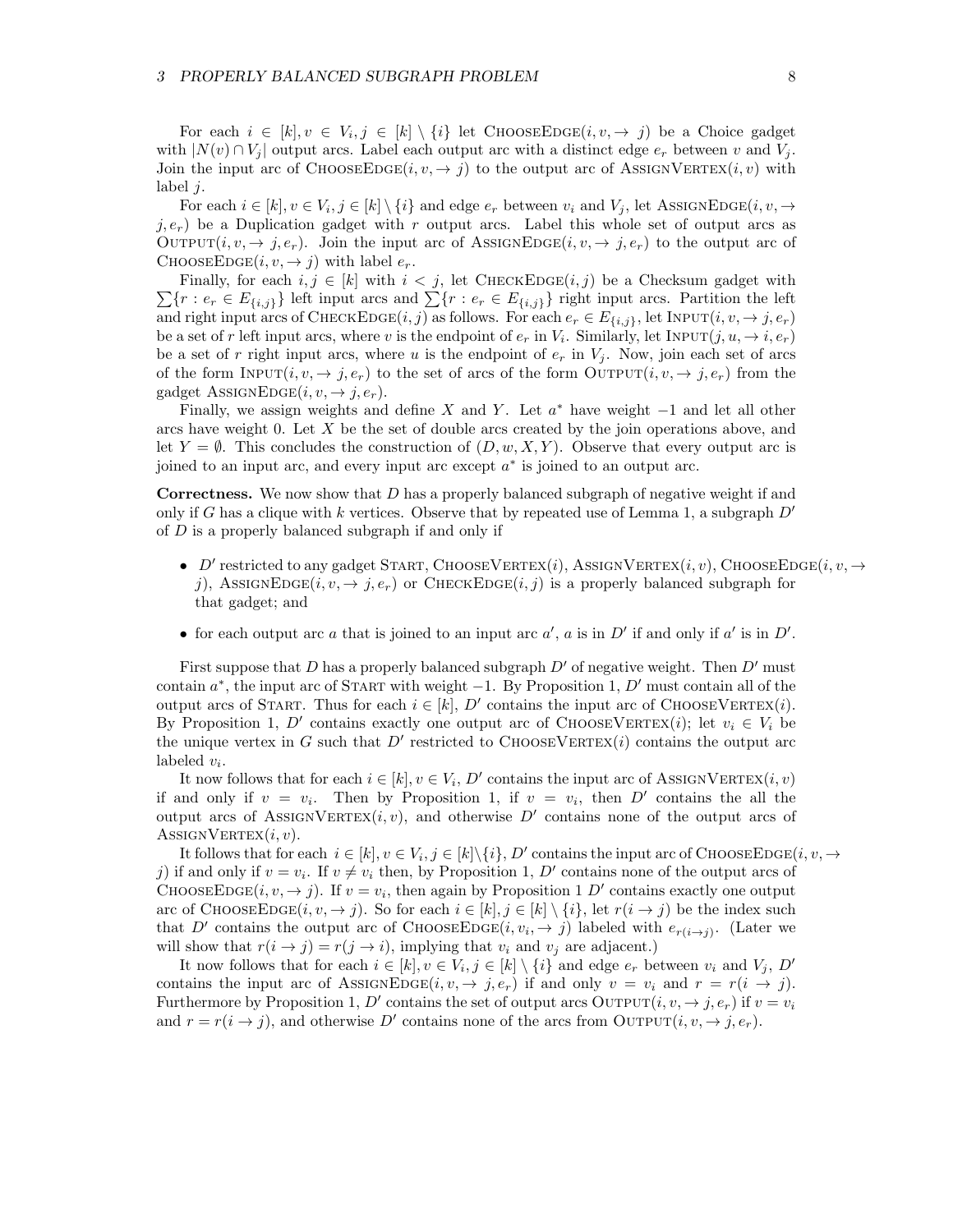We now have that for each  $i, j \in [k]$  with  $i < j$ , the left input arcs of CHECKEDGE $(i, j)$ in D' are exactly those in  $INPUT(i, v_i, \rightarrow j, e_{r(i \rightarrow j)})$ , and the right input arcs of CHECKEDGE $(i, j)$ in D' are exactly those in  $INPUT(j, v_j, \rightarrow i, e_{r(j \rightarrow i)})$ . By Proposition 1, we have that

$$
|\text{INPUT}(i, v_i, \rightarrow j, e_{r(i \rightarrow j)})| = |\text{INPUT}(j, v_j, \rightarrow i, e_{r(j \rightarrow i)})|
$$

and so  $r(i \to j) = r(j \to i)$ . It follows that  $e_{r(i \to j)}$  and  $e_{r(j \to i)}$  are the same edge, and that therefore this is an edge in G between  $v_i$  and  $v_j$ .

Thus we have that  $v_1, \ldots, v_k$  form a clique in G, as required.

Now for the converse, suppose  $G$  has a clique on  $k$  vertices. By definition of  $G$ , this clique must have exactly one vertex from each class  $V_i, i \in [k]$ . For each  $i \in [k]$ , let  $v_i$  be the vertex of  $V_i$  that is in the clique. For each  $i \neq j$ , let  $r(i, j)$  be the index such that  $e_{r(i,j)}$  is the edge between  $v_i$  and  $v_j$ .

We will now describe a graph  $D'$  by describing its restriction to each gadget. The construction will be such that an output arc is in  $D'$  if and only if the input arc it is joined to is also in  $D'$ . Refer to a gadget as *passive* if no arcs in it are contained in  $D'$ , and *active* otherwise; further, for a Choice gadget, say that it selects arc i if the i'th output arc is contained in  $D'$ . Note that by Proposition 1 these options all correspond to restrictions of balanced subgraphs to  $D'$ .

The graph D' is constructed as follows. The START gadget is active; for every  $i \in [k]$ , the CHOOSEVERTEX(i) gadget is active and selects the output arc labeled  $v_i$ , and the ASSIGNVERTEX(i, v) gadget is active for  $v = v_i$ ; and for every  $i \in [k]$  and every  $j \in [k] \setminus \{i\}$ , the gadget CHOOSEEDGE $(i, v, \rightarrow$ j) with  $v = v_i$  is active, selecting the output arc labeled  $e_{r(i,j)}$ , and the ASSIGNEDGE $(i, v, \rightarrow j, e)$ gadget is active for  $v = v_i$  and  $e = e_{r(i,j)}$ . All other ASSIGNVERTEX, CHOOSEEDGE and As-SIGNEDGE gadgets are passive. Note that D' contains an arc set  $\text{Output}(i, v, \rightarrow j, e_r)$  if and only if  $v = v_i$  and  $r = r(i, j)$ .

Finally, for each  $i, j \in [k]$  with  $i < j$ , let D' restricted to CHECKEDGE $(i, j)$  be a properly balanced subgraph containing the left input arcs from  $\text{INPUT}(i, v_i, \rightarrow j, e_{r(i,j)})$ , the right input arcs from INPUT $(j, v_j, \rightarrow i, e_{r(j,i)})$ , and no other input arcs. As  $r(i, j) = r(j, i)$ , such a subgraph exists by Proposition 1.

This concludes the construction of  $D'$ . As  $D'$  restricted to each gadget is a properly balanced subgraph, and an output arc is in  $D'$  if and only if the input arc it is joined to is in  $D'$ , we have that D' is a properly balanced subgraph of D. As D' contains the arc  $a^*$  of weight  $-1$  and all other arcs have weight  $0, D'$  is a properly balanced subgraph with negative weight, as required.

Structure of the constructed graph and wrap-up of the proof. We have proved that D represents the instance of  $k$ -MULTICOLORED CLIQUE. Now it remains to show that  $D$  satisfies all properties given in the statement of this theorem, that  $pw(D)$  is bounded by a function of k, and that it can be constructed in fixed-parameter time.

We now address the properties of  $D$  in turn. It is clear that there exists a single arc  $a^*$  of weight  $-1$ , that  $a^*$  is not part of a double arc, that all other arcs have weight 0, and that there are no forbidden pairs. It is also clear from the construction that  $D$  is semi-simple. To see that pathwidth is bounded, let  $D^*$  be the graph derived from D by deleting the vertices w and z from every CHECKEDGE gadget, along with incident arcs. (That is,  $D^*$  is the graph we had before adding CHECKEDGE gadgets in the construction of D.) We constructed  $D^*$  by joining arcs in START to the input arcs of the CHOOSEVERTEX $(i)$  gadgets, then joining arcs of the resulting graph to the input arcs of the ASSIGNVERTEX $(i, v)$  gadgets, then joining arcs of the resulting graph to the input arcs of the CHOOSEEDGE $(i, v, \rightarrow j)$  gadgets, then joining arcs of the resulting graph to the input arcs of the ASSIGNEDGE $(i, v, \rightarrow j, e_r)$  gadgets. Observe that a Duplication gadget can be turned into a path by the removal of one vertex, and Choice and Checksum gadgets can be turned into disjoint unions of paths by the removal of two vertices. Therefore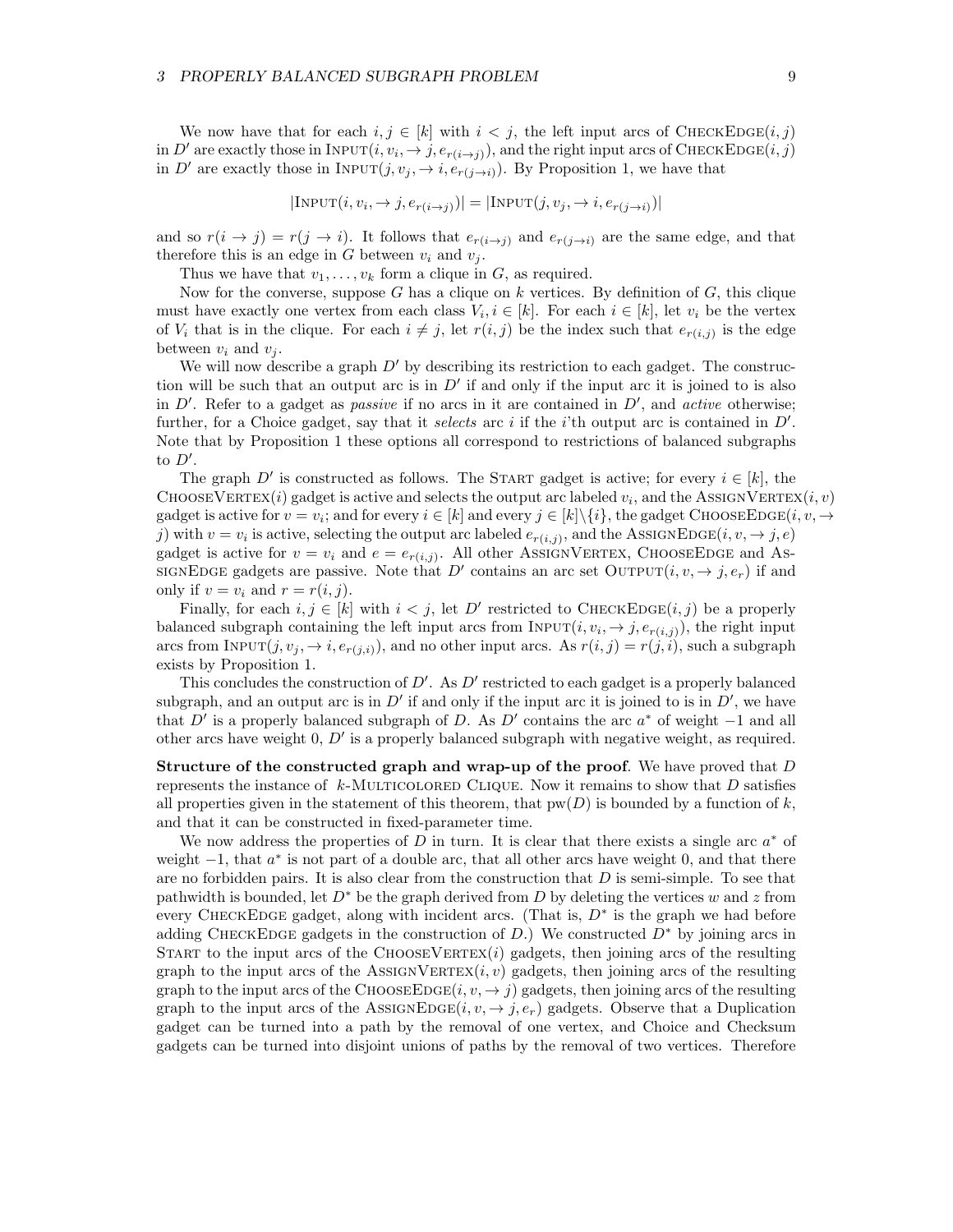Duplication gadgets have pathwidth 2, and Choice and Checksum gadgets have pathwidth 3. Hence by repeated use of Lemma 2,  $D^*$  has pathwidth at most  $(((2+3+1)+2+1)+3+1)+$  $2 + 1$ ) = 16.

There are  $\binom{k}{2} = \frac{k^2 - k}{2}$  CHECKEDGE gadgets, and therefore we can remove  $k^2 - k$  vertices from D to get  $\overline{D}^*$ . It follows that D has pathwidth at most  $k^2 - k + 16$  (as we can add the  $k^2 - k$ extra vertices to every bag in a path decomposition of  $D^*$ ).

Finally, it is clear that the reduction can be performed in polynomial time, as we construct a polynomial number of gadgets and each gadget can be constructed in polynomial time. Thus we have provided a parameterized reduction from any instance of  $k$ -MULTICOLOR CLIQUE to an instance of PBS with the required properties and with pathwidth  $O(k^2)$ .  $\Box$ 

### 4 Reducing PBS to MCPP

We now show how to reduce an instance of PBS, of the structure given in Theorem 2, to MCPP. This will prove that MCPP parameterized by pathwidth is W[1]-hard. Let  $(D =$  $(V, A), w, X = \{(a_i, a'_i) : i \in [t]\}, Y = \emptyset$  be an instance of PBS with double arcs X and no forbidden pairs, and where  $w(a^*) = -1$  for a single arc  $a^*$  and  $w(a) = 0$  for every other arc. We may assume that  $a^*$  is not in a double arc. We will produce an instance G of MCPP and an integer  $W$ , such that G has a solution of weight  $W$ , and G has a solution of weight less than  $W$ if and only if our instance of PBS has a solution with negative weight. All edges and arcs in our MCPP instance will have weight 1.

We derive G by replacing every double arc and individual arc of  $D$  by an appropriate gadget. The gadgets will be such that within each gadget, there are only two possibilities for MCPP solutions of weight at most  $W$ : a solution can be balanced within the gadget (corresponding to not using the original arc/double arc in a solution to  $D$ ), or a solution can be imbalanced at some vertices by the same amount that the original arc or double arc is (which corresponds to using the original arc or double arc in a solution to  $D$ ). Thus, every solution for  $G$  of reasonable weight corresponds to a properly balanced subgraph of D, and vice versa.

For each gadget, except for the gadget corresponding to the negative weight arc, the weights of the two solutions will be the same. In the case of the negative weight arc, the solution that corresponds to using the arc will be cheaper by 1. Thus, there are two possible weights for a solution to  $G$ , and the cheaper weight is only possible if  $D$  has a properly balanced subgraph of negative weight.

In what follows, we will construct arcs and edges of two weights, *standard* and *heavy*. Standard arcs and edges have weight 1; heavy arcs and edges have weight  $M$ , where  $M$  is a large enough (but polynomially bounded) integer such that we may assume that no solution traverses a heavy arc or edge more than once. This will be useful to impose structure on the possible solutions when constructing gadgets. A heavy arc (edge) is equivalent to a directed (undirected) path of length  $M$ , and so we also show W[1]-hardness for the unweighted case.

Given a directed multigraph H (corresponding to part of a solution to an MCPP instance) and a vertex v, the *imbalance* of v is  $d^+(v) - d^-_H(v)$ . The gadgets are constructed as follows.

For each double arc between a pair of vertices  $u, v$ , we produce a gadget  $\text{GADGET}(u, v)$ that contains u, v and new vertices appearing in  $\text{GADGET}(u, v)$ . Similarly, we produce a gadget  $GADGET(u, v)$  for any arc uv that is not part of a double arc, with the structure of the gadget depending on the weight of the arc.

For an arc uv of weight 0 that is not part of a double arc: Construct  $\text{GADGET}(u, v)$ by creating a new vertex  $z_{uv}$ , with standard arcs  $z_{uv}u$  and  $z_{uv}v$ , two heavy arcs  $uz_{uv}$ , and a heavy arc  $vz_{uv}$ . (See Figure 3.)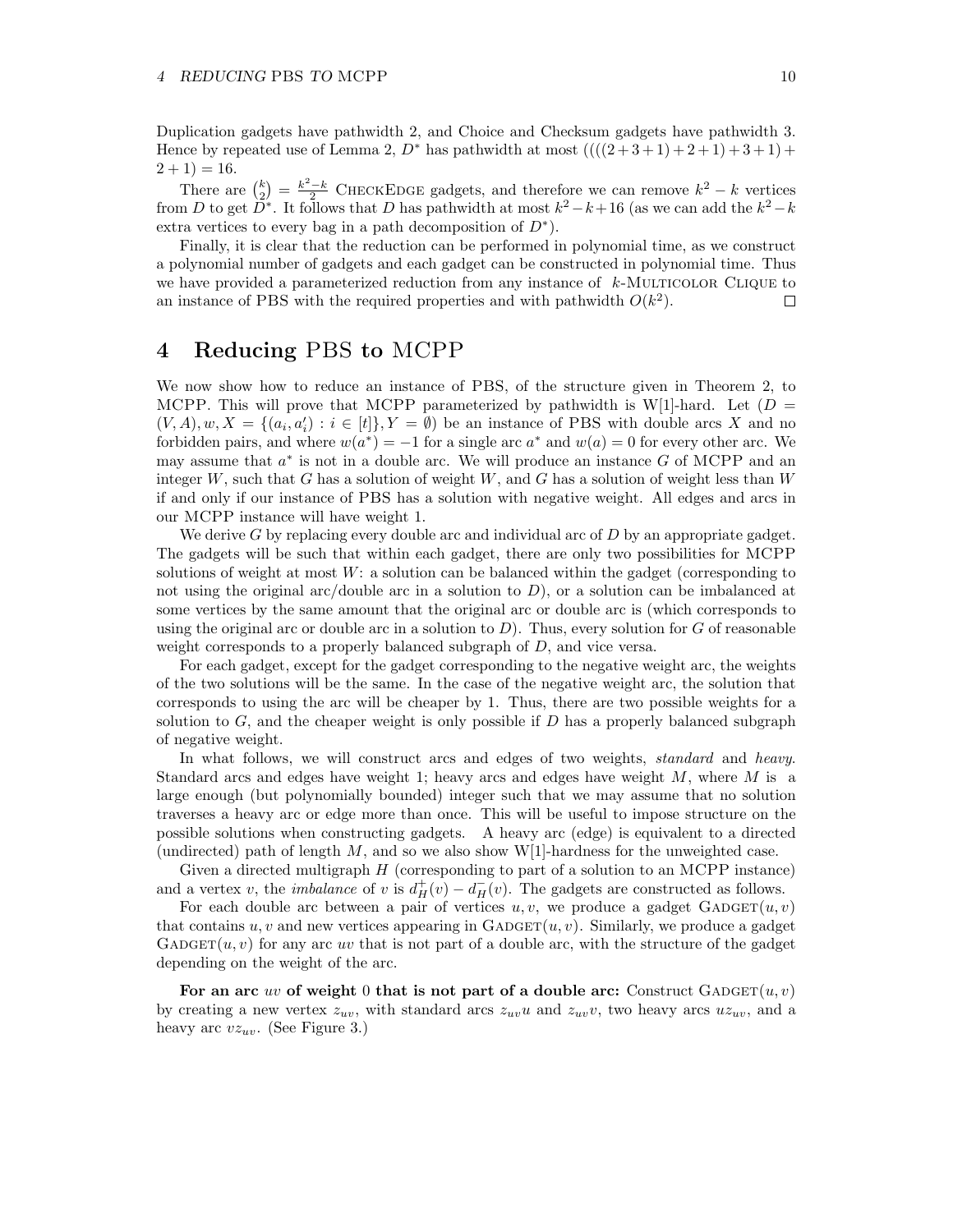

Figure 3: The gadget  $\text{GADGET}(u, v)$  when uv is an arc of weight 0 that is not part of a double

arc. Dashed lines represent heavy arcs.

For any solution in which each heavy arc is traversed exactly once,  $z_{uv}$  has in-degree exactly 3. The remaining arcs are the two arcs with tail  $z_{uv}$ , which must be traversed exactly three times in total as described below:

- Passive Solution: Traverse  $z_{uv}u$  twice and  $z_{uv}v$  once. In this solution, every vertex is balanced within  $GADGET(u, v)$  and the cost is  $3M + 3$ .
- Active Solution: Traverse  $z_{uv}u$  once and  $z_{uv}v$  twice. In this solution, every vertex is balanced except for u, which has imbalance 1, and v, which has imbalance  $-1$ . The cost of this solution is also  $3M + 3$ .

Observe that the difference between the weight of the passive and active solutions is 0, and the imbalance at  $u$  and  $v$  for the active solution is the same as in an arc from  $u$  to  $v$ .

The total weight of  $\text{GADGET}(u, v)$  is  $3M + 2$ .

For an arc uv of weight  $-1$  that is not part of a double arc: Construct GADGET $(u, v)$ by adding two new vertices  $w_{uv}$  and  $z_{uv}$ , with standard arcs  $z_{uv}u, z_{uv}w_{uv}$  and  $vw_{uv}$ , two heavy arcs  $uz_{uv}$ , one heavy arc  $w_{uv}z_{uv}$ , and two heavy arcs  $w_{uv}v$ . (See Figure 4.)

For any solution in which each heavy arc is traversed exactly once,  $z_{uv}$  will have exactly 3 in-arcs, and  $w_{uv}$  will have exactly 3 out-arcs. It remains to decide how many times to use the arcs out of  $z_{uv}$  and into  $w_{uv}$ . There are two possible solutions:

• Passive Solution: Traverse  $z_{uv}u$  twice,  $z_{uv}w_{uv}$  once and  $vw_{uv}$  twice. In this solution, every vertex is balanced within  $\text{GADGET}(u, v)$  and the cost is  $5M + 5$ .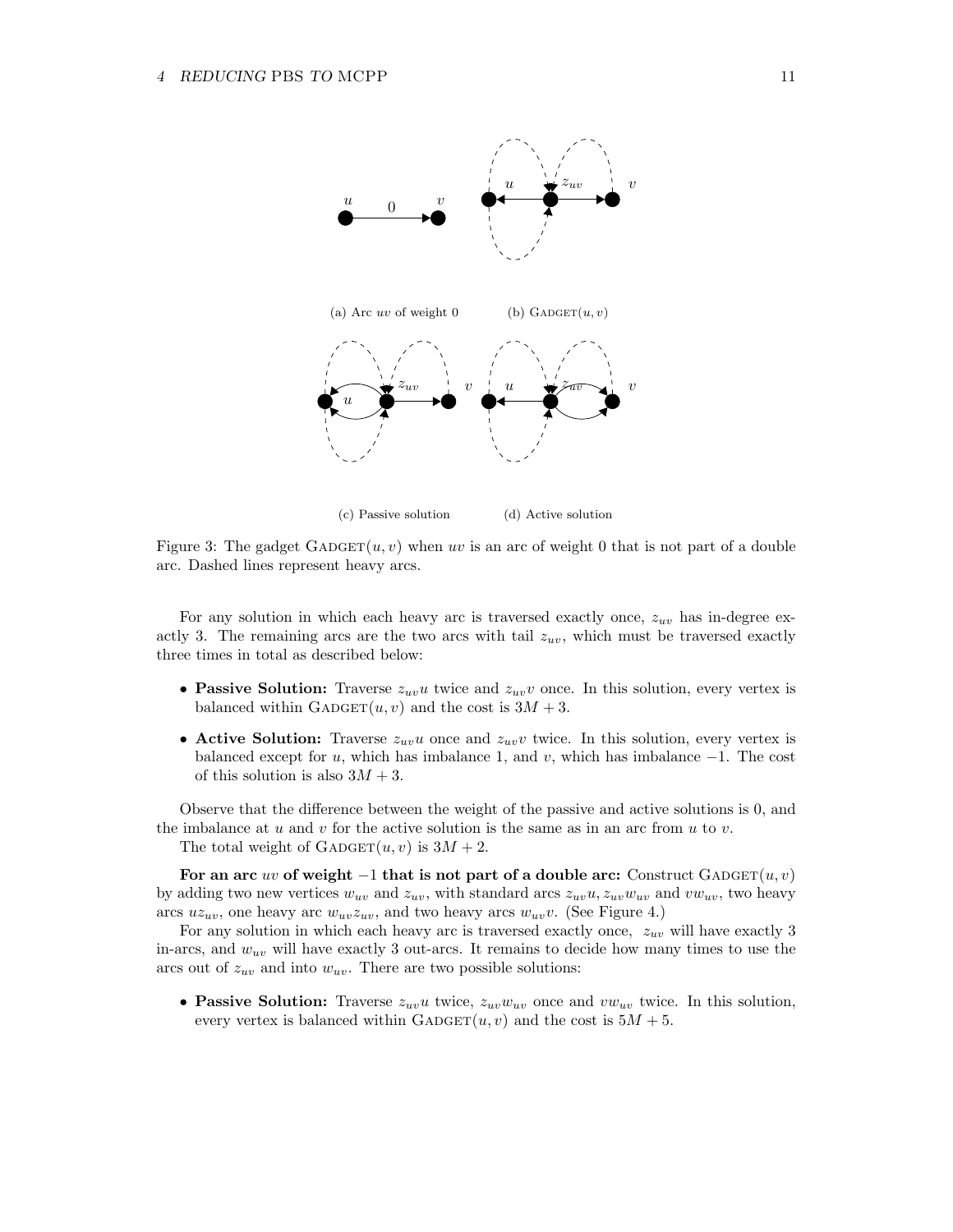

(c) Passive solution

Figure 4: The gadget GADGET $(u, v)$  when uv is an arc of weight  $-1$  that is not part of a double arc. Dashed lines represent heavy arcs.

• Active Solution: Traverse  $z_{uv}$  once,  $z_{uv}w_{uv}$  twice and  $vw_{uv}$  once. In this solution, every vertex is balanced except for u, which has imbalance 1, and v, which has imbalance  $-1$ . The cost of this solution is  $5M + 4$ .

Observe that the active solution costs 1 less than the passive solution, and the imbalance at  $u$  and  $v$  for the active solution is again the same as in an arc from  $u$  to  $v$ .

The weight of this gadget is  $5M + 3$ .



Figure 5: The gadget  $\text{GADGET}(u, v)$  when there is a double arc from u to v. Dashed lines represent heavy arcs; the dotted line represents a heavy edge.

For a double arc from u to v:  $GABGET(u, v)$  consists of a heavy arc uv and a heavy edge  $\{u, v\}$ . (See Figure 5.) Assuming a solution traverses each heavy arc/edge exactly once,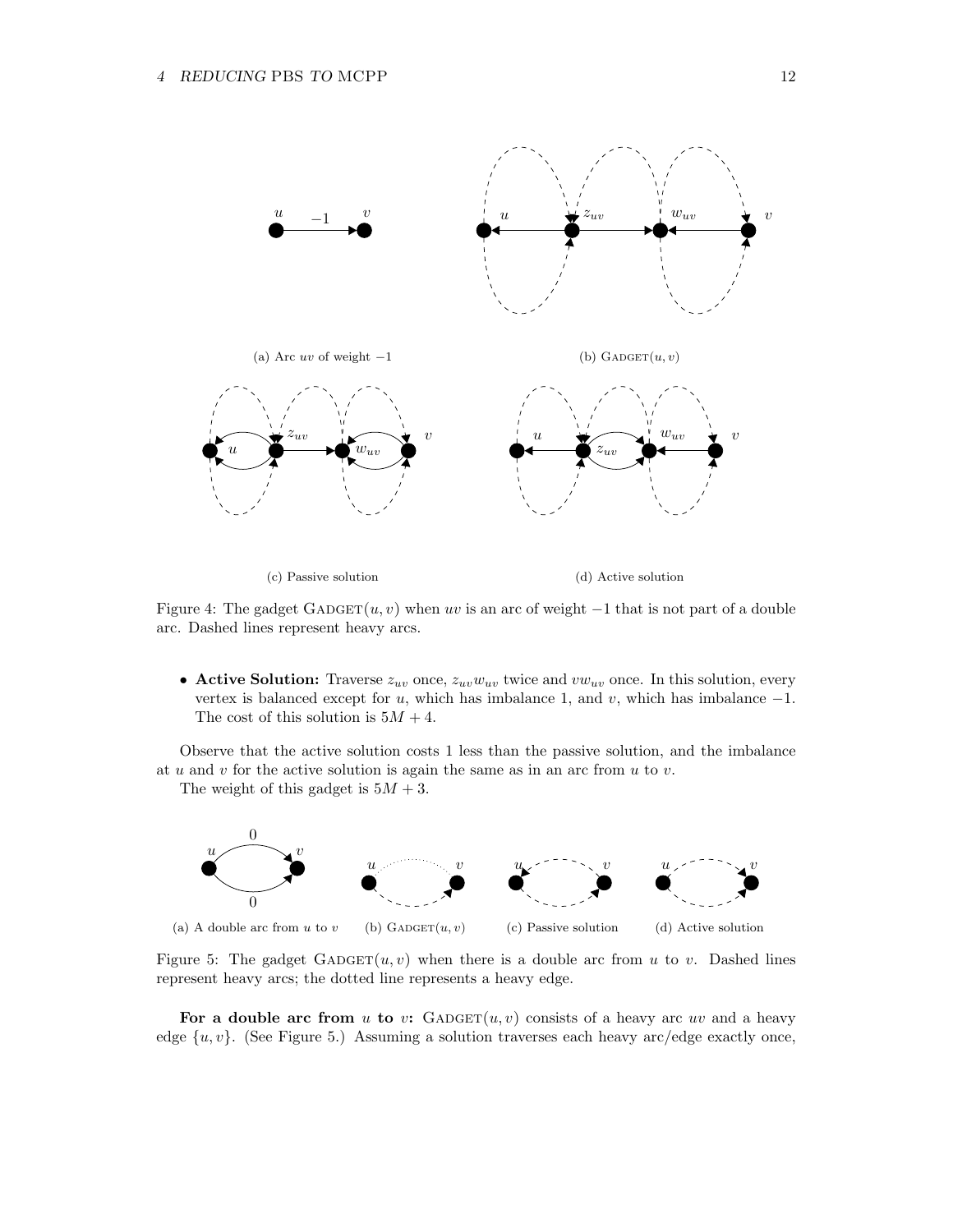it remains to decide in which direction to traverse the undirected edge. Thus there are two possible solutions:

- **Passive Solution:** Traverse the edge from  $v$  to  $u$ . In this solution, every vertex is balanced within  $\text{GADGET}(u, v)$  and the cost is  $2M$ .
- Active Solution: Traverse the edge from  $u$  to  $v$ . In this solution, every vertex is balanced except for u, which has imbalance 2, and v, which has imbalance  $-2$ . The cost of this solution is also 2M.

Observe that the difference between the weight of the passive and active solutions is 0, and the imbalance at  $u$  and  $v$  for the active solution is the same as in a double arc from  $u$  to  $v$ .

The weight of this gadget is 2M.

Removing heavy arcs and edges. Finally, we replace every arc (edge, respectively) we just created of weight  $M$  by a directed (undirected) path of length  $M$ , where all internal vertices have in-degrees and out-degrees one (degree two, respectively). Note that in any minimal solution, each arc or edge in such a path will be traversed the same number of times (if one edge in the path is traversed more times than its neighbor, then it must be traversed at least twice more, including at least once in each direction, and so the solution is not minimal). Thus in the analysis, we may treat such a path as effectively being a single edge or arc of weight  $M$ .

In the proof of the main result of this section, Theorem 3, we will use the following technical lemma, whose proof is identical to that of Lemma 2.

**Lemma 3.** Let  $H$  be a mixed multigraph, and  $G$  the mixed multigraph derived by replacing each arc or double arc from u to v with a gadget  $G_{uv}$ . Then  $pw(G) \leq pw(H) + \max_{uv} pw(G_{uv})$ .

We can now prove the following:

**Theorem 3.** MCPP is  $W[1]$ -hard parameterized by pathwidth even if all weights are 1.

*Proof.* Let  $(D = (V, A), w, X = \{(a_i, a'_i) : i \in [t]\}, Y = \emptyset)$  be a semi-simple instance of PBS (see Definition 4) with double arcs X and no forbidden pairs, and where  $w(a^*) = -1$  for a single arc  $a^*$  and  $w(a) = 0$  for every other arc. Let G be the graph in which every arc / double arc in D is replaced with its corresponding gadget.

Let  $m_1$  be the number of arcs of weight 0 not in a double arc in D. By Theorem 2, we may assume there is only one arc of weight  $-1$  not in a double arc in D. Let  $m_2$  be the number of double arcs in D.

If we use the passive solution for every gadget, then every vertex is balanced, every arc and edge is covered, and the total cost is  $m_1(3M + 3) + 5M + 5 + m_2(2M) = (3m_1 + 2m_2 + 5)M +$  $3m_1 + 5$ . Therefore this is an upper bound on the weight of a optimal solution.

The total weight of the graph is  $m_1(3M+2)+5M+3+m_2(2M) = (3m_1+2m_2+5)M+2m_1+3$ . Therefore, any minimal solution that does not traverse each heavy arc/edge exactly once will have weight at least  $(3m_1 + 2m_2 + 6)M + 2m_1 + 3$ . This is  $M - m_1 - 2$  greater than the solution in which we use the passive solution for every gadget. So by setting M to be  $m_1 + 3$ , we may assume that the optimal solution traverses each heavy arc/edge exactly once. Therefore we may assume that we use either the active or passive solution for each gadget.

Let  $W = (3m_1 + 2m_2 + 5)M + 3m_1 + 5$ , the cost of using the passive solution for each gadget. We now show that G has a solution of weight less than  $W$  if and only if  $D$  has a solution of negative weight.

Suppose first that  $G$  has a solution of weight less than  $W$ . As discussed above, we may assume that every gadget is either given the active or passive solution. Let  $u^*, v^*$  be the vertices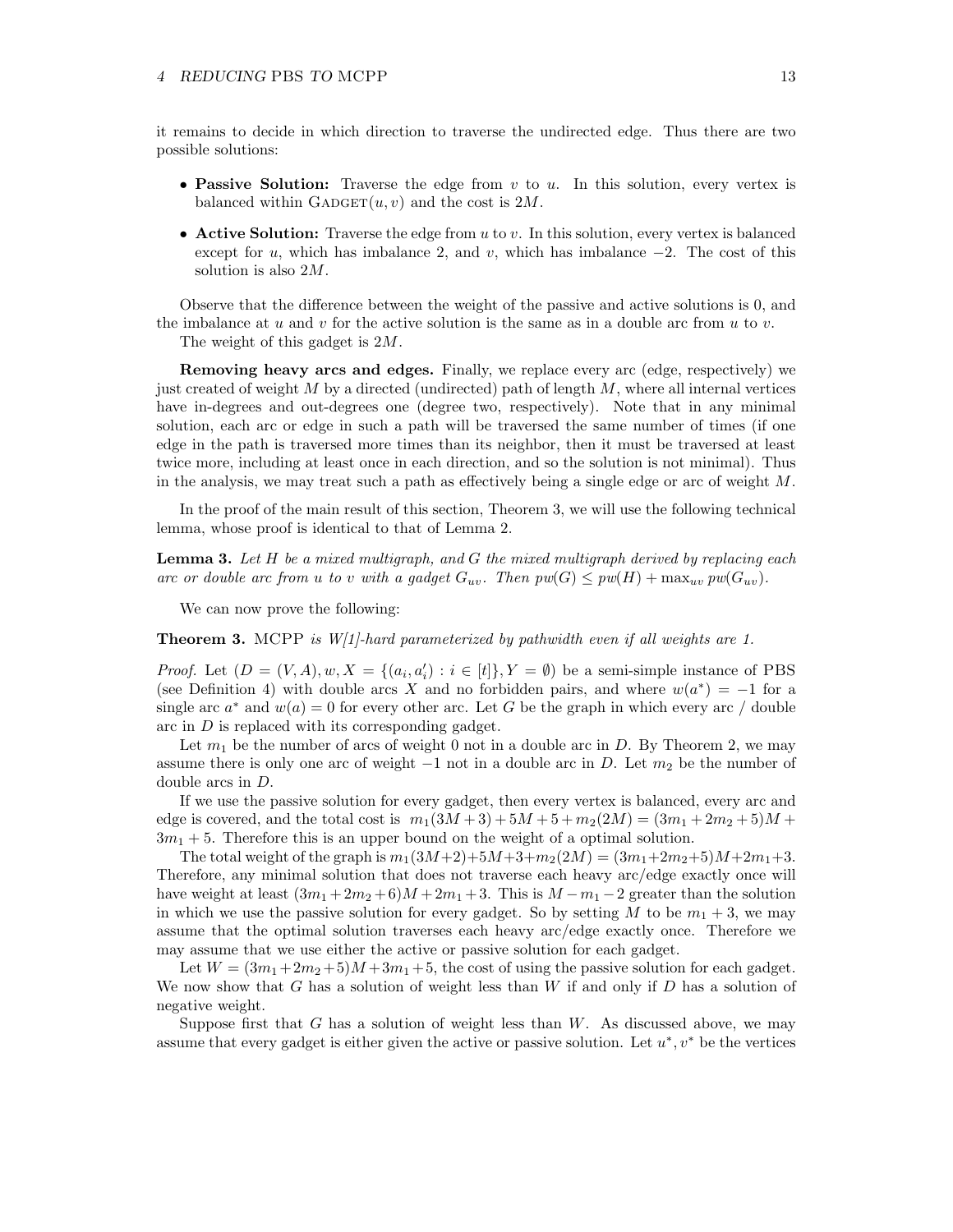such that  $u^*v^*$  is the only arc in D of weight -1. Then  $\text{GADGET}(u^*, v^*)$  is the only gadget for which one solution weighs less than the other. Therefore we may assume  $\text{GADGET}(u^*, v^*)$  is given the active solution.

Let  $D'$  be the subgraph of D whose arc set is the set of all arcs whose corresponding gadget in G has the active solution (with both arcs in a double arc included if their gadget has the active solution, and neither if it has the passive solution). Then  $D'$  contains  $u^*v^*$  and so  $D$ has negative weight. By construction,  $D'$  respects double arcs, and, as there are no forbidden pairs,  $D'$  trivially respects forbidden pairs. It remains to show that  $D'$  is balanced.

In our MCPP solution, the imbalance of a vertex  $v$  is equal to the sum of its imbalance in the active gadgets containing it. The imbalance of v in an active gadget is  $+1$  if the gadget corresponds to a single arc with tail  $v, -1$  if the gadget corresponds to a single arc with head v,  $+2$  if the gadget corresponds to a double arc starting at v, and  $-2$  if the gadget corresponds to a double arc ending at  $v$ . It follows that the imbalance of  $v$  in our MCPP solution is equal to its imbalance in  $D'$ , Then as our MCPP solution is balanced,  $D'$  is also balanced, as required.

Suppose on the other hand that  $D$  has a solution  $D'$  of negative weight. Construct a solution  $G^*$  to MCPP on G by assigning each gadget the active assignment if the corresponding arc/double-arc appears in  $D'$ , and the passive assignment otherwise. As  $D$  has negative weight, it must use  $u^*v^*$  and so  $\text{GADGET}(u^*, v^*)$  gets the active solution. It follows that the cost of  $G^*$ is  $W-1$ . It is clear that every arc and edge is traversed at least once. As before, the imbalance of each vertex in  $G^*$  is equal to its imbalance in  $D'$ , implying that  $G^*$  is balanced. Furthermore,  $G^*$  is strongly connected, as  $G$  is. An Euler trail in this multigraph corresponds to a closed walk G traversing every arc and edge at least once, as required.

We now show that G has pathwidth bounded by a function of  $pw(D)$ , the pathwidth of D. Observe that for each gadget  $\text{GADGET}(u, v)$  in our construction of G,  $\text{GADGET}(u, v)$  can be turned into a disjoint union of paths by the removal of at most 4 vertices, and therefore GADGET $(u, v)$  has pathwidth at most 5. Furthermore, G can be derived from D by replacing each arc or double arc with a corresponding gadgets. It follows from Lemma 3 that G has pathwidth at most  $pw(D) + 5$ .

Let m be the number of arcs in  $D$ . Then  $G$  is derived from  $D$  by introducing at most m gadgets, and each gadget has at most  $5M \leq 5m + 15$  arcs. Therefore G can be constructed in  $O(m^2)$  time.

We now have that, given an instance  $(D, w, X, Y)$  of PBS of the type specified in Theorem 2, we can in polynomial time create an instance G of MCPP with pathwidth bounded by  $\max(pw(D), 4)$ . We therefore have a parameterized reduction from this restriction of PBS, parameterized by pathwidth, to MCPP parameterized by pathwidth.  $\Box$ 

### 5 PBS Parameterized by Treedepth

In this section we show that a certain restriction of PBS is fixed-parameter tractable with respect to treedepth. In Section 7 we discuss how to generalize the results to the arbitrary integer-weighted case.

Aside from some standard dynamic programming techniques, our main technical tool is Lemma 5, which implies that there exists a solution with size bounded by a function of treedepth. The following simple observation will be useful in the proof of Lemma 5.

**Lemma 4.** Let  $\mathcal I$  be a set of indices and  $\{H_i : i \in \mathcal I\}$  a family of pairwise arc-disjoint subgraphs of G, such that each  $H_i$  respects double arcs. Then  $H = \bigcup_{i \in \mathcal{I}} H_i$  is a properly balanced subgraph of G if and only if H is balanced and H respects forbidden pairs.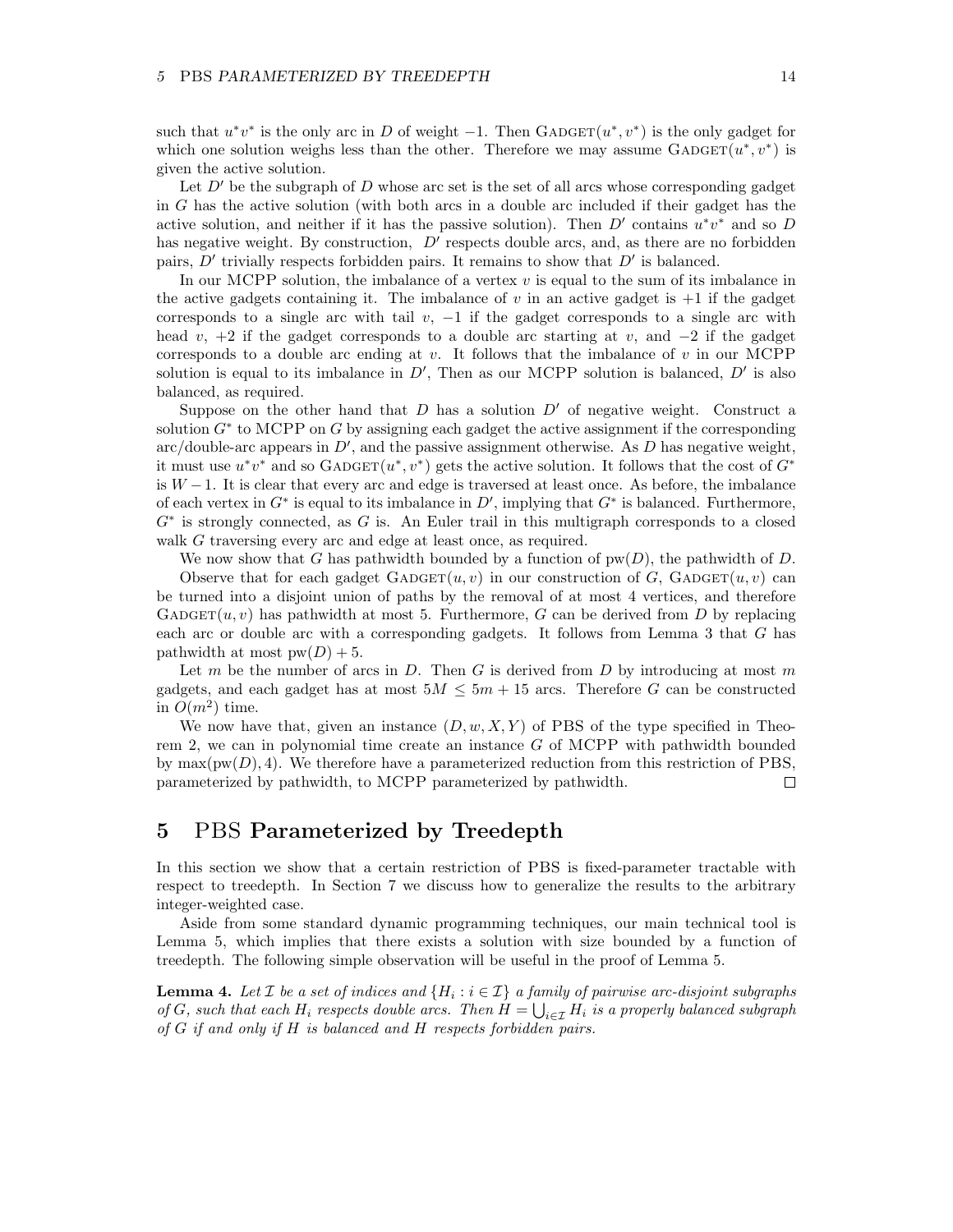We are now ready to prove that any properly balanced subgraph decomposes into properly balanced subgraphs of size bounded by a function of treedepth. This will allow us to assume, when constructing the algorithm (Lemma 6), that a solution has bounded size.

**Lemma 5.** Let G be a directed multigraph (with double arcs and forbidden pairs) of treedepth k, and let  $H$  be a properly balanced subgraph of  $G$ . Then  $H$  is a union of pairwise arc-disjoint graphs  $H_i$ , each of which is a properly balanced subgraph of G, with  $|A(H_i)| \le f(k)$  where  $f(k) =$  $2^{2^k}$ .

*Proof.* We prove the claim by induction on the treedepth  $k$ . For the base case, observe that if  $k = 1$  then G has no arcs, and the claim is trivially true. So now assume that  $k \geq 2$ , and that the claim holds for all graphs of treedepth less than  $k$ . We also assume that the underlying undirected graph of H is 2-connected, as otherwise a block decomposition of H is a decomposition into properly balanced subgraphs, and we may apply our result to each block of H. Similarly, if the underlying undirected graph of G is not 2-connected but H is, then H lies inside one block of G, and we may restrict our attention to this block. Hence assume that the underlying undirected graph of G is 2-connected as well.

Let G be embedded in a tree T of depth k, and let x be the root of T. Observe that x has only one child in T, as otherwise x is a cut-vertex in G. Let y be this child, and let  $G'$  be the multigraph derived from G by identifying x and y and removing loops. Similarly, let  $H'$  be the subgraph of G' derived from H by identifying x and y and removing loops. Observe that  $H'$  is balanced as H is balanced and so the number of arcs into  $\{x, y\}$  equals the number of arcs out of it. Let  $B$  be the set of arcs in  $H$  between  $x$  and  $y$ , and observe that there is a one-to-one correspondence between the arcs of  $H'$  and the arcs of H not in B. By identifying x and y in T, we get that G' has treedepth at most  $k - 1$ .

By the induction hypothesis,  $H'$  can be partitioned into a family  $\{H'_i : i \in \mathcal{I}'\}$  of pairwise arcdisjoint properly balanced subgraphs of G', each having at most  $f(k-1)$  arcs. For each  $i \in \mathcal{I}'$ , let  $F_i$  be the subgraph of G corresponding to  $H'_i$ . Observe that B can also be partitioned into a family  $\{F_i : i \in \mathcal{I}''\}$  of subgraphs with at most 2 arcs, that respect double arcs (we add any double arc from  $B$  as a subgraph  $F_i$ , and add every other arc as a single-arc subgraph).

Letting  $\mathcal{J} = \mathcal{I}' \cup \mathcal{I}''$ , we have that  $\{F_i : i \in \mathcal{J}\}$  is a partition of H, each  $F_i$  has at most  $f(k-1)$ arcs, and each  $F_i$  respects double arcs and is balanced everywhere except possibly at x and y. We now combine sets of these subgraphs into subgraphs that are balanced everywhere.

For each  $i \in \mathcal{J}$ , let  $t_i$  be the imbalance of  $F_i$  at  $x$ , i.e.  $t_i = d_{F_i}^+(x) - d_{F_i}^-$ Observe that  $|t_i| \leq \frac{f(k-1)}{2}$  for each i and, as H is balanced,  $\sum_{i \in \mathcal{J}} t_i = 0$ . Suppose that there exists a subset  $\mathcal{J}' \subseteq \overline{\mathcal{J}}$  such that  $|\mathcal{J}'| \leq f(k-1)-1$  and  $\sum_{i \in \mathcal{J}} t_i = 0$ . Then define  $H_1$  to be  $\bigcup_{i \in \mathcal{J}'} F_i$ . By construction,  $H_1$  is balanced at every vertex (as it is balanced for every vertex other than y, and a directed multigraph cannot be imbalanced at a single vertex), and  $H_1$  respects double arcs. As  $H_1$  is a subgraph of H, and H respects forbidden pairs (since H is properly balanced),  $H_1$ also respects forbidden pairs. Therefore  $H_1$  is a properly balanced subgraph, with number of arcs at most  $(f(k-1)-1)f(k-1)$ . Observe that  $f(k) = 2^{2^k}$  is a solution to the recursion  $(f(k-1)-1)f(k-1)$ .  $1) - 1$ ) $f(k-1) < f(k)$  with  $f(1) = 4$ . Thus,  $H_1$  has at most  $2^{2^k}$  arcs, as required. By applying a similar argument to  $H \setminus H_1$ , we get a properly balanced subgraph  $H_2$  with at most  $f(k)$  arcs. Repeating this process, we get a partition of  $H$  into properly balanced subgraphs each with at most  $f(k)$  arcs.

We now show that  $\mathcal{J}'$  exists. Initially choose  $j \in \mathcal{J}$  such that  $|t_j|$  is minimized, and set  $\mathcal{J}_1$  to be  $\{j\}$ . Then iteratively construct sets  $\mathcal{J}_r$  by adding i such that  $t_i < 0$  to  $\mathcal{J}_{r-1}$  if  $\sum_{p \in \mathcal{J}_{r-1}} t_p >$ 0, and adding i such that  $t_i > 0$  otherwise. Now note that either  $t_i = \pm f(k-1)/2$  for every  $i \in \mathcal{J}$ , in which case we have a subset  $\mathcal{J}'$  with  $|\mathcal{J}'| = 2 \le f(1) - 1 \le f(k-1) - 1$ , or  $\left| \sum_{i \in \mathcal{J}_r} t_i \right| < \frac{f(k-1)}{2}$  $\frac{z-1}{2}$  for each r, and therefore there are at most  $f(k-1)-1$  possible values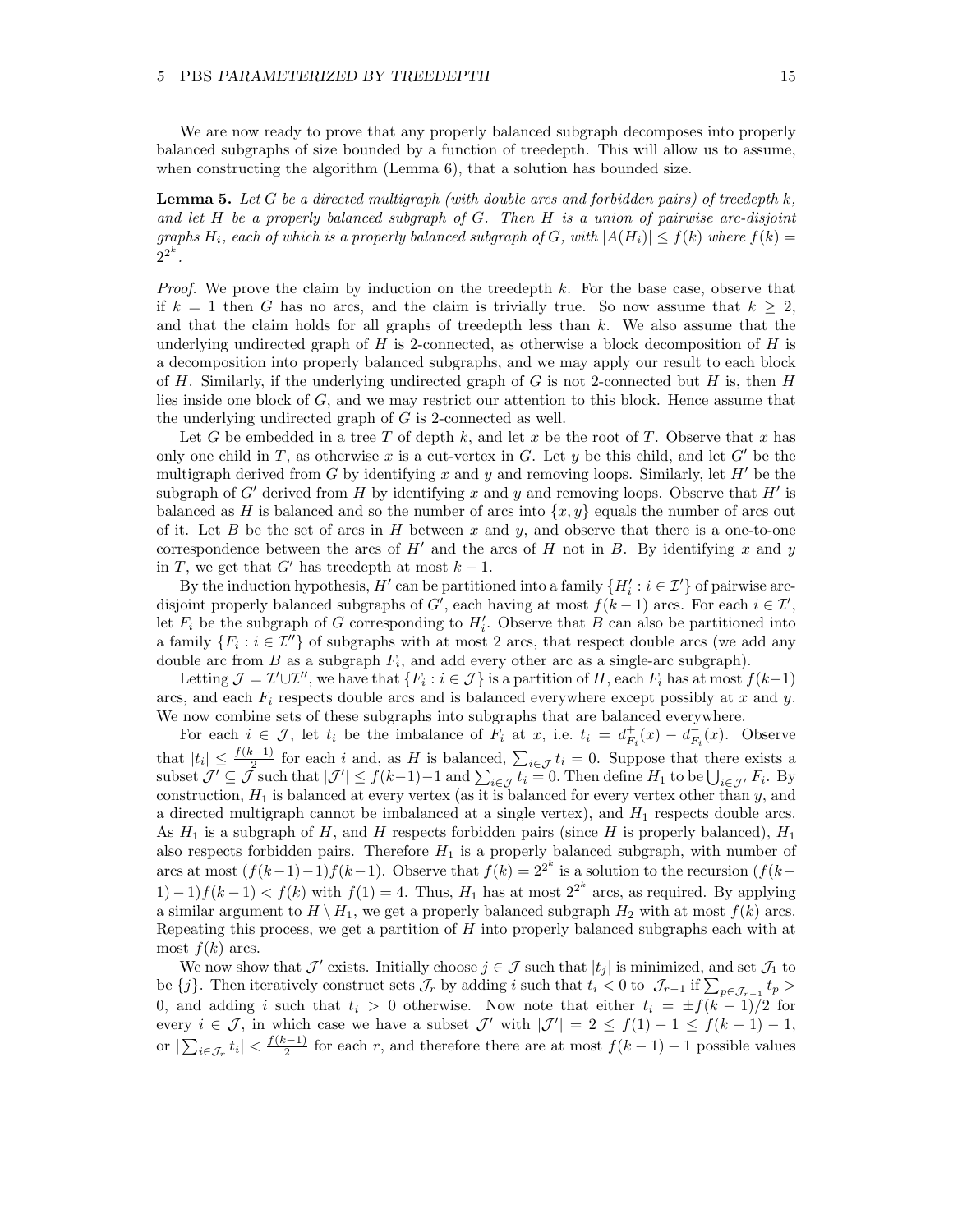that  $\sum_{i\in\mathcal{J}_r} t_i$  can take. Then there exist  $r, r'$  such that  $r' < r, r - r' \leq f(k-1) - 1$ , and  $\sum_{i\in\mathcal{J}_r\setminus\mathcal{J}_{r'}}t_i=0.$  So let  $\mathcal{J}'=\mathcal{J}_r\setminus\mathcal{J}_{r'}$ .

Using Lemma 5, we may now assume that if  $G$  has a properly balanced subgraph with negative weight, then it has a properly balanced subgraph of negative weight with at most  $f(k)$ arcs (as any negative weight properly balanced subgraph can be partitioned into properly balanced subgraphs of at most  $f(k)$  arcs, at least one of which must have negative weight).

#### 5.1 Fixed-Parameter Tractability of PBS

In the Appendix, we prove the following lemma:

**Lemma 6.** Given an instance  $(D = (V, A), w, X, Y)$  of PBS with integer weights, a path decomposition of the underlying undirected graph of  $D$  with width k, and an integer  $l$ , we can find a properly balanced subgraph of D of weight at most W in time  $O^*(2^{k^2+3k}(2l+1)^{k+1})$ , where  $W$  is the minimum weight of a properly balanced subgraph of  $D$  with at most l arcs.

A graph with treedepth at most k has pathwidth at most  $k-1$  [3]. As PBS asks us to find a properly balanced subgraph of negative weight, and as we may assume such a graph exists with at most  $f(k)$  arcs, Lemma 6 implies the following:

Theorem 4. PBS with integer weights is FPT with respect to treedepth.

The proof in the Appendix uses standard dynamic programming techniques.

For the purposes of solving MCPP with unit weights, it will be enough to show that PBS is FPT with respect to treedepth when all arcs in double arcs have weight 0, all arcs in forbidden pairs have weight  $-1$ , and all other arcs have weight 1 or  $-1$ . For this special case, we can give a proof using Courcelle's theorem:

*Proof.* Let  $D$  be an instance of PBS and let  $k$  be the treedepth of  $D$ . By Lemma 5, we may assume that a solution has at most  $f(k)$  arcs. We will prove the theorem by guessing all possible solutions  $D'$  (up to isomorphism), and then checking whether  $D'$  is isomorphic to a subgraph of D using Courcelle's theorem.

First, we assign each arc  $a$  of  $D$  the label DOUBLE if  $a$  is in a double arc, the label FORBIDDEN if a is in a forbidden pair, and otherwise the label NEGATIVE if a has weight  $-1$  and POSITIVE if a has weight 1. Next, enumerate all balanced directed multigraphs  $D'$  with at most  $f(k)$  arcs, together with all possible labelings  $\lambda : (A(D')) \to \{\text{NEGATIVE}, \text{PosITIVE}, \text{Double}, \text{FORDER}\}.$ 

We may assume that no vertex has degree 1 in  $D'$ , as otherwise  $D'$  cannot be balanced. Thus we may assume every vertex in  $D'$  has degree at least 2, and therefore we may assume  $D'$ has at most  $f(k)$  vertices. For each  $i \in [f(k)]$ , either D' contains fewer than i arcs, or the i'th arc is from one of  $f(k)$  vertices to one of  $f(k)$  vertices, and has one of four possible labels. Therefore there are at most  $1 + 4f(k)^2$  choices for the identity (or non-existence) of each arc. Thus, we can enumerate all possible graphs  $D'$  in time  $O^*((1+4f(k)^2)^{f(k)})$ .

For each constructed directed multigraph  $D'$ , we first check whether  $D'$  would be a properly balanced subgraph of  $D$ , if it existed as a subgraph of  $D$ . This can be done by checking, for each pair of vertices, that  $D'$  has at most one arc labeled FORBIDDEN, and either 0 or 2 arcs (in the same direction) labeled DOUBLE. If  $D'$  is not a properly balanced subgraph, we disregard it. Otherwise, we then check whether  $D'$  has negative weight. (This can be done by checking that the number of NEGATIVE and FORBIDDEN arcs is greater than the number of POSITIVE arcs.)

 $\Box$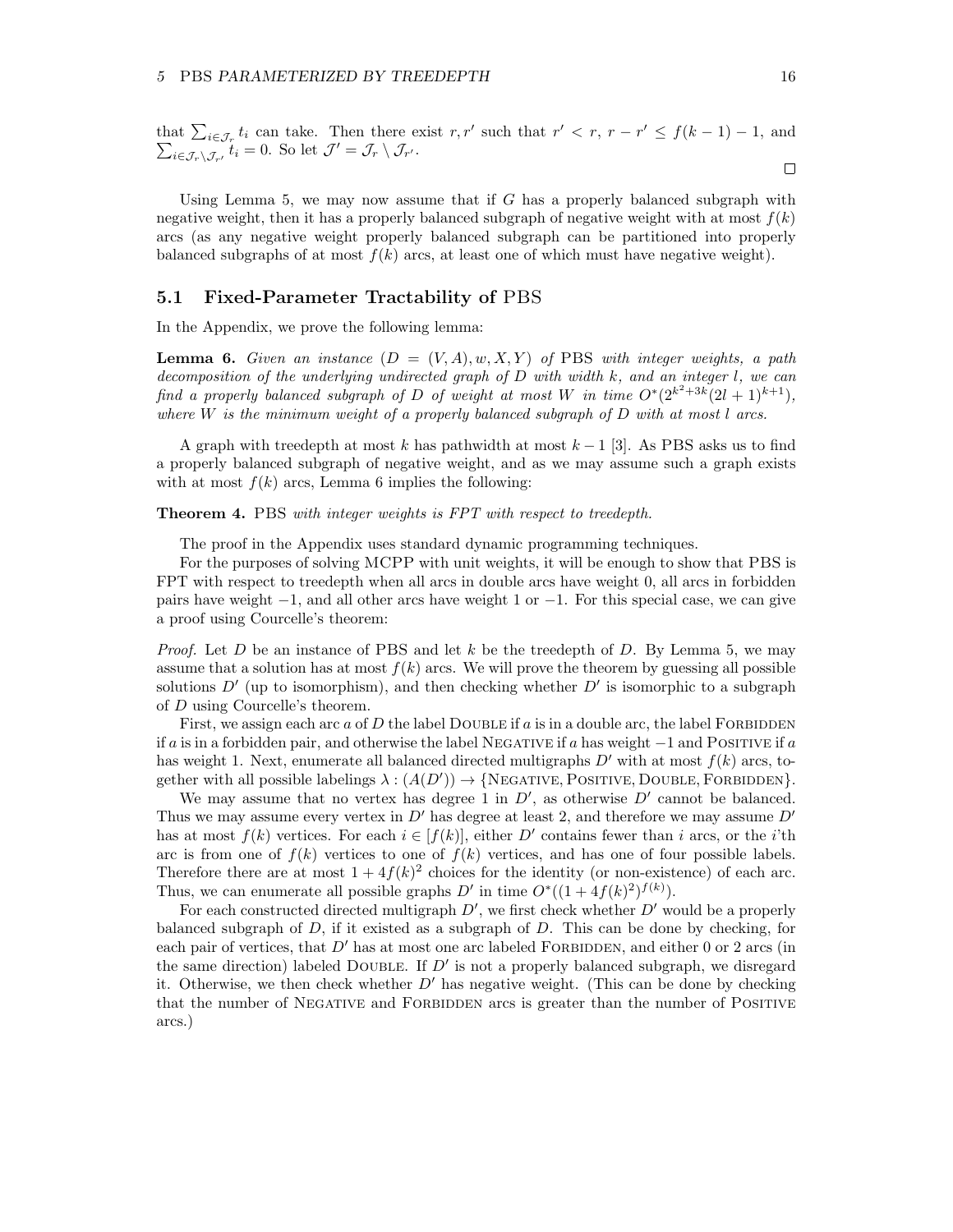If  $D'$  has negative weight, it remains to check whether  $D'$  is isomorphic to a subgraph of  $D$ (respecting the labels). As D has treewidth at most k and D' has at most  $f(k)$  vertices, this can be done in fixed-parameter time by Courcelle's theorem (see Theorem 11.37 in [14]).  $\Box$ 

## 6 Positive Result: Reducing MCPP to PBS

In this section, we consider MCPP parameterized by treedepth. To simplify the exposition, we restrict ourselves to the case where all weights equal 1; this restriction will be lifted in the next section. In contrast to pathwidth, we will show that MCPP parameterized by treedepth is FPT. Hereinafter,  $b_H(v)$  denotes the imbalance of v, i.e.  $b_H(v) = d_H^+(v) - d_H^-(v)$ . In the problem COMP-MCPP, we are given an instance of MCPP together with a solution  $H$ , and asked to find a solution  $H'$  of weight less than  $w(H)$ , if one exists. To solve an instance of MCPP, it would be enough to find some (not necessarily optimal) solution of weight  $M$ , then repeatedly apply  $\text{COMP-MCPP}$  to find better solutions, until we find a solution  $H$  for which no solution  $H'$  of weight less than  $w(H)$  exists, i.e. an optimal solution. As COMP-MCPP returns an improved solution if one is available, we would have to apply  $COMP-MCPP$  at most M times. For the case that all weights are 1, this is sufficient to give an FPT algorithm. For the weighted case, we need some further careful analysis, which we defer to the next section.

As with the hardness proof, we will use PBS as an intermediate problem, giving a reduction from comp-MCPP to PBS. In order to bound the size of the gadgets we produce for this reduction, we need a bound on the number of times an arc or edge can be used in a solution to MCPP. We also need a bound on the size of an initial solution to MCPP, in order to bound the number of times we need to improve the solution. In the case when all weights are 1, Lemma 7 (below) is sufficient to provide a bound on the number of times each edge or arc is used in a solution, and hence on the size of a solution. For the weighted case, we also need Lemma 8.

In the rest of the paper, m will denote the number of arcs and edges in the instance  $(G, w)$ under consideration.

**Lemma 7.** Given an instance  $(G, w)$  of MCPP, we can, in polynomial time, find a closed walk of G that traverses each edge and arc at least once, if such a walk exists, and this walk traverses each arc at most  $m + 1$  times, where m is the number of arcs and edges in  $G$ .

*Proof.* For each arc or edge a in G, we will construct a closed walk  $WALK_a$  that contains a. If a is an edge, we may let  $\text{WALK}_a$  be a walk that traverses a once in each direction. Then this is a closed walk that traverses  $a$  twice and traverses no other arcs or edges. If  $a$  is an arc, let  $u$  be the tail and v the head of a. In polynomial time, find a simple walk from v to u. (If no such walk exists, then  $(G, w)$  has no solution). Adding  $a = uv$  to this walk, we have a closed walk that traverses a once and each other edge or arc at most once. Taking the union of walks  $WALK_a$ for every edge and arc a, we get a walk that traverses each arc or edge a at most  $m + 1$  times (at most twice by  $\text{WALK}_a$ , and at most once for all other walks).  $\Box$ 

**Lemma 8.** Let  $(G = (V, E \cup A), w)$  be an instance of MCPP. For every solution H to  $(G, w)$ , there is a solution  $H'$  which is a subset of  $H$  where each arc and edge has multiplicity at most  $m + 1$ , where m is the number of arcs and edges in G. Furthermore, such a solution H' can be found in polynomial time.

*Proof.* Let  $e \in A \cup E$  be an edge or arc of G that is repeated more than  $m + 1$  times in H. Consider the decomposition of  $H$  into directed cycles (this can be found greedily). Let a cycle in this decomposition be *critical* if it contains the only occurrence(s) of some arc or edge  $e'$ in  $A \cup E$ , and observe that if C is a non-critical cycle in H, then  $H - C$  is also a solution. Assume thus that every cycle in the decomposition that contains e is critical. Then this is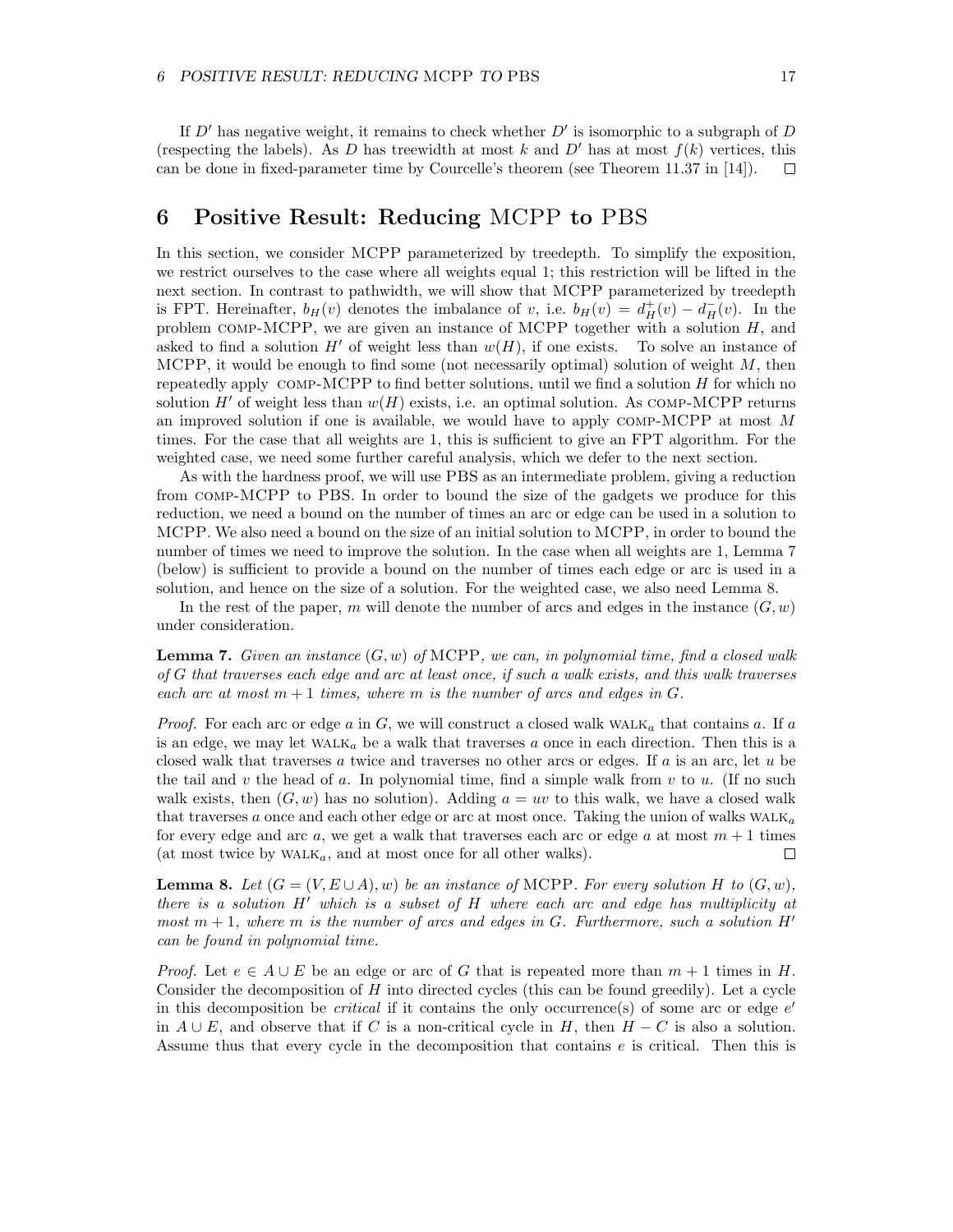either a single cycle, in which case e has multiplicity at most  $2 \lt |A \cup E| + 1$  in H, or by a pigeonhole argument there are at most  $m - 1$  such cycles. The lemma follows.  $\Box$ 

We now reduce COMP-MCPP to PBS, in the following sense: For any input graph  $G$  and initial solution  $H$ , we produce a directed multigraph  $D$  such that  $D$  has a properly balanced subgraph of negative weight if and only if G has a solution of weight less than  $w(H)$ . The multigraph D has double arcs and forbidden pairs; a double arc represents re-orienting an edge from one direction to the other, and a forbidden pair represents two arcs in opposite directions, such that we may remove one but not both.

For any adjacent vertices u, v in G, let  $G_{uv}$  be the subgraph of G induced by  $\{u, v\}$ , and similarly let  $H_{uv}$  be the subgraph of H induced by  $\{u, v\}$ . We say  $H_{uv}$  traverses uv from u to v (from v to u) exactly t times if  $H_{uv}$  contains exactly t copies of the arc uv (vu). Note that by Lemma 8, we may assume  $H_{uv}$  traverses uv from u to v at most  $m + 1$  times for each  $u, v \in V(G)$ .

For each edge and arc uv in G, we will produce a gadget  $D_{uv}$ , based on  $G_{uv}$  and  $H_{uv}$ . The gadget  $D_{uv}$  is a directed multigraph, possibly containing double arcs or forbidden pairs, and by combining all the gadgets, we will get an instance D of PBS.

We now construct  $D_{uv}$  according to the following cases (roughly speaking, including a positive weight arc in the solution to the PBS instance represents adding an arc in that direction to H, and including a negative weight arc represents removing an arc in the opposite direction from  $H$ ):

If  $G_{uv}$  is an arc from u to v and  $H_{uv}$  traverses uv exactly  $t \leq m+1$  times: Then  $D_{uv}$ has  $t-1$  arcs from v to u of weight  $-w(uv)$ , and  $m+1-t$  arcs from u to v of weight  $w(uv)$ .

If  $G_{uv}$  is an edge between u and v, and  $H_{uv}$  traverses uv from u to v exactly  $t \leq$  $m+1$  times, and from v to u exactly 0 times: Then  $D_{uv}$  has a double arc  $(a, a')$ , where a and a' are both arcs from v to u of weight 0. In addition,  $D_{uv}$  has  $t-1$  arcs from v to u of weight  $-w(uv)$ ,  $m+1-t$  arcs from u to v of weight  $w(uv)$ , and m arcs from v to u of weight  $w(uv)$ .

If  $G_{uv}$  is an edge between u and v and  $H_{uv}$  traverses uv from u to v exactly  $t > 0$ times, and from v to u exactly  $s > 0$  times: Then we may assume  $s = t = 1$ , as otherwise we may remove a pair of arcs (uv, vu) from H and get a better solution to MCPP. Then  $D_{uv}$ has m arcs from u to v of weight  $w(uv)$ , m arcs from v to u of weight  $w(uv)$ , and a forbidden pair  $(a, a')$ , where a is an arc from u to v, a' is an arc from v to u, and both a and a' have weight  $-w(uv)$ .

The next lemma shows that the gadgets  $D_{uv}$  behave as we require. Intuitively, B represents the imbalance at one vertex in a subgraph of  $D_{uv}$ , and the change in balance given by the corresponding change in solution on  $G_{uv}$ . As these numbers are the same, a balanced subgraph in  $D$  corresponds to a change in solution on  $G$  that remains balanced.  $W$  represents the weight of a subgraph in  $D_{uv}$ , and the corresponding change in weight of a solution on  $G_{uv}$ . As these are the same, a negative weight solution in  $D$  corresponds to an improved solution on  $G$ .

**Lemma 9.** Let uv be an edge or arc in  $G$ , and let  $B$  and  $W$  be arbitrary integers such that  $w(H_{uv}) + W \leq (m+1)w(uv)$ . Then the following are equivalent.

- 1. There exists a graph  $H'_{uv}$  with vertex set  $\{u, v\}$  that covers  $G_{uv}$  such that  $w(H'_{uv}) =$  $w(H_{uv}) + W$  and the imbalance  $b_{H'_{uv}}(u) = b_{H_{uv}}(u) + B;$
- 2.  $D_{uv}$  has a subgraph  $D'_{uv}$  which respects double arcs and forbidden pairs such that  $w(D'_{uv}) =$ W and  $b_{D'_{uv}}(u) = B$ .

Proof. We consider each of the cases separately.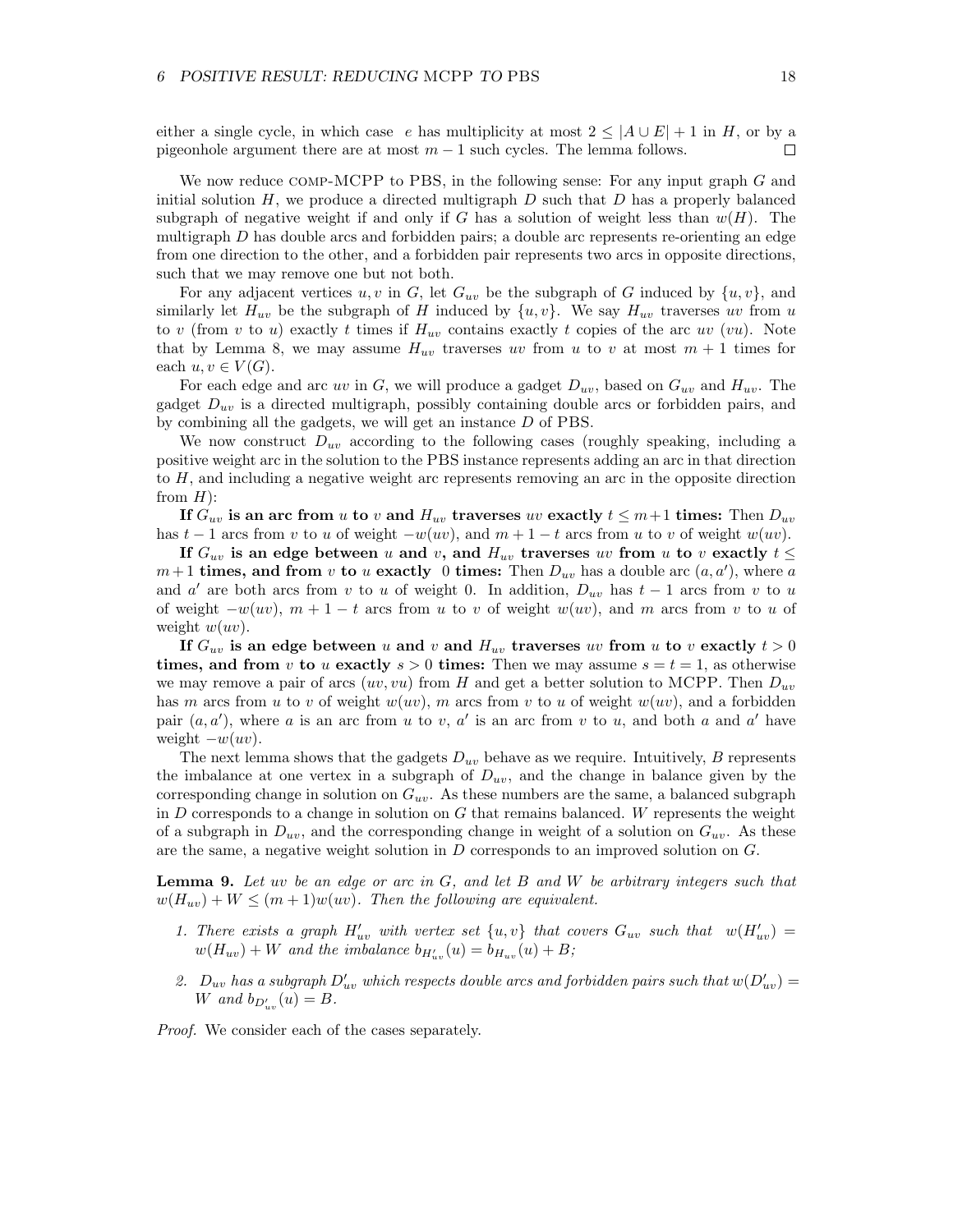If  $G_{uv}$  is an arc from u to v and  $H_{uv}$  traverses uv exactly  $t \leq m+1$  times: Then recall  $D_{uv}$  has  $t-1$  arcs from v to u of weight  $-w(uv)$ , and  $m+1-t$  arcs from u to v of weight  $w(uv)$ . Observe that  $w(H_{uv}) = tw(uv)$ .

 $(1) \rightarrow (2)$ : Observe that (1) can only hold if  $W = Bw(uv)$ . As  $H'_{uv}$  covers  $G_{uv}$ , we have  $1 \leq b_{H_{uv}}(u) + B \leq m+1$ , and therefore  $1-t \leq B \leq m+1-t$ . If  $B=0$ , let  $D'_{uv}$  have no arcs. If  $B > 0$ , let  $D'_{uv}$  have B positive weight arcs from u to v. If  $B < 0$ , let  $D'_{uv}$  have  $|B|$ negative weight arcs from v to u. Observe that in each case  $D'_{uv}$  is a subgraph of  $D_{uv}$  and satisfies condition 2  $(D'_{uv}$  trivially satisfies double arcs and forbidden pairs, as there are none of these with arcs in  $D_{uv}$ ).

 $(2) \rightarrow (1)$ : Observe that by construction of  $D_{uv}$ ,  $W = Bw(uv)$ , and also observe that the minimum possible weight of  $D'_{uv}$  is  $-(t-1)w(uv)$  and so  $1-t \leq B$ . If  $B=0$ , then let  $H'_{uv} = H_{uv}$ and observe that  $H'_{uv}$  satisfies condition 1. If  $B > 0$ , let  $H'_{uv}$  be  $H_{uv}$  with the addition of B extra arcs from u to v. Then  $w(H'_{uv}) = w(H_{uv}) + W$ , and  $H'_{uv}$  satisfies condition 1. If  $B < 0$ , let  $H'_{uv}$  be  $H_{uv}$  with |B| arcs from u to v removed. As  $|B| < t$ ,  $H'_{uv}$  still has at least one arc from u to v and so covers  $G_{uv}$ , and condition 1 is satisfied.

If  $G_{uv}$  is an edge between u and v, and  $H_{uv}$  traverses uv exactly  $t \leq m+1$  times from u to v, and from v to u exactly 0 times: Then recall that  $D_{uv}$  has a double arc  $(a, a')$ , where a and a' are both arcs from v to u of weight 0. In addition,  $D_{uv}$  has  $t-1$  arcs from v to u of weight  $-w(uv)$ ,  $m+1-t$  arcs from u to v of weight  $w(uv)$ , and m arcs from v to u of weight  $w(uv)$ .

 $(1) \rightarrow (2)$ : Let t' be the number of arcs from u to v in  $H'_{uv}$ , and s' the number of arcs from v to u in  $H'_{uv}$ . Observe that  $W = (s' + t' - t)w(uv)$  and  $B = t' - t - s'$ .

If  $s' = 0$ , then  $t' > 0$  and we have  $W = (t' - t)w(uv) = Bw(uv)$ . If  $B = 0$ , then let  $D'_{uv}$  have no arcs. If  $B > 0$ , then note that  $B \le m+1-t$  and let  $D'_{uv}$  have B positive weight arcs from u to v. If  $B < 0$ , then note that  $|B| \leq t - 1$  (as otherwise  $H'_{uv}$  does not cover wv) and let  $D'_{uv}$ have |B| negative weight arcs from v to u. Observe that in each case  $D'_{uv}$  satisfies condition 2.

If  $t' = 0$ , then  $s' > 0$  and we have  $W = (s' - t)w(uv)$  and  $B = -t - s'$ . Then let  $D'_{uv}$  have all  $t-1$  negative weight arcs from v to u, both arcs in the double arc from v to u, and  $s'-1$ positive weight arcs from v to u. Observe that  $D'_{uv}$  has weight  $(s' - 1 - (t - 1))w(uv) = W$ and  $b_{D'_{uv}}(u) = -t - s' = B$ , and  $D'_{uv}$  respects double arcs, and so  $D'_{uv}$  satisfies condition 2.

If  $t^{\prime} > 0$  and  $s' > 0$ , then if  $t' + s' > 2$  we may remove a pair of arcs  $(uv, vu)$  from H' and get a better solution to MCPP. Therefore we may assume  $t' = s' = 1$  and so  $W = (2-t)w(uv)$ and  $B = -t$ . If  $t \ge 2$  let  $D'_{uv}$  contain  $t - 2$  negative weight arcs from v to u, and both arcs of the double arc from v to u. Otherwise  $t = 1$ . In this case, let  $D'_{uv}$  contain both arcs of the double arc from v to u, and one positive weight arc from u to v. In either case,  $D'_{uv}$  has weight  $-(t-2)w(uv) = W$  and  $b_{D'_{uv}}(u) = -t = B$ , and  $D'_{uv}$  respects double arcs, and so  $D'_{uv}$ satisfies condition 2.

 $(2) \rightarrow (1)$ : Let s' be the number of positive weight arcs from u to v in  $D'_{uv}$ , t' the number of negative weight arcs from v to u in  $D'_{uv}$ , and r' the number of positive weight arcs from v to *u* in  $D'_{uv}$ . Then  $W = (s' - t' + r')w(uv)$ .

Suppose first that  $D'_{uv}$  does not contain the double arc. Then  $B = s' - t' - r'$ . If  $s' - t' = 0$ , then let  $H'_{uv}$  be  $H_{uv}$  with r' arcs from v to u added. If  $s' - t' > 0$ , then let  $H'_{uv}$  be  $H_{uv}$ with  $s' - t'$  arcs from u to v added and r' arcs from v to u added. If  $s' - t' < 0$ , then let  $H'_{uv}$ be  $H_{uv}$  with  $t'-s'$  arcs from u to v removed and r' arcs from v to u added (note that as  $t' < t$ , removing  $t'-s'$  arcs from u to v still leaves uv covered). Observe that in each case,  $H'_{uv}$  satisfies condition 1.

Now suppose that  $D'_{uv}$  contains the double arc. Then  $B = s' - t' - r' - 2$ . If  $s' - t' = 0$ , then let  $H'_{uv}$  be  $H_{uv}$  with one arc from u to v removed and  $r' + 1$  arcs from v to u added. If  $s'-t' > 0$ , then let  $H'_{uv}$  be  $H_{uv}$  with  $s'-t'-1$  arcs from u to v added and  $r'+1$  arcs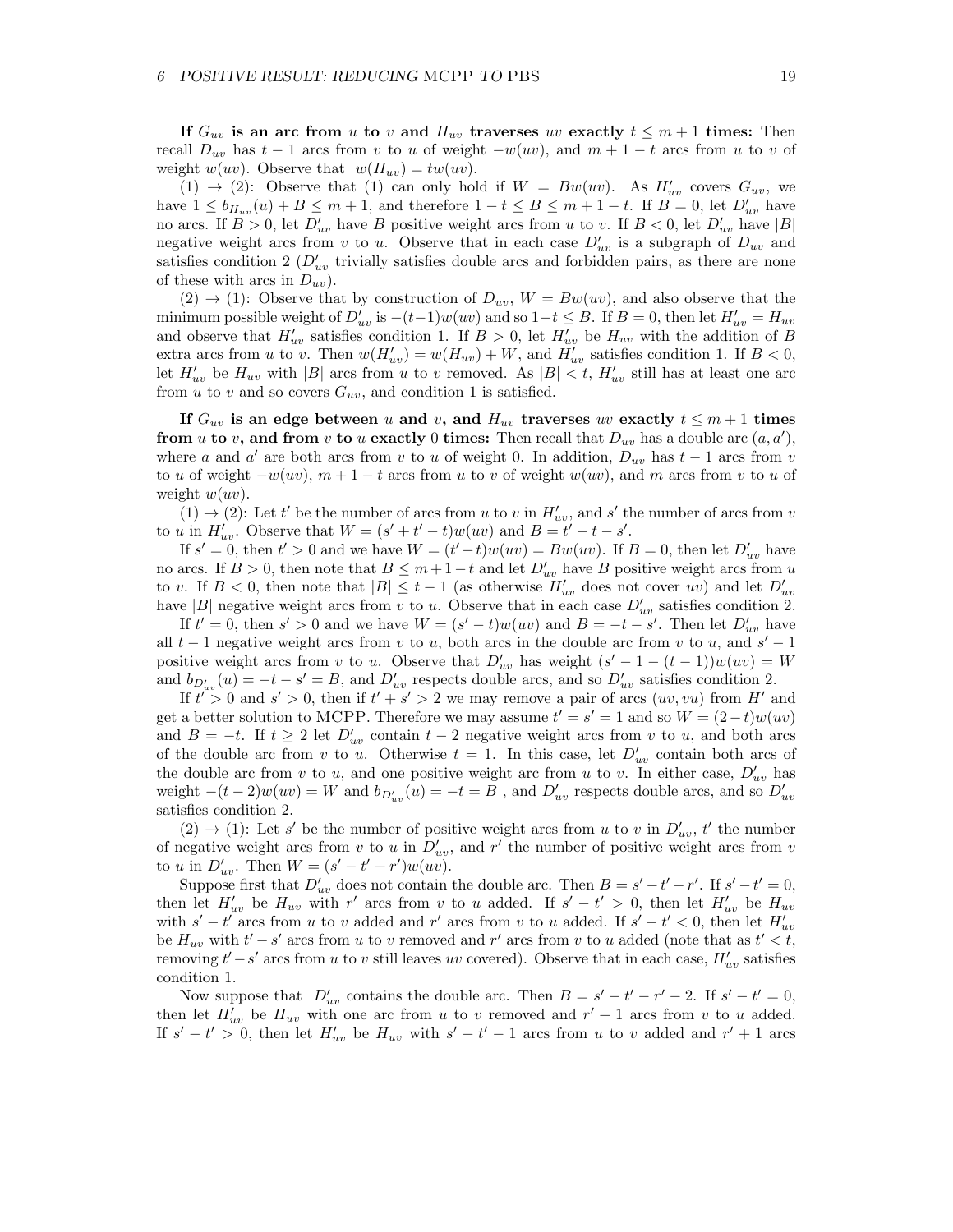from v to u added. If  $s' - t' < 0$ , then let  $H'_{uv}$  be  $H_{uv}$  with  $t' - s' + 1$  arcs from u to v removed and  $r' + 1$  arcs from v to u added. Observe that in each case,  $H'_{uv}$  satisfies condition 1.

If  $G_{uv}$  is an edge between u and v and  $H_{uv}$  traverses uv exactly  $t > 0$  times from u to v, and exactly  $s > 0$  times from v to u: Then recall that we may assume  $s = t = 1$ , and  $D_{uv}$  has a forbidden pair  $(a, a')$ , where a is an arc from u to v, a' is an arc from v to u, and both a and a' have weight  $-w(uv)$ . In addition,  $D_{uv}$  has m arcs from u to v of weight  $w(uv)$ , and m arcs from v to u of weight  $w(uv)$ .

 $(1) \rightarrow (2)$ : If  $H'_{uv} = H_{uv}$ , then let  $D'_{uv}$  have no arcs. Otherwise, we may assume all arcs in  $H'_{uv}$  are in the same direction (as otherwise we may remove a pair of arcs  $\{uv, vu\}$  to get a better solution). So assume that all arcs in  $H'_{uv}$  are from u to v (the other case is symmetric).

Let  $t' > 0$  be the number of arcs from u to v in  $H'_{uv}$ . Then  $W = (t' - 2)w(uv)$  and  $B = t'$ . Here, the number  $t'-2$  comes from the fact W that represents the difference in solution weight, and two copies of the edge were already accounted for in  $H_{uv}$ . Then let  $D'_{uv}$  contain the arc uv from the forbidden pair, together with  $t' - 1$  positive weight arcs from u to v. Observe that  $D'_{uv}$ satisfies condition 2.

 $(2) \rightarrow (1)$ : Let t' be the number of positive weight arcs from u to v in  $D'_{uv}$ , and let s' be the number of positive weight arcs from  $v$  to  $u$  in  $D'_{uv}$ .

Suppose first that  $D'_{uv}$  doesn't contain either arc from the forbidden pair. Then  $W =$  $(t' + s')w(uv)$  and  $B = t' - s'$ . Then let  $H'_{uv}$  be  $H_{uv}$  with  $t'$  arcs added from u to v and s' arcs added from  $v$  to  $u$ . Observe that  $H'_{uv}$  satisfies condition 1.

So now suppose that  $D'$  contains one arc from the forbidden pair; assume  $D'$  contains the arc uv (the other case is symmetric). Then  $W = (t' + s' - 1)w(uv)$  and  $B = t' - s' + 1$ . Then let  $H'_{uv}$  be  $H_{uv}$  with t' arcs added from u to v, s' arcs added from v to u and one arc from v to u removed (note that even if  $t' = s' = 0$ , removing the arc from v to u still leaves an arc from u to v covering uv). Observe that  $H'_{uv}$  satisfies condition 1.  $\Box$ 

Note that in a graph H<sup>n</sup> with two vertices u and v,  $b_{H}u(u) = -b_{H}u(v)$ . Thus, in addition to implying that  $b_{D'_{uv}}(u) = b_{H'_{uv}}(u) - b_{H_{uv}}(u)$ , Lemma 9 also implies that  $b_{D'_{uv}}(v) = b_{H'_{uv}}(v) - b_{H'_{uv}}(v)$  $b_{H_{uv}}(v)$ .

Using Lemma 9, we show that the combination of gadgets give us an instance of PBS which represents an instance of comp-MCPP.

**Lemma 10.** Let  $D$  be the directed multigraph derived from  $G$  and  $H$  by taking the vertex set  $V(G)$  and adding the gadget  $D_{uv}$  for every arc and edge uv in G. Then there exists a solution  $H'$  to COMP-MCPP on  $G$  with weight less than  $H$  if and only if  $D$  has a properly balanced subgraph of negative weight.

*Proof.* Suppose first that H' is a solution with weight less than  $w(H)$ , and let  $H'_{uv}$  be the subgraph of  $H'$  induced by  $\{u, v\}$ , for every edge or arc uv in G. For each edge and arc uv, let  $D'_{uv}$  be the subgraph of  $D_{uv}$  corresponding to  $H'_{uv}$  in Lemma 9 (which exists as  $w(H'_{uv}) \ge 1$ for each uv, which in turn implies  $w(H'_{uv}) < (m+1)w(uv)$  for each uv). Let D' be the union of all such  $D'_{uv}$ . As each  $D'_{uv}$  respects double arcs and forbidden pairs, so does  $D'$ . By Lemma 9, the weight of D' is  $\sum_{uv} w(D'_{uv}) = \sum_{uv} (w(H'_{uv}) - w(H_{uv})) = w(H') - w(H) < 0$  (where the sums are taken over all edges and arcs  $uv$ ). Finally, for each vertex u, the imbalance of D' at u is  $\sum_{a\in A(u)} b_{D'_a(u)} = \sum_{a\in A(u)} (b_{H'_a}(u) - b_{H_a}(u)) = \sum_{a\in A(u)} b_{H'_a}(u) - \sum_{a\in A(u)} b_{H_a}(u) = 0 - 0 = 0$ (where  $A(u)$  is the set of all edges or arcs containing u). Thus, D' is balanced. It follows that D' is a properly balanced subgraph of  $D$  of negative weight, as required.

Conversely, suppose that  $D'$  is a properly balanced subgraph of  $D$  of negative weight, and let  $D'_{uv}$  be the subgraph of  $D'$  induced by  $\{u, v\}$ , for every edge or arc  $uv$  in  $G$ . For each edge and arc uv, let  $H'_{uv}$  be the graph corresponding to  $D'_{uv}$  in Lemma 9. (To see that this exists, observe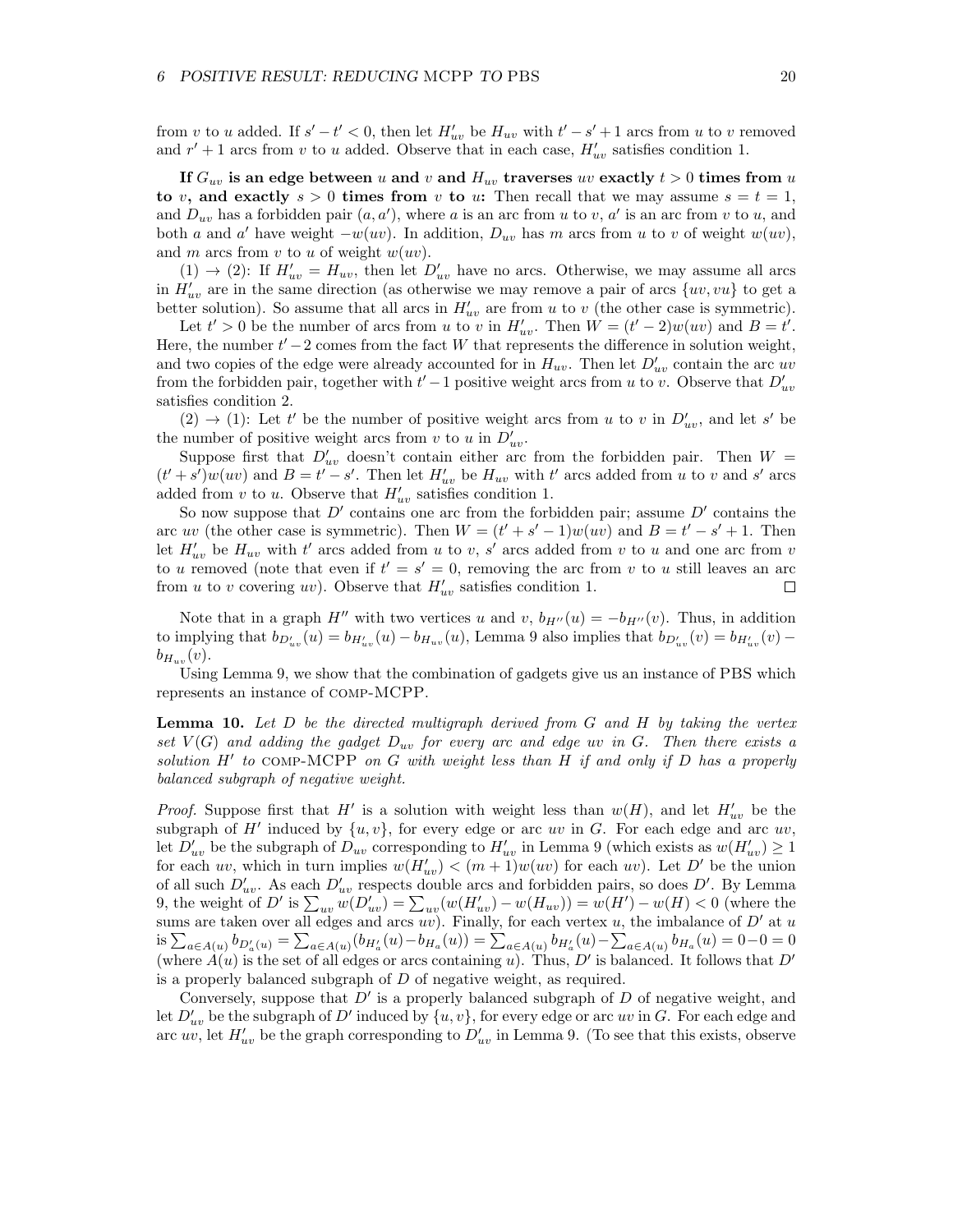by inspection of  $D_{uv}$  that either  $w(D'_{uv})$  has weight at most  $(m+1)w(uv) - w(H_{uv})$ , or we could replace  $D'$  with a properly balanced subgraph of smaller weight by removing two positive weight arcs, or by replacing a positive weight arc with a negative weight arc in  $D'_{uv}$ . Thus by taking  $D'$  to be the minimum weight properly balanced subgraph of D, we may assume that  $w(D'_{uv}) +$  $w(H_{uv}) \leq (m+1)w(uv)$ . Let H' be the union of all such  $H'_{uv}$ . As each  $H'_{uv}$  covers uv, H' covers all edges and arcs of G. By Lemma 9, the weight of  $H'$  is  $\sum_{uv} w(H'_{uv}) = \sum_{uv} (w(H_{uv}) +$  $w(D'_{uv}) = w(H) + w(D') < w(H)$  (where the sums are taken over all edges and arcs uv). Finally, for each vertex u, the imbalance of H' at u is  $\sum_{a \in A(u)} b_{H'_a(u)} = \sum_{a \in A(u)} (b_{H_a}(u) + b_{H'_a}(u))$  $b_{D'_a}(u) = \sum_{a \in A(u)} b_{H_a}(u) + \sum_{a \in A(u)} b_{D'_a}(u) = 0 + 0 = 0$  (where  $A(u)$  is the set of all edges or arcs containing u). Thus,  $H'$  is balanced. It follows that  $H'$  is a solution with weight less than  $w(H)$ , as required.  $\Box$ 

We note that as each gadget  $D_{uv}$  only has arcs between u and v, the graph D in Lemma 10 has the same treedepth as G. Therefore Lemma 10 implies that we have a parameterized reduction from comp-MCPP parameterized by treedepth to PBS parameterized by treedepth. Then by Theorem 4, together with the initial solution given by Lemma 7, we have the following:

Theorem 5. MCPP with all weights equal to 1 is FPT with respect to treedepth.

### 7 Handling Arbitrary Integer Weights

We now discuss how to solve MCPP for arbitrary integer weights in FPT time. The strategy of the algorithm will be the same as in Sections 5 and 6, however, we need some adjustments, as the number of calls to comp-MCPP is no longer trivially polynomially bounded in the input length.

We begin by showing the necessary tractability of weighted PBS.

**Lemma 11.** Let  $I = (D, w, X, Y)$  be an instance of PBS, such that D has m arcs and treedepth at most k. Assume that D has a properly balanced subgraph  $D^*$  of weight  $W < 0$ . In FPT time, we can find a properly balanced subgraph  $D'$  of D of weight at most  $W/m$ .

*Proof.* By Lemma 5,  $D^*$  decomposes into a union of pairwise arc-disjoint properly balanced subgraphs  $D_i$  of D, where each subgraph  $D_i$  contains at most  $f(k)$  arcs, for some  $f(k)$ . Clearly, the number of such subgraphs is at most the number of arcs in  $D^*$ , which is at most m. We therefore find that at least one such subgraph  $D_i$  has weight at most  $W/m < 0$ . By Lemma 6, we can then find a properly balanced subgraph with weight at most that of  $D_i$  in FPT time.  $\Box$ 

Theorem 6. MCPP with arbitrary integer weights is FPT with respect to treedepth, with a running time of  $O(f(k) \cdot poly(n + m + \ell))$  for some  $f(k)$ , where  $\ell = \max_{x \in A \cup E} \lceil \log_2 w(x) \rceil$ .

Proof. We will show first that the reduction from COMP-MCPP to PBS still applies to the weighted versions of the problems, then that the number of calls to comp-MCPP is bounded. Let  $\ell = \max_{x \in A \cup E} \lceil \log_2 w(x) \rceil$ .

For the first part, we will reuse the gadget reduction given in Section 6. By Lemma 7 we can produce an initial solution, and by Lemma 8 we only need to consider improvement steps that produce an MCPP solution with multiplicity bounded by  $m+1$ . We use the gadgets  $D_{uv}$ for every pair of edge or arc uv in  $G$ , as in Section 6. This results in a weighted PBS instance where the weight of a solution is identical to the change in the weight of the MCPP solution produced by applying the improvement.

For the second part, let  $W = w(H^*) - w(H)$ , where  $H^*$  is an optimal solution to the MCPP instance. By Lemma 11, in FPT time we can find a new solution  $H_1$ , whose improvement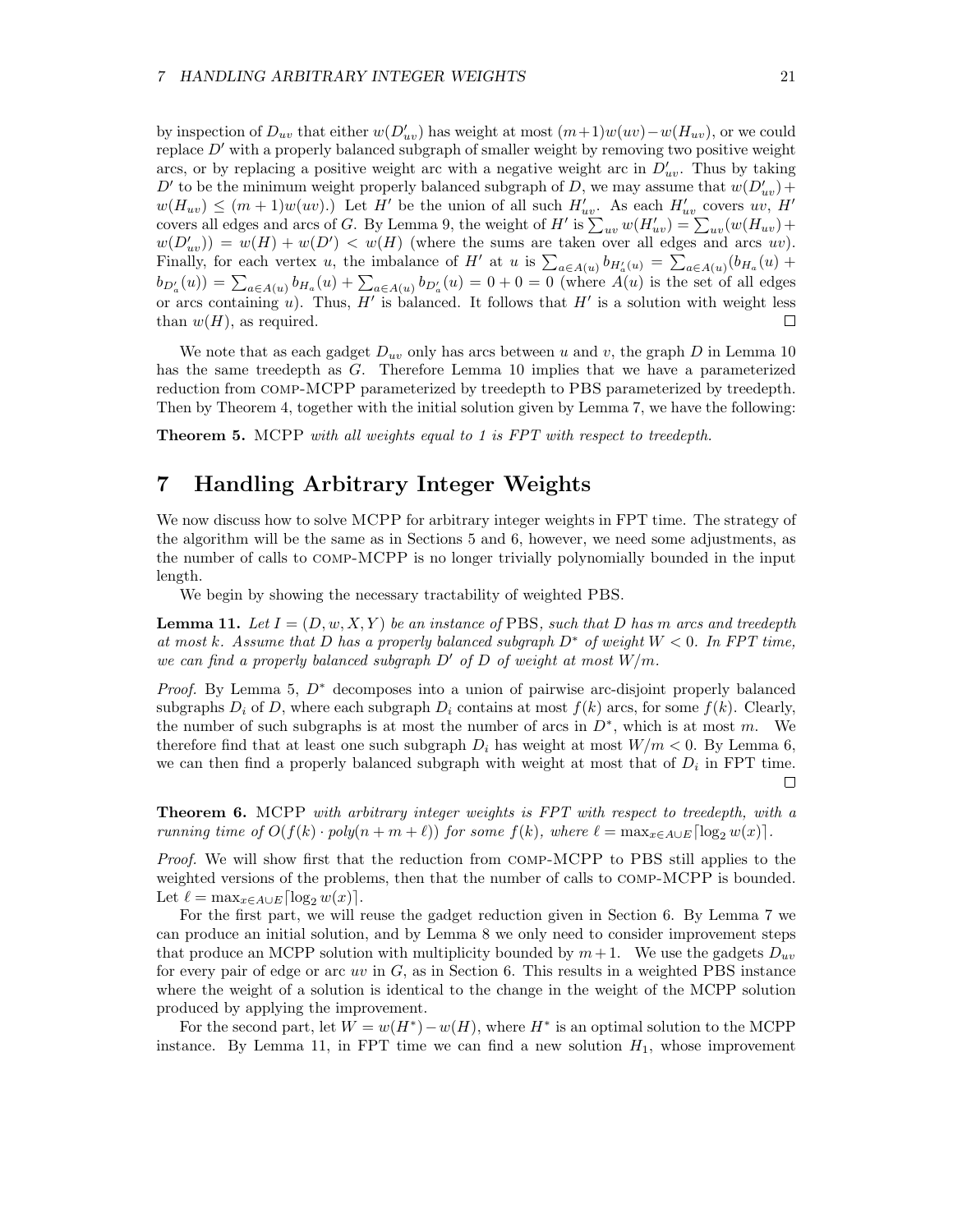over H is of value at least  $W/m$ . Observe that  $w(H_1) - w(H^*) \leq (1 - 1/m)(w(H) - w(H^*))$ . Let us repeat the process of computing an improvement m times, and let  $H_i$  be the improvement derived after *i* iterations. Then by an inductive proof,  $w(H_{i+1}) - w(H^*) \leq (1 - 1/m)(w(H_i) - w(H^*))$  $w(H^*)$   $\leq$   $(1 - 1/m)^{i+1}(w(H) - w(H^*))$ . Thus after m iterations we produce an MCPP solution H' where  $w(H') - w(H^*) \le (1 - 1/m)^m (w(H) - w(H^*)) \le (1 - 1/e)(w(H) - w(H^*))$ (note that this still takes FPT time). Hence, in FPT time the gap between the current solution and the optimal solution is reduced by a constant factor less than  $1/2$ . Since the gap is an integer bounded by  $2^{\ell}(m^2+m)$ , repeating the process  $O(\ell + \log m)$  times leads to a solution  $H'$ where  $w(H') - w(H) < 1$ , hence H' will be an optimum.  $\Box$ 

#### 8 Discussion

We proved that MCPP parameterized by pathwidth is W[1]-hard, even if all edges and arcs of the input graph  $G$  have weight 1. This solves the second open question of van Bevern  $et$ al. [2] on parameterizations of MCPP; the first being the parameterization by the number of arcs in  $G$ , which was settled in [16].

We also showed that MCPP is FPT with respect to treedepth. Our algorithm uses a local search-style approach, where we start from a suboptimal MCPP solution  $H$ , and then repeatedly in FPT time find an alternative solution  $H'$  of lower cost than  $H$  (or conclude that  $H$ is an optimal solution). The crucial component that makes the approach work is a structural result that implies that it suffices to look for improved solutions  $H'$  such that the total difference (in a certain sense) between  $H$  and  $H'$  is bounded as a function of the treedepth. This allows us to construct an FPT algorithm using standard dynamic programming techniques.

This is the first problem we are aware of that has been shown to be W[1]-hard with respect to treewidth but FPT with respect to treedepth. Note that the pathwidth of a graph lies between its treewidth and treedepth. Open problems include pinning down the tractability border for the problem more precisely, or to find parameterizations that allow for more practical FPT algorithms. Some candidate parameters are distance to linear forest, which is weaker than pathwidth, and the feedback vertex set number.

Another parameterization of MCPP in  $[2]$  is as follows. Call a vertex v of G even if the total number of arcs and edges incident to  $v$  is even. Motivated by the fact that if each vertex of G is even, then MCPP is polynomial-time solvable [10], van Bevern et al. [2] ask whether MCPP parameterized by the number of non-even vertices is FPT. Here, even membership in XP is open.

To the best of own knowledge, kernelization for MCPP is an unexplored area of research. For MCPP, van Bevern et al. [2] do not mention any results on polynomial kernels or lower bounds; they provide such results for directed and undirected versions of the Rural Postman Problem, which generalize DCPP and UCPP, respectively.

Acknowledgment. We are very grateful to the referees for several very helpful suggestions. Research of GG was partially supported by Royal Society Wolfson Research Merit Award.

### References

[1] E. J. Beltrami and L. D. Bodin. Networks and vehicle routing for municipal waste collection. Networks, 4(1):65–94, 1974.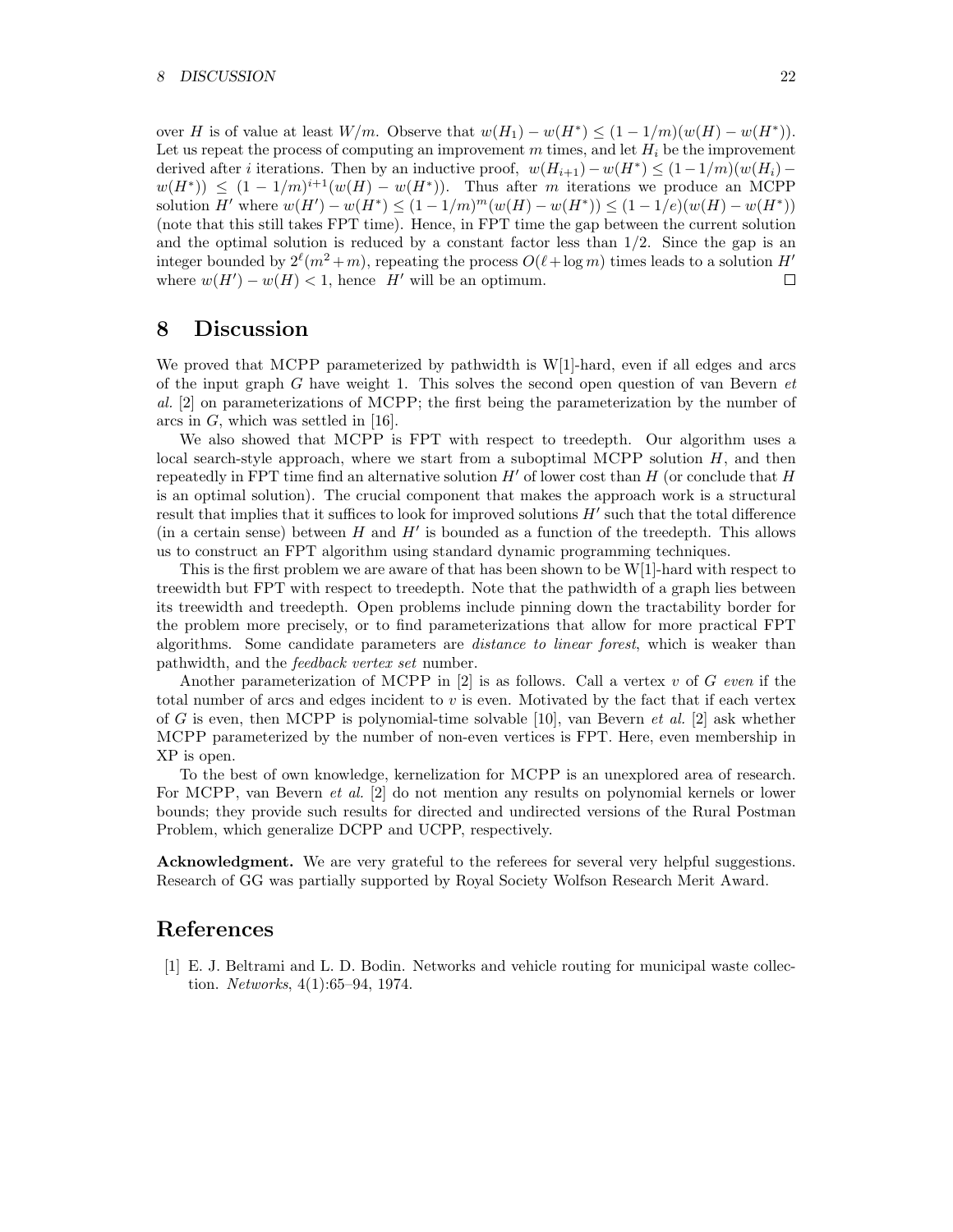- [2] R. van Bevern, R. Niedermeier, M. Sorge, and M. Weller. Complexity of Arc Routing Problems. In Arc Routing: Problems, Methods and Applications (A. Corberán and G. Laporte, eds.), SIAM, 2014.
- [3] H. L. Bodlaender, J. R. Gilbert, H. Hafsteinsson, and T. Kloks. Approximating treewidth, pathwidth, frontsize, and shortest elimination tree. Journal of Algorithms, 18(2):238–255, 1995.
- [4] Bodlaender, H.L. A linear-time algorithm for finding tree-decompositions of small treewidth. SIAM J. Computing 25(6), 1305–1317 (1996)
- [5] P. Brucker. The Chinese postman problem for mixed graphs. Proc. WG 1980, LNCS 100:354–366, 1981.
- [6] N. Christofides. The optimum traversal of a graph. Omega, 1(6):719 732, 1973.
- [7] M. Cygan, F.V. Fomin, L. Kowalik, D. Lokshtanov, D. Marx, M. Pilipczuk, M. Pilipczuk, and S. Saurabh. Parameterized Algorithms, Springer 2015.
- [8] M. Dom, D. Lokshtanov, S. Saurabh, and Y. Villanger. Capacitated domination and covering: A parameterized perspective. In Proc. IWPEC 2008, 78–91, 2008.
- [9] R. G. Downey and M. R. Fellows. Fundamentals of Parameterized Complexity. Springer, 2013.
- [10] J. Edmonds and E. L. Johnson. Matching, Euler tours and the Chinese postman. Mathematical Programming, 5(1):88–124, 1973.
- [11] H. A. Eiselt, M. Gendreau, and G. Laporte. Arc routing problems. I. The Chinese postman problem. Operations Research, 43:231–242, 1995.
- [12] M. Fellows, F. Fomin, D. Lokshtanov, F. Rosamond, S. Saurabh, S. Szeider, and C. Thomassen. On the complexity of some colorful problems parameterized by treewidth. Inf. Comput. (IANDC) 209(2):143–153, 2011.
- [13] C. G. Fernandes, O. Lee, and Y. Wakabayashi. Minimum cycle cover and Chinese postman problems on mixed graphs with bounded tree-width. Discrete Appl. Math., 157(2):272–279, 2009.
- [14] J. Flum and M. Grohe. Parameterized Complexity Theory. Springer, 2006.
- [15] P. A. Golovach, J. Kratochvil, and O. Suchy. Parameterized complexity of generalized domination problems. Discrete Appl. Math., 160(6):780–792, 2012.
- [16] G. Gutin, M. Jones, and B. Sheng. Parameterized complexity of the k-arc Chinese postman problem. In ESA 2014, Lect. Notes Comput. Sci. 8737:530–541, 2014.
- [17] G. Gutin, M. Jones, and M. Wahlström. Structural Parameterizations of the Mixed Chinese Postman Problem. In ESA 2015, Lect. Notes Comput. Sci. 9294: 668–679, 2015.
- [18] T. Kloks, Treewidth: Computations and Approximations. LNCS, vol 842, Springer, Heidelber (1994)
- [19] C. H. Papadimitriou. On the complexity of edge traversing. J. ACM, 23:544–554, 1976.
- [20] Y. Peng. Approximation algorithms for some postman problems over mixed graphs. Chinese J. Oper. Res., 8:76–80, 1989.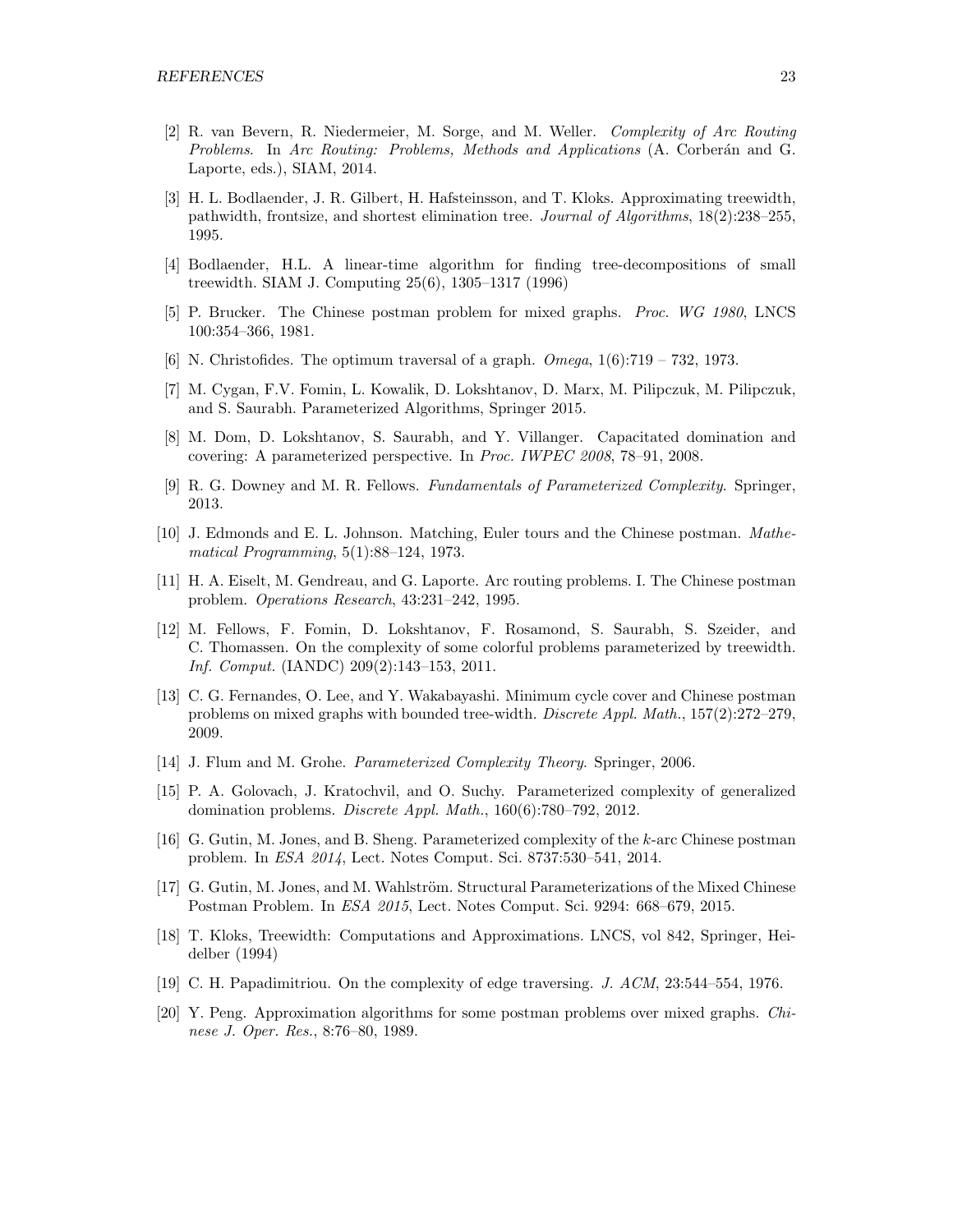### A PBS Parameterized by Pathwidth and Solution Size

In this section, we will prove the following lemma:

**Lemma 6.** Given an instance  $(D = (V, A), w, X, Y)$  of PBS with integer weights, a path decomposition of the underlying undirected graph of  $D$  with width k, and an integer  $l$ , we can find a properly balanced subgraph of D of weight at most W in time  $O^*(2^{k^2+3k}(2l+1)^{k+1})$ , where  $W$  is the minimum weight of a properly balanced subgraph of  $D$  with at most  $l$  arcs.

*Proof.* In what follows, let  $[-l, l]$  denote the set of all integers z such that  $-l \leq z \leq l$ .

Recall that an instance of PBS is *semi-simple* if replacing every double arc and every forbidden pair by an edge yields a simple mixed graph (i.e., for every pair of vertices  $u, v$ , there is either one double arc, one forbidden pair, a single arc, or neither). We refer to an arc  $a$  in  $D$ that is not in a double arc or forbidden pair as a standard arc.

If  $(D = (V, A), w, X, Y)$  is not semi-simple, we may construct an equivalent semi-simple instance as follows. For each standard arc  $a = uv$  in D, introduce a new vertex  $x_a$ , and replace a with a pair of arcs  $ux_a, x_a v$ , where  $w(ux_a) = w(x_a v) = w(uv)$ . For a double arc  $\{a, a'\}$  from u to v, introduce a new vertex  $x_{\{a,a'\}}$ , and replace  $\{a, a'\}$  with two double arcs  $\{a_1, a'_1\}$ ,  $\{a_2, a'_2\}$ , where  $a_1, a'_1$  are arcs from u to  $x_{\{a,a'\}}$ ,  $a_2, a'_2$  are arcs from  $x_{\{a,a'\}}$  to v, and  $w(a_1) = w(a_2) = w(a_1)$  $w(a)$ ,  $w(a'_1) = w(a'_2) = w(a')$ . Finally for a forbidden pair  $\{b, b'\}$ , where b is an arc uv and b' is an arc vu, introduce a new vertex  $x_{\{b,b'\}}$ , and replace  $\{b,b'\}$  with two forbidden pairs  $\{b_1, b'_1, \}, \{b_2, b'_2\},\$  where  $b_1$  is the arc  $ux_{\{b,b'\}}$ ,  $b'_1$  is the arc  $x_{\{b,b'\}}u$ ,  $b_2$  is the arc  $x_{\{b,b'\}}v$ ,  $b'_2$ is the arc  $vx_{\{b,b'\}}$ , and  $w(b_1) = w(b_2) = w(b)$ ,  $w(b'_1) = w(b'_2) = w(b')$ .

Let D' be the resulting graph, and observe that the pathwidth of  $D'$  is at most the pathwidth of  $D$  plus 1. Indeed, consider a minimum width path decomposition of  $D$ . For each new vertex x that was added with neighbors  $u, v$ , choose a bag in the path decomposition D that contains both u and v, choosing a bag of smallest size if there is a choice of bags. Now add a bag immediately after this bag that is identical, except that it also contains  $x$ . The resulting decomposition is a path decomposition of  $D'$ . By construction and the fact that no new vertices are adjacent to each other, the width of this decomposition is at most  $pw(D) + 1$ . It is also easy to verify that  $D$  has a properly balanced subgraph of weight  $W$  with  $l$  arcs if and only if  $D'$  has a properly balanced subgraph of weight  $2W$  with  $2l$  arcs. Thus, we may now assume that our instance  $(D = (V, A), w, X, Y)$  is semi-simple.

Following [18], we may assume that we have a "nice" path decomposition with at most  $4n$ nodes. In particular, we may assume we are given a series  $(V_1, \ldots, V_r)$  of subsets of V, such that

- $r \leq 4n$ ;
- $|V_i| \leq k+1$  for all  $i \in [r]$ ;
- $\bigcup_{i=1}^{r} V_i = V;$
- For every arc  $uv \in A$ , there exists  $i \in [r]$  such that  $\{u, v\} \subseteq V_i$ ;
- For every  $v \in V$ , there exist  $i, j \in [r]$ ,  $i \leq j$  such that  $v \in V_{i'}$  if and only if  $i \leq i' \leq j$ ;
- For every  $i \in [r-1], |V_i \setminus V_{i+1}| + |V_{i+1} \setminus V_i| = 1.$

For  $i > 1$ , we call  $V_i$  an *Introduce bag* if  $|V_i \setminus V_{i-1}| = 1$ , and we call  $V_i$  a Forget bag if  $|V_{i-1} \setminus V_i| = 1$ . In other words, an Introduce bag adds a new vertex to its predecessor, and a Forget bag removes a vertex from its predecessor. Observe that by the above condition,  $V_i$ is either an Introduce bag or a Forget bag, for each  $i > 1$ . Let  $\mathcal{V}_i = \bigcup_{j=1}^i V_j$ . Thus in particular  $\mathcal{V}_r = V$ .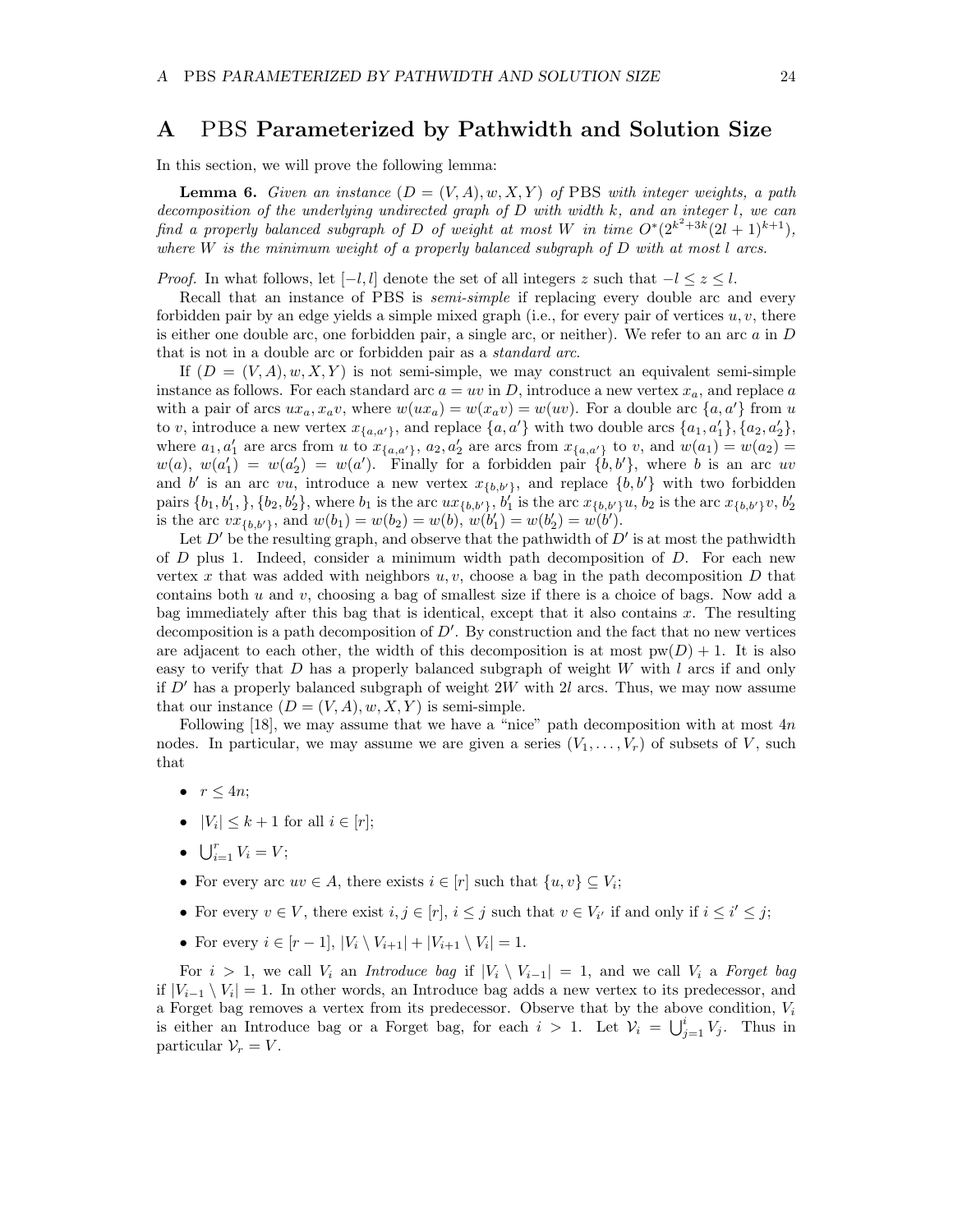We now prove the claim using standard dynamic programming techniques. Informally, we will define a value  $\phi(i, H, b)$ , where i is the index of some bag  $V_i$  in the path decomposition, H is a subgraph of  $D[V_i]$ , and b is an *imbalance function* mapping vertices in  $V_i$  to integers. The value of  $\phi$  will, roughly speaking, tell us the minimum weight of a subgraph D' of  $V_i$  satisfying a certain structural property, that agrees with  $H$  on  $D[V_i]$ , and is properly balanced except for the fact that the imbalance of each vertex  $v \in V_i$  is equal to  $b(v)$ . The structural property is that the imbalance of every vertex is in  $[-l, l]$ , not just for D' but for the restriction of D' to  $V_i$  for every  $j \leq i$ . We note that every subgraph with at most l arcs satisfies this property. So by letting  $i = r$  and b be the function that maps every vertex to 0,  $\phi(i, H, b)$  gives us the minimum weight of a properly balanced subgraph of weight at most  $W$ , for some choice of  $H$ . Given the structual property, we may assume that the imbalance function  $b$  maps each vertex to an integer in  $[-l, l]$ . Thus, the number of values  $\phi(i, H, b)$  that need to be computed will be restricted to a function of k and l. We will compute values  $\phi(i, H, b)$  using values of the form  $\phi(i-1, H', b')$ , for  $i > 1$ . As each value can be computed in FPT time, we will have that we can compute all relevant values of  $\phi(i, H, b)$  in FPT time, and thus find the weight of a properly balanced subgraph with weight at most W in FPT time.

For the actual algorithm, we let  $\phi(i, H, b)$  be defined for any subgraph H of D and any function b from V to Z. However, we will define  $\phi(i, H, b)$  to be  $\infty$  unless H is a subgraph of  $D[V_i]$  and  $b(v) = 0$  for any  $v \notin V_i$ . This allows us to simplify the description of parts of our algorithm.

We now give the precise definition of  $\phi(i, H, b)$  (giving an explanation for the definition immediately afterwards). Given an integer  $i \in [r]$ , a subgraph H of D, and an *imbalance* function  $b: V \to \mathbb{Z}$ , we say that the tuple  $(i, H, b)$  is well-formed if the following conditions hold.

- 1. H is a subgraph of  $D[V_i]$  (that is, H contains no arcs except those within  $D[V_i]$ );
- 2. H respects double arcs;
- 3. H respects forbidden pairs;
- 4.  $b(u) = 0$  for all  $u \in V \setminus V_i$ ; and
- 5.  $b(u) \in [-l, l]$  for all  $u \in V_i$ .

Furthermore, for a well-formed tuple  $(i, H, b)$ , we say that a subgraph D' of D conforms with  $(i, H, b)$  if the following conditions hold.

- 1'.  $D'$  is a subgraph of  $D[\mathcal{V}_i]$ ;
- 2'.  $D'[V_i] = H;$
- 3'. for each  $u \in V$ , the imbalance  $d_{D'}^+(u) d_{D'}^-(u)$  of u in  $D'$  is exactly  $b(u)$ ;
- $4'.$  *D'* respects double arcs;
- $5'.$  *D'* respects forbidden pairs;
- 6'. for each  $u \in V$  and each  $j \leq i$ , the imbalance of u in  $D'[\mathcal{V}_j]$  is contained in  $[-l, l]$ ;

We now define  $\phi(i, H, b)$  to be the minimum weight of a subgraph D' of D that conforms with  $(i, H, b)$ , if  $(i, H, b)$  is well-formed and if such a subgraph exists; otherwise we let  $\phi(i, H, b)$  = ∞.

Conditions  $1-5$  are conditions on H and b that can be checked in polynomial time, and without which there can be no  $D'$  that conforms with  $(i, H, b)$ . Condition 5 in particular also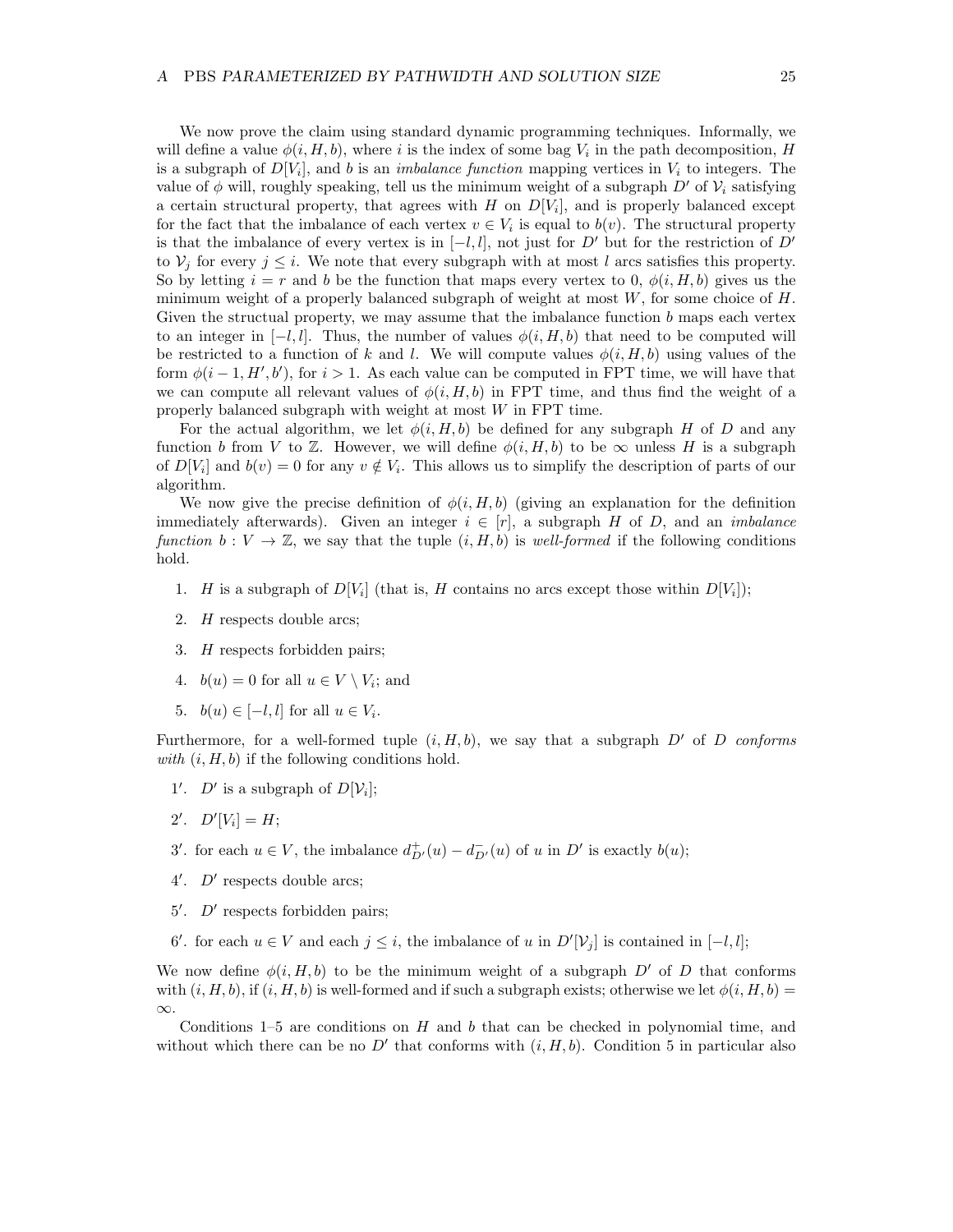limits the number of values of b for which we need to perform a calculation. Conditions  $1'-3'$ ensure that  $D'$  corresponds properly with the choice of  $(i, H, b)$ . Conditions 4' and 5' enforce part of the requirements for a properly balanced subgraph (the other requirement, that of being a balanced graph, is enforced using Conditions 4,  $3'$  and a suitable choice of  $b$ ). Condition  $6'$  is a condition added to reduce the search space of our algorithm. (We show in the next paragraph that we may assume there is a subgraph satisfying this condition.)

Let  $b^* : V \to \mathbb{Z}$  be the function mapping every vertex to 0. We note for any properly balanced subgraph D' of D with at most l arcs, Conditions 1–5 hold for  $(r, D'[V_r], b^*)$  and D' satisfies Conditions  $1'-6'$ . Thus  $\phi(r, D'[V_r], b^*) \leq w(D')$  for any such D', and in particular  $\phi(r, H, b^*) \leq W$  (the minimum weight of a properly balanced subgraph with at most l arcs) for some subgraph H of  $D[V_r]$ . We next show how to compute  $\phi(r, H, b^*)$  for each H. At the end of the proof we show how to find a properly balanced subgraph  $D'$  of D with weight  $\phi(r, H, b^*)$ , from which the claim follows.

For each  $i \in [r]$  in turn, each subgraph H of  $D[V_i]$  and each function  $b: V \to [-l, l]$ where  $b(u) = 0$  for all  $u \in V \setminus V_i$ , we compute  $\phi(i, H, b)$  in the following way:

If  $i = 1$ : If  $(1, H, b)$  is not well-formed, or if  $(1, H, b)$  is well-formed but H does not conform with  $(1, H, b)$ , set  $\phi(1, H, b) = \infty$ . Otherwise, set  $\phi(1, H, b) = w(H)$ .

*Proof of correctness.* By definition  $\phi(i, H, b) = \infty$  if  $(1, H, b)$  is not well-formed. Otherwise, we claim that D' conforms with  $(1, H, b)$  only if  $D' = H$ . Indeed, as D' satisfies Conditions 1' and 2' with respect to  $(1, H, b)$ , we have that  $D' = D'[V_1] = D'[V_1] = H$ . Thus, to compute  $\phi(1, H, b)$ it is enough to check that H satisfies Conditions  $1^{\prime}-6^{\prime}$  with respect to  $(1, H, b)$ .  $\Box$ 

We now consider the cases when  $i > 1$ . We may now assume that we have correctly computed  $\phi(i-1, H', b')$  for any  $H', b'$  such that  $H'$  is a subgraph of  $D[V_{i-1}]$  and  $b' : V \to [-l, l]$ has  $b'(u) = 0$  for all  $u \in V \setminus V_{i-1}$ . For any  $H', b'$  not satisfying these conditions, we know by Conditions 1–5 that  $\phi(i-1, H', b') = \infty$  and so we assume this in the algorithm.

#### If  $V_i$  is an Introduce bag:

Recall that  $|V_i \setminus V_{i-1}| = 1$  (and therefore  $|V_{i-1} \setminus V_i| = 0$ ), i.e., there exists a single vertex  $v \in$  $V_i$  such that  $v \notin V_{i-1}$  and  $V_i = V_{i-1} \cup \{v\}.$ 

Assume that  $(i, H, b)$  is well-formed; otherwise set  $\phi(i, H, b) = \infty$ . Define H' to be the graph  $H[V_{i-1}]$ , and define  $b' : V \to \mathbb{Z}$  by setting  $b'(u) = b(u) - (d^+_H(u) - d^-_H(u)) + d^+_H(u) - d^-_H(u)$ for each  $u \in V$  (taking  $d_{H''}^+(u) = d_{H''}^-(u)$  to be 0 whenever u is not in the subgraph  $H''$ ). Set  $\phi(i, H, b) = \phi(i - 1, H', b') + w(H) - w(H')$ .

*Proof of correctness.* By definition  $\phi(i, H, b) = \infty$  if  $(i, H, b)$  is not well-formed. So assume that this is not the case.

We first show that  $\phi(i, H, b) \leq \phi(i - 1, H', b') + w(H) - w(H')$ . Assume without loss of generality that  $\phi(i-1, H', b') \neq \infty$ , i.e.  $(i-1, H', b')$  is well-formed and there exists a subgraph  $D''$  of D that conforms with  $(i-1, H', b')$ . Let  $D''$  be such a graph of minimum weight, i.e.,  $w(D'') = \phi(i-1, H', b')$ . Now let D' be the graph derived from D'' by adding all arcs that are in  $H$  but not in  $H'$ , i.e., all arcs of  $H$  that are incident to v. Observe that  $w(D') = w(D'') + w(H) - w(H') = \phi(i-1, H', b') + w(H) - w(H')$ . Thus it remains to show that  $\phi(i, H, b) \leq w(D')$ , which we will do by showing that D' conforms with  $(i, H, b)$ .

As  $D''$  is a subgraph of  $D[V_{i-1}]$  and the only arcs added to  $D''$  were those within  $V_i$ , we have that D' is a subgraph of  $D[V_i]$ , satisfying Condition 1'. By construction of D' and the fact that  $D''[V_{i-1}] = H'$ , we have that  $D'[V_i] = H$ , satisfying Condition 2'. For each  $u \in V$ , we have that the imbalance  $d_{D'}^+(u) - d_{D'}^-(u) = (d_{D''}^+(u) + d_H^+(u) - d_{H'}^+(u)) - (d_{D''}^-(u) + d_H^-(u) + d_{H'}^-(u)) =$  $b'(u) + (d_H^+(u) - d_H^-(u)) - (d_{H'}^+(u) - d_{H'}^-(u)) = b(u)$ , satisfying Condition 3'. As D'' respects double arcs and forbidden pairs, and  $H$  respects double arcs and forbidden pairs, we have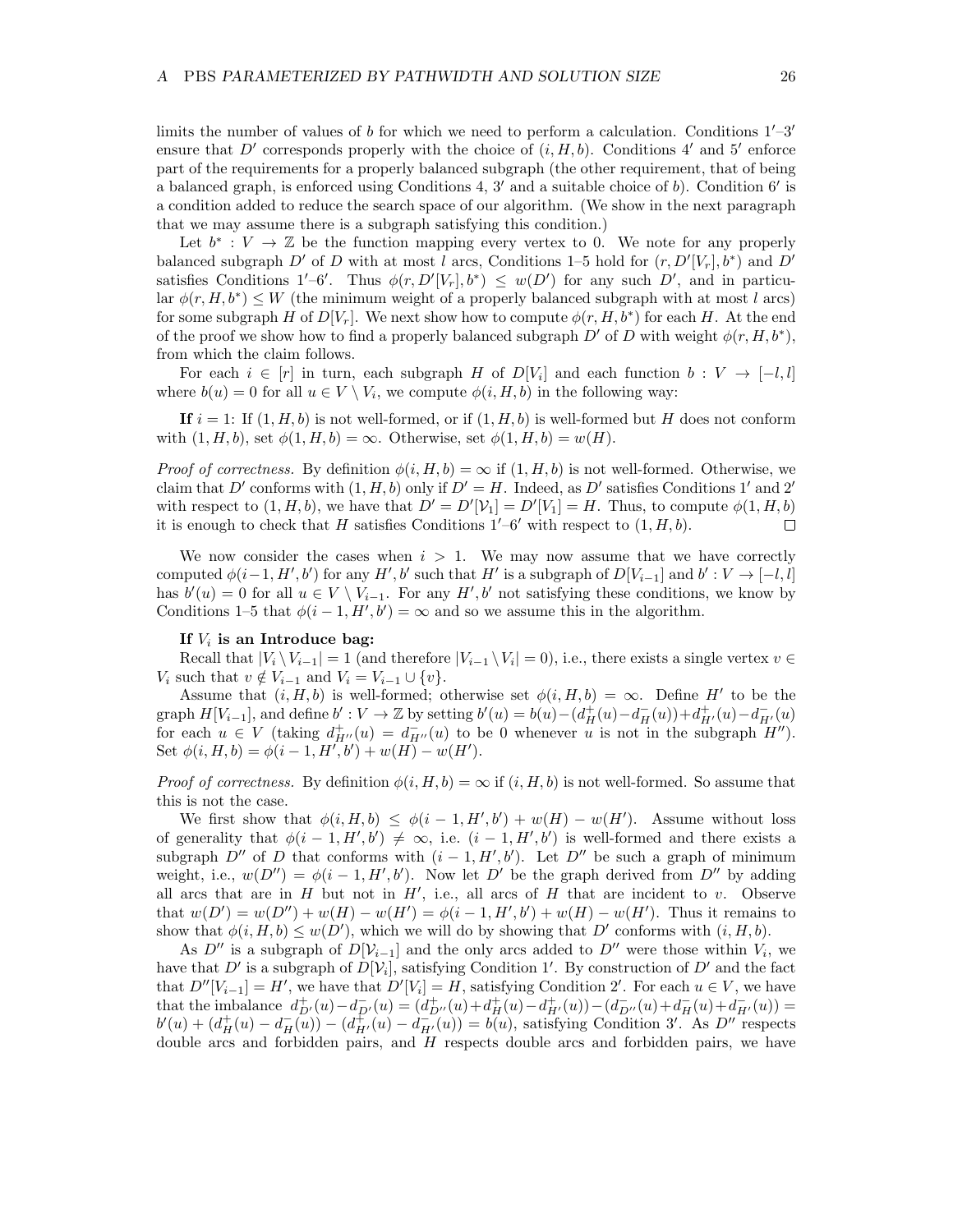that  $D'$  respects double arcs and forbidden pairs. (If  $D'$  contains exactly one arc from a double arc, then  $D''$  or H also contains exactly one arc from the double arc. Similarly if  $D'$  contains both arcs of a forbidden pair, then so does  $D''$  or H). Thus, D' satisfies Conditions 4' and 5'. Finally, as  $D'[\mathcal{V}_j] = D''[\mathcal{V}_j]$  for  $j < i$ , we have that the imbalance of each vertex in  $D'[\mathcal{V}_j]$  is in  $[-l, l]$  for each  $j < i$ . Furthermore as  $D'[V_i] = D'$ , and by Condition 3', the imbalance of any vertex u in  $D'[V_i]$  is  $b(u) \in [-l, l]$ . Thus D' satisfies Condition 6'.

Thus, D' conforms with  $(i, H, b)$ , and so  $\phi(i, H, b) \leq w(D') = \phi(i-1, H', b') + w(H) - w(H')$ . We now show that  $\phi(i, H, b) \geq \phi(i - 1, H', b') + w(H) - w(H')$ . Suppose without loss of generality that  $\phi(i, H, b) \neq \infty$ , i.e.,  $(i, H, b)$  is well-formed and there exists a subgraph D' of D that conforms with  $(i, H, b)$ . Let D' be such a graph of minimum weight, i.e.  $w(D') = \phi(i, H, b)$ . Now let  $D'' = D'[\mathcal{V}_{i-1}]$ , i.e.  $D''$  is  $D'$  with vertex v deleted. Observe that  $w(D'') = w(D') - w(D')$  $w(H) + w(H') = \phi(i, H, b) - w(H) + w(H')$ . Thus it remains to show that  $\phi(i-1, H', b') \le$  $w(D'')$ , which we will do by showing that  $(i-1, H', b')$  is well-formed and that  $D''$  conforms with  $(i - 1, H', b')$ .

By construction,  $H'$  is a subgraph of  $D[V_{i-1}]$  and so Condition 1 holds. As  $H'$  is an induced subgraph of H which is an induced subgraph of  $D'$ , and  $D'$  respects double arcs and forbidden pairs, it follows that  $H'$  also respects double arcs and forbidden pairs, satisfying Conditions 2 and 3. For any  $u \in V \setminus V_{i-1}$ , if  $u \neq v$  then  $b'(u) = b(u) = 0$ . As the only arcs of D' incident to v are in H, and none of them are in H', the imbalance of v in D' is exactly  $d^+_H(v) - d^-_H(v)$ , and this is also the value of  $b(v)$ . Thus  $b'(v) = b(v) - (d_H^+(v) - d_H^-(v)) + d_H^+(v) - d_H^-(v) =$  $(d^+_{H}(v) - d^-_{H}(v)) - (d^+_{H}(v) - d^-_{H}(v)) + 0 = 0$ . Thus we have that Condition 4 holds. For  $u \in V_{i-1}$ , as  $b(u)$  is the imbalance of u in D' and by construction of D'' and b', we have that  $b'(u) =$  $d_{D'}^+(u) - d_{D'}^-(u) - (d_H^+(u) - d_H^-(u)) + d_{H'}^+(u) - d_{H'}^-(u)$  which is the imbalance of u in  $D''$ . As  $D'' = D'[\mathcal{V}_{i-1}]$ , and as the imbalance of any vertex in  $D'[\mathcal{V}_j]$  is in  $[-l, l]$  for each  $j \leq i$ , we have that  $b'(u) \in [-l, l]$ , and so Condition 5 holds. We thus have that  $(i-1, H', b')$  is well-formed.

Next we show that D'' conforms with  $(i - 1, H', b')$ . By construction, D'' is a subgraph of  $D[V_{i-1}]$ , satisfying Condition 1'. By construction of  $D''$  and  $H'$  and the fact that  $D'[V_i] = H$ , we have  $D''[V_{i-1}] = H'$ , satisfying Condition 2'. For any  $u \in V$ , the arcs incident to u in  $D''$ are exactly the same as in  $D'$ , except for those arcs which are in  $H$  and not  $H'$ . Therefore the imbalance is  $d_{D''}^+(u) - d_{D''}^-(u) = (d_{D'}^+(u) - d_H^+(u) + d_{H'}^+(u)) - (d_{D'}^-(u) - d_H^-(u) + d_{H'}^-(u)) =$  $b(u)-(d_H^+(u)-\overline{d}_H^-(u))+\overline{(d}_H^+(u)-\overline{d}_H^-(u))=b'(u)$ , satisfying Condition 3'. As  $D''$  is an induced subgraph of  $D'$  and  $D'$  respects double arcs and forbidden pairs,  $D''$  also respects double arcs and forbidden pairs, satisfying Conditions 4' and 5'. Finally, for each  $u \in V$  and each  $j \leq i - 1$ ,  $D''[\mathcal{V}_j] = D'[\mathcal{V}_j]$ , and so the imbalance of u in  $D''[\mathcal{V}_j]$  is contained in  $[-l, l]$ , satisfying Condition  $6'$ .

Thus, D'' conforms with  $(i-1, H', b')$ , and so  $\phi(i-1, H', b') \leq w(D'')$ , and therefore  $\phi(i, H, b)$  =  $w(D') = w(D'') + w(h) - w(H') \ge \phi(i - 1, H', b') + w(h) - w(H')$ . We therefore have that  $\phi(i, H, b) = \phi(i - 1, H', b') + w(h) - w(H')$  and so the algorithm is correct. П

#### If  $V_i$  is a Forget bag:

Recall that  $|V_{i-1} \setminus V_i| = 1$  (and therefore  $|V_i \setminus V_{i-1}| = 0$ ), i.e., there exists a single vertex  $v \in$  $V_{i-1}$  such that  $v \notin V_i$  and  $V_{i-1} = V_i \cup \{v\}.$ 

If  $(i, H, b)$  is not well-formed, set  $\phi(i, H, b) = \infty$ . Otherwise, set  $\phi(i, H, b)$  to be the minimum value of  $\phi(i-1, H', b)$  over all subgraphs H' of  $D[V_{i-1}]$  such that  $H'[V_i] = H$  and  $(i-1, H', b)$ is well-formed. If no such H' exists, then set  $\phi(i, H, b) = \infty$ .

*Proof of correctness.* By definition  $\phi(i, H, b) = \infty$  if  $(i, H, b)$  is not well-formed. So assume that this is not the case.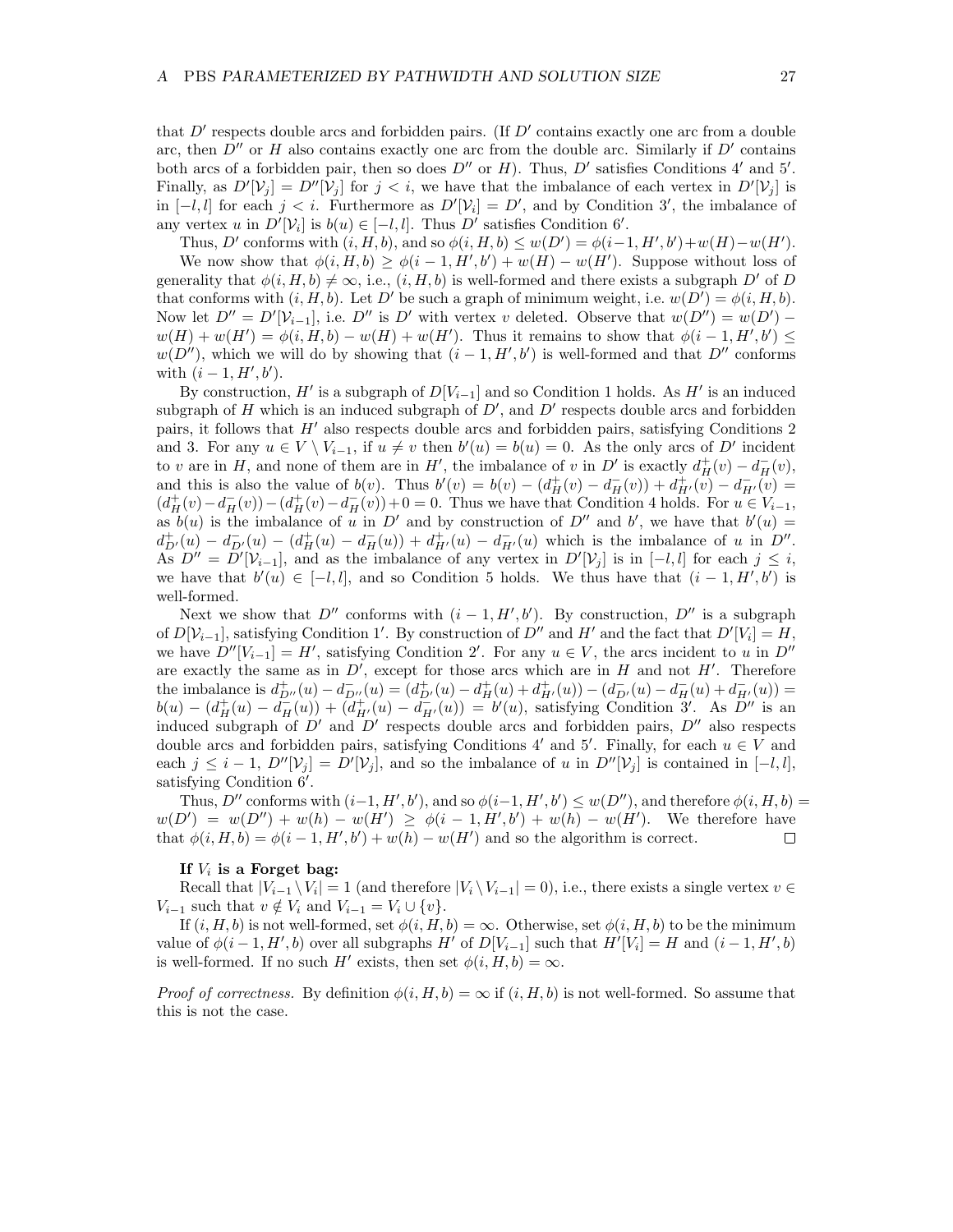We first show that  $\phi(i, H, b) \leq \phi(i - 1, H', b)$  for any choice of H' such that  $H'[V_i] = H'$ and  $(i-1, H', b)$  is well-formed. Assume without loss of generality that  $\phi(i-1, H', b) \neq \infty$  i.e. there exists a graph D' that conforms with  $(i-1, H', b)$ . Let D' be such a graph of minimum weight, i.e.  $w(D') = \phi(i-1, H', b)$ . We now show that D' also conforms with  $(i, H, b)$ , which implies that  $\phi(i, H, b) \leq w(D') = \phi(i - 1, H', b)$ .

As  $V_i \subset V_{i-1}$ , we have that  $V_i = V_{i-1}$ . Therefore as D' is a subgraph of  $D'[V_{i-1}]$  it is also a subgraph of  $D'[V_i]$ , satisfying Condition 1'. As  $D'[V_{i-1}] = H'$ ,  $H'[V_i] = H$  and  $V_i \subset V_{i-1}$ , we have that  $D'[V_i] = H'[V_i] = H$ , satisfying Condition 2'. As Conditions 3', 4', and 5' only concern D' and b, and D' satisfies these Conditions with respect to  $(i-1, H', b)$ , D' trivially satisfies these conditions with respect to  $(i, H, b)$ . Finally as the imbalance of each vertex u in  $D'[V_j]$  is in  $[-l, l]$  for each  $j \leq i - 1$ , and  $V_i = V_{i-1}$ , we have that  $D'$  satisfied Condition 6' with respect to  $(i, H, b)$ .

Thus we have that  $\phi(i, H, b) \le w(D') = \phi(i-1, H', b)$  for each choice of H' such that  $H'[V_i] =$ H and  $(i-1, H', b)$  is well-formed, and in particular for the choice of H' that minimizes  $\phi(i 1, H', b$ .

We now show that if  $\phi(i, H, b) \neq \infty$ , then  $\phi(i, H, b) \geq \phi(i - 1, H', b)$  for some choice of H' such that  $H'[V_i] = H$  and  $(i-1, H', b)$  is well-formed. Suppose that  $\phi(i, H, b) \neq \infty$ , and let D' be a subgraph of D that conforms with  $(i, H, b)$  such that  $w(D') = \phi(i, H, b)$ . Let  $H' = D'[V_{i-1}],$ and note that  $H'[V_i] = H$ . We now show that  $(i-1, H', b)$  is well-formed and that D' conforms with  $(i-1, H', b)$ , which implies that  $\phi(i, H, b) = w(D') \ge \phi(i-1, H', b)$ .

By construction  $H'$  is a subgraph of  $D[V_{i-1}]$ , satisfying condition 1. As  $H'$  is an induced subgraph of  $D'$  and  $D'$  respects double arcs and forbidden pairs,  $H'$  also respects double arcs and forbidden pairs, satisfying Conditions 2 and 3. As  $V \setminus V_{i-1} \subset V \setminus V_i$  and  $b(u) = 0$  for all  $u \in V \setminus V_i$ , Condition 4 holds for  $(i-1, H', b)$ . As  $b(u) \in [-l, l]$  for all  $u \in V_i$  and  $b(v) = 0$ (since Condition 4 holds for  $(i, H, b)$ ), we have that  $b(u) \in [-l, l]$  for all  $u \in V_{i-1}$ , satisfying Condition 5. We thus have that  $(i-1, H', b)$  is well-formed.

It remains to show that D' conforms with  $(i-1, H', b)$ . As D' is a subgraph of  $D[\mathcal{V}_i]$ and  $V_{i-1} = V_i$ , D' satisfies Condition 1'. By construction of H', D'[V<sub>i-1</sub>] = H' satisfying Condition 2'. As Conditions 3', 4', and 5' only concern  $D'$  and  $b$ , and  $D'$  satisfies these conditions with respect to  $(i, H, b)$ , D' trivially satisfies these conditions with respect to  $(i - 1, H', b)$ . Finally, 6' for  $(i-1, H', b)$  is a special case of the same condition for  $(i, H, b)$ , and so D' satisfies this condition as well.

Thus, D' conforms with  $(i-1, H', b)$ , and so  $\phi(i, H, b) = w(D') \ge \phi(i-1, H', b)$ . We therefore have that  $\phi(i, H, b) \leq \phi(i - 1, H', b)$  for every H' such that  $H'[V_i] = H$  and  $(i, H', b)$ is well-formed, and that for some such  $H'$ ,  $\phi(i, H, b) = w(D') \ge \phi(i - 1, H', b)$ . This implies that  $\phi(i, H, b) = \phi(i - 1, H', b)$  for the choice of H' that minimizes  $\phi(i - 1, H', b)$ , and so the algorithm is correct.  $\Box$ 

This concludes the description of the algorithm to compute  $\phi(i, H, b)$  and the proof of its correctness. We now analyze the running time.

When  $i = 1$  or  $V_i$  is an Introduce bag, the time taken to compute  $\phi(i, H, b)$  is clearly polynomial. When  $V_i$  is a Forget bag, we need to check the value of  $\phi(i-1, H', b)$  for every subgraph  $H'$  of D such that  $H'[V_i] = H$  and  $(i-1, H', b)$  is well-formed. As such an  $H'$  must be a subgraph of  $D[V_{i-1}]$ , the only arcs that can be in H' but not H are those within  $V_{i-1}$  incident to v. As D is semi-simple, there are at most  $2|V_{i-1} \setminus \{v\}| \leq 2k$  such arcs. Thus there are at most  $2^{2k}$  possible graphs H' to consider. Thus  $\phi(i, H, b)$  can be computed in time  $O^*(2^{2k})$ .

The number of values  $\phi(i, H, b)$  to compute is bounded by the the number of tuples  $(i, H, b)$ where  $i \in [r]$ , H is a subgraph of  $D[V_i]$ , and  $b: V \to [-l, l]$  is a function that maps u to 0 for any  $u \in V \setminus V_i$ . As D is semi-simple and  $|V_i| \leq k+1$ , the number of arcs in  $D[V_i]$  is at most  $k(k+1)$  and so the number of possible H is at most  $2^{k(k+1)}$  for each i. The number